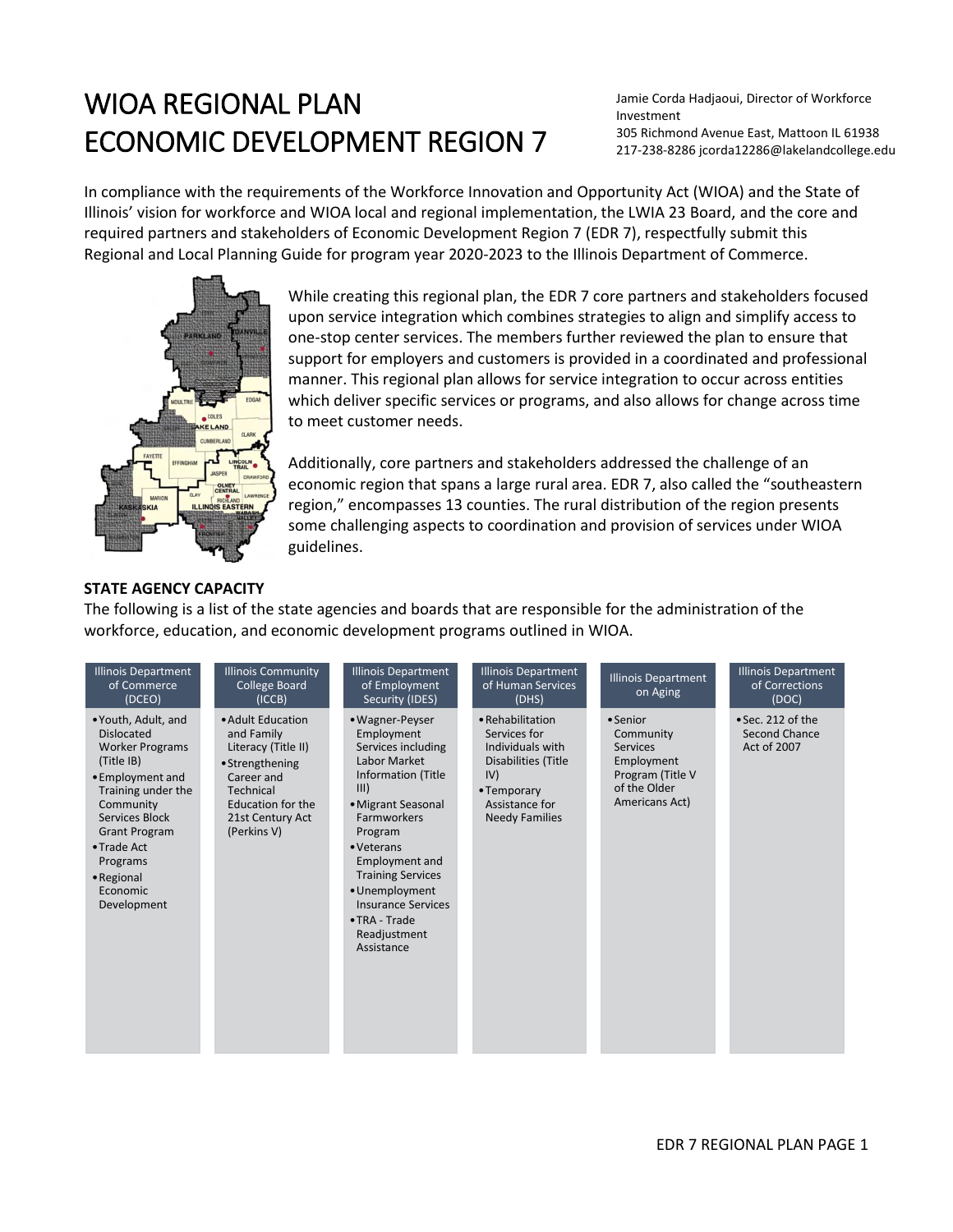### *Illinois Department of Commerce (DCEO)*

DCEO is the state agency that leads economic development efforts for Illinois and is responsible for the WIOA Title IB activities. Key program activities include distributing WIOA Adult, Dislocated Worker and Youth formula funds, Trade Act funds and National Emergency Grants to 22 local workforce areas, monitoring the local areas' use of WIOA funds, and providing technical assistance to local areas. DCEO is responsible for the administration of both the required and allowed Governor's Statewide Workforce Activities, as outlined in WIOA. DCEO issues formal guidance to the local areas through policy letters and notices designed to improve the efficiency and effectiveness of service delivery. DCEO also provides staff support to the state workforce board and its committees and ad hoc task forces. As part of the Bureau of Community Development, DCEO also oversees the employment and training programs under the Community Services Block Grant Program (CSBG).

### *Illinois Community College Board (ICCB)*

The ICCB has the responsibility of overseeing Title II activities under the Adult Education and Family Literacy Act. Services provided include, but are not limited to, assessment, basic skills instruction, English language acquisition instruction, high school equivalency instruction, career awareness, workforce preparation, online instruction, bridge programs, as well as accelerated education and vocational training programs. Currently, there are 86 providers of Adult Education and Family Literacy in Illinois that consist of community colleges, community-based organizations, regional offices of education and other approved providers.

The mission and vision of Adult Education is to provide every individual in Illinois access to Adult Education and Literacy services. In Illinois, more than 1.4 million adults have less than 12 grades of formal education, and approximately three million Illinois residents speak a language other than English in their home. In Economic Development Region 7, this translates to approximate 30,000 residents with less than 12 grades of formal education (including diploma or high school diploma equivalency), and approximately 9,550 residents who speak a language other than English in their homes. The high school equivalency and English Language Acquisitions courses assist community members with the first step into education.

The ICCB seeks to prepare adult learners to compete for jobs of the present and the future. To accomplish this, it is necessary to provide high-quality, accessible, cost-effective educational opportunities for the individuals and communities served, while being held accountable by the students, employers, lawmakers, and taxpayers of Illinois.

Illinois' community college Career and Technical Education (CTE) programs serve more than 131,000 students. Programs offer flexible scheduling, work-based learning, and stackable credentials that provide a pathway from education to employment not only for recent high school graduates, but also for returning adults, veterans, and workers wanting to update their skills. Sixty-three percent of Illinois high school students taking CTE courses in 2017 enrolled in postsecondary education after graduating high school. Roughly two-thirds of all Illinois community college graduates earned a CTE degree or certificate in 2018. More than thirty thousand students successfully completed dual credit CTE courses in 2018 that earned them college credit, saving time and money toward their degrees. In Illinois, federal Perkins funds are divided 60/40 between the secondary and postsecondary CTE systems, where administration is shared between the Illinois State Board of Education (ISBE) and the Illinois Community College Board (ICCB). The 57 Education for Employment (EFE) regions and the 39 community college districts receive funds through these state agencies.

The Strengthening Career and Technical Education for the 21st Century Act (Perkins V) was signed into law in 2018 and took effect on July 1, 2019. CTE in Illinois is funded through this federal Act and through state CTE appropriations. The purpose of this Act is to develop more fully the academic knowledge and technical and employability skills of secondary education students and postsecondary education students who elect to enroll in CTE programs and programs of study. The Act supports preparation for high skill, high wage, or in-demand occupations in current or emerging professions; promotes services and activities that integrate rigorous and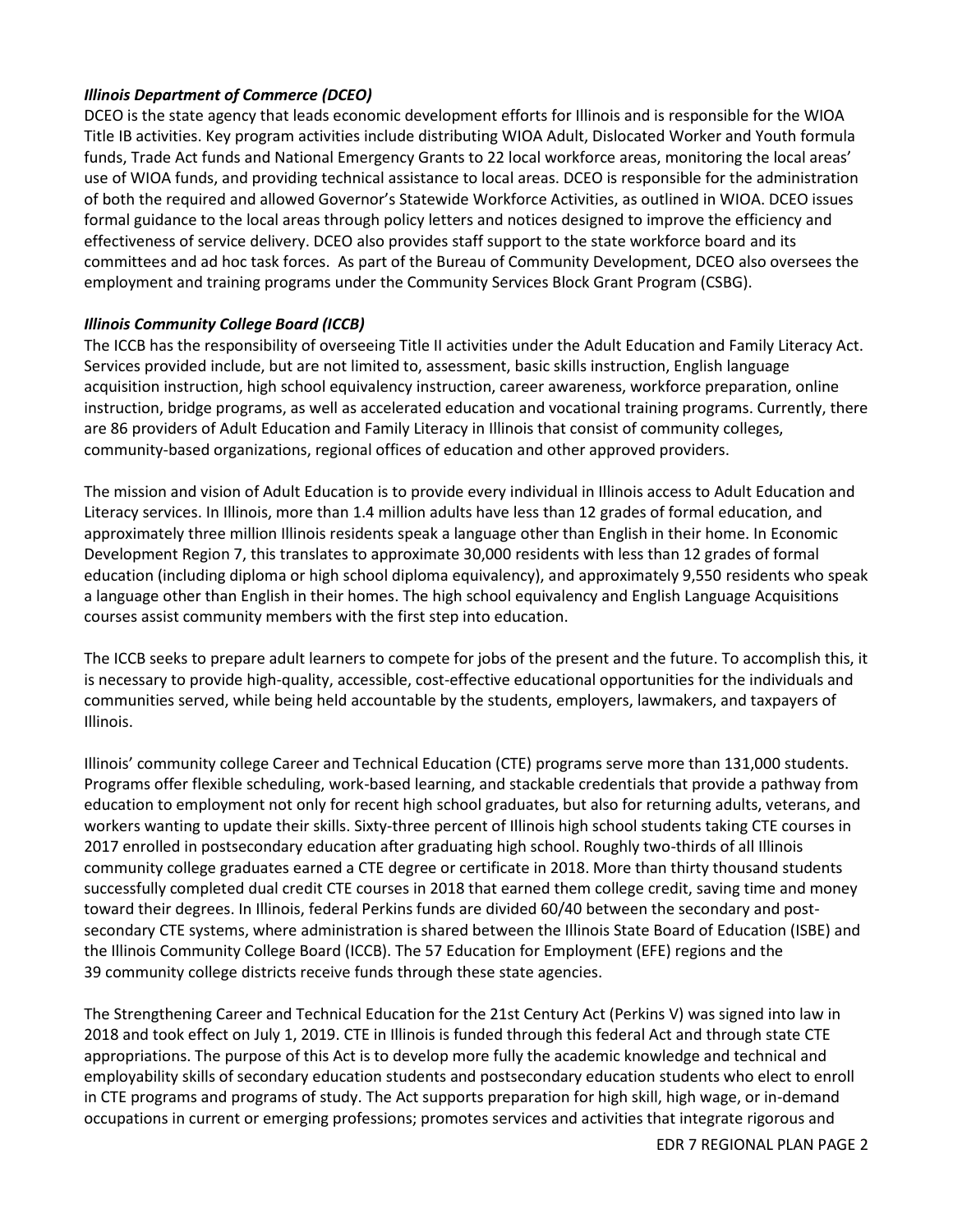challenging academic and career and technical instruction; increases State and local flexibility; provides for the collection and dissemination of best practices; provides for technical assistance that promotes leadership and improves the quality of CTE teachers, faculty, administrators, and counselors; supports partnerships among secondary schools, postsecondary institutions, baccalaureate degree granting institutions, area CTE schools, local workforce investment boards, business and industry, and intermediaries; provides individuals with opportunities throughout their lifetimes to develop, in conjunction with other education and training programs, the knowledge and skills needed to keep the United States competitive; and increases the employment opportunities for populations who are chronically unemployed or underemployed, including individuals with disabilities, individuals from economically disadvantaged families, out-of-workforce individuals, youth who are in, or have aged out of, the foster care system, and homeless individuals.

### *Illinois Department of Employment Security (IDES)*

IDES encourages economic growth and stability by providing vital employment services to Illinois residents and employers. With guidance from the United States Department of Labor, IDES is the State Workforce Agency (SWA) and administers the WIOA Title III, Wagner-Peyser Act. Key grant funded programs include Reemployment, Hire the Future, Re-entry, Fidelity Bonding, Work Opportunity Tax Credit and others. IllinoisJobLink.com, the IDES labor exchange system, offers free job posting and recruitment. IDES is responsible for labor market and career information in Illinois through cooperative agreements with the U.S. Bureau of Labor Statistics (BLS). IDES also delivers information through the Career Information System (CIS Illinois) to identify in-demand occupations and explore career pathways. The Jobs for Veterans State Grant (JVSG) program, administered by IDES, provides federal funding to hire dedicated staff to provide individualized career services and opportunities tailored to veterans and eligible persons. Working with other state and federal agencies, IDES provides staff assisted employment service activities and outreach in the Migrant and Seasonal Farmworkers (MSFW) program. Dedicated staff ensure equitable service for farmworkers by informing them of their workers' rights, field checks, employer visits and maintaining a formal complaint procedure. IDES efficiently and effectively administers Unemployment Insurance (UI) to eligible individuals to prevent the negative effects of economic downturns on businesses and the unemployed. IDES also processes the federal Trade Readjustment Allowance (TRA) funds providing income support payments to Trade Adjustment Assistance (TAA) recipients.

#### *Illinois Department of Human Services (DHS/DRS)*

Vocational Rehabilitation administers Title IV activities and is the state's lead agency for serving individuals with disabilities. Vocational Rehabilitation works in partnership with individuals with disabilities and their families to assist them in making informed choices to achieve full community participation through employment, education and independent living opportunities. The primary focus of Vocational Rehabilitation is to assist individuals with significant disabilities in obtaining and retaining competitive, integrated employment through an individualized planning process.

Illinois Department of Human Services' Division of Family & Community Services (DHS, FCS) is also the state administrator of the Temporary Assistance for Needy Families (TANF) program. The Department operates statewide Family and Community Resource Centers serving TANF customers, linking them to: time-limited cash assistance for basic needs; transitional services to help families become independent; screening for issues related to substance abuse, mental health, and domestic violence; as well as referrals to address those issues. Employment and Training activities under TANF include: assisting qualified individuals in applying for cash assistance, Supplemental Nutrition Assistance Program (SNAP) benefits, and medical assistance; evaluating and assessing eligibility for work and training programs; and evaluating eligibility for supportive services, such as transportation and child care. Each TANF and SNAP customer who is engaged in workforce development services receives such services according to a responsibility and service plan.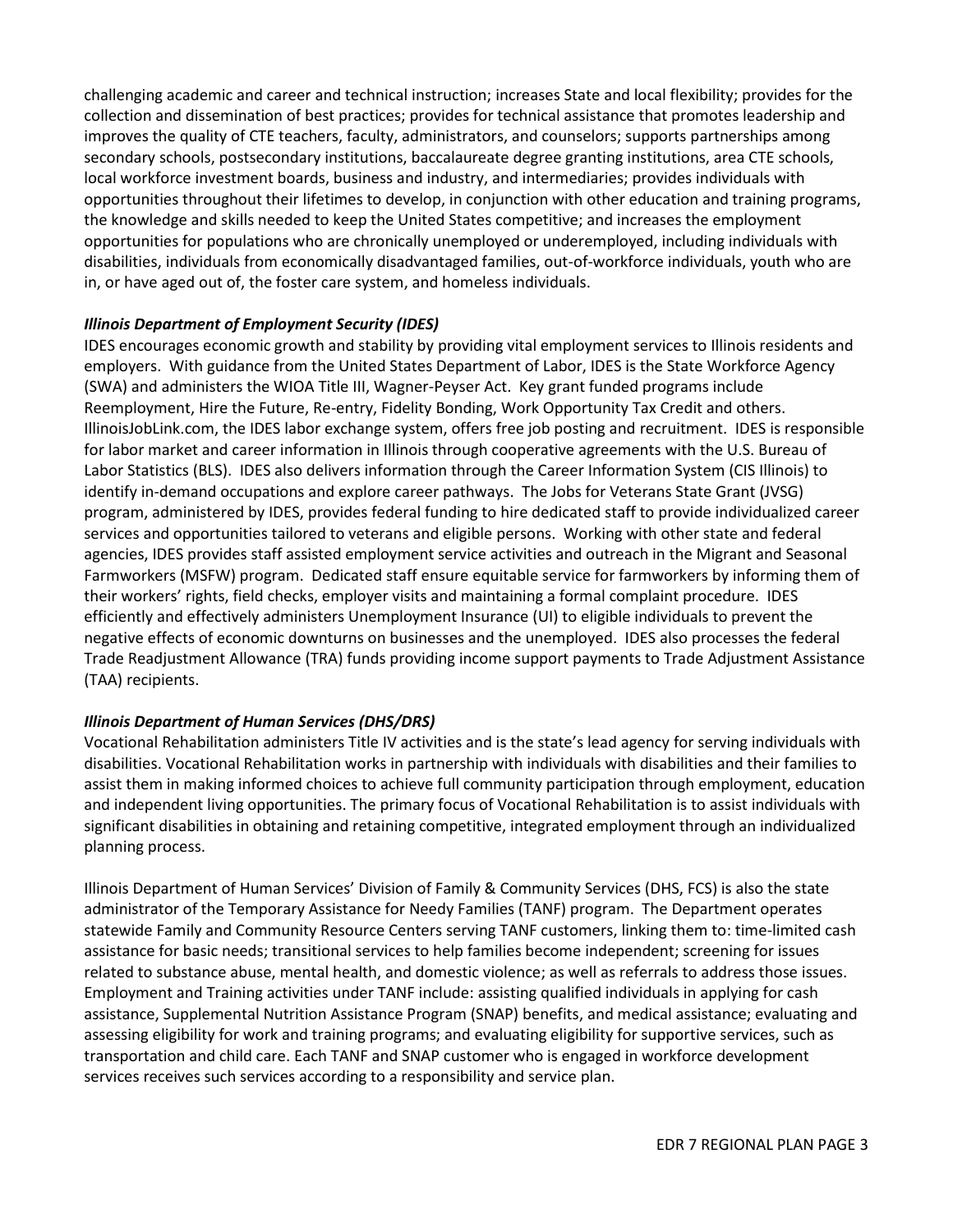### *Illinois Department on Aging (IDOA)*

The mission of the Illinois Department on Aging (IDOA) is to serve and advocate for older Illinoisans and their caregivers by administering quality and culturally-appropriate programs that promote partnerships and encourage independence, dignity, and quality of life. In accordance with the federal Older American's Act regulations, IDOA has divided Illinois into 13 Planning and Service Areas (PSAs). The 13 PSAs in Illinois are each managed and served by an Area Agency on Aging. IDOA works in partnership with 12 not-for-profit corporations and one unit of local government, the City of Chicago. Area Agencies on Aging have the primary task of planning and coordinating services and programs for older people in their respective areas. The Area Agencies receive funding from IDOA based on a formula which takes into consideration the number of older citizens and minorities in that area, as well as the number living in poverty, in rural areas, and alone. Like IDOA, Area Agencies are not, as a rule, direct service providers. Area Agencies contract with local agencies which provide services to the older people who are living in the same community.

#### *Illinois Department of Corrections (IDOC)*

The mission of the Illinois Department of Corrections (IDOC) is to serve justice in Illinois and increase public safety by promoting positive change in offender behavior, operating successful reentry programs, and reducing victimization. Corrections administers the Second Chance Act Program, which allows governments and communities to coordinate reentry efforts, enhance existing housing and support services, engage in evidencebased practices, and create innovative strategies that will serve the growing needs of this population, ultimately increasing public safety and reducing recidivism.

In EDR 7, DCEO funds the Local Workforce Innovation Board (LWIB) 23 through WIOA Title IB. LWIB 23 contracts with CEFS Economic Opportunity Corporation (CEFS) to serve customers with WIOA Adult, Dislocated Worker, Youth Formula, and Trade Act funds, as well as National Emergency Grants. DCEO provides monitoring and technical assistance to the LWIB. Lake Land College acts as the grant recipient/fiscal agent for LWIB 23. The Local Workforce Innovation Board (LWIB 23) and the core WIOA partners have developed the following plan in accordance with the State Unified Plan (State of Illinois Workforce Innovation and Opportunity Act Unified State Plan for Program Years 2020-2023), as well as guidance from DCEO and other respective state partners' leadership. This plan is expected to be a working document and will be updated, revised, and expanded as needed and approved throughout the next four years.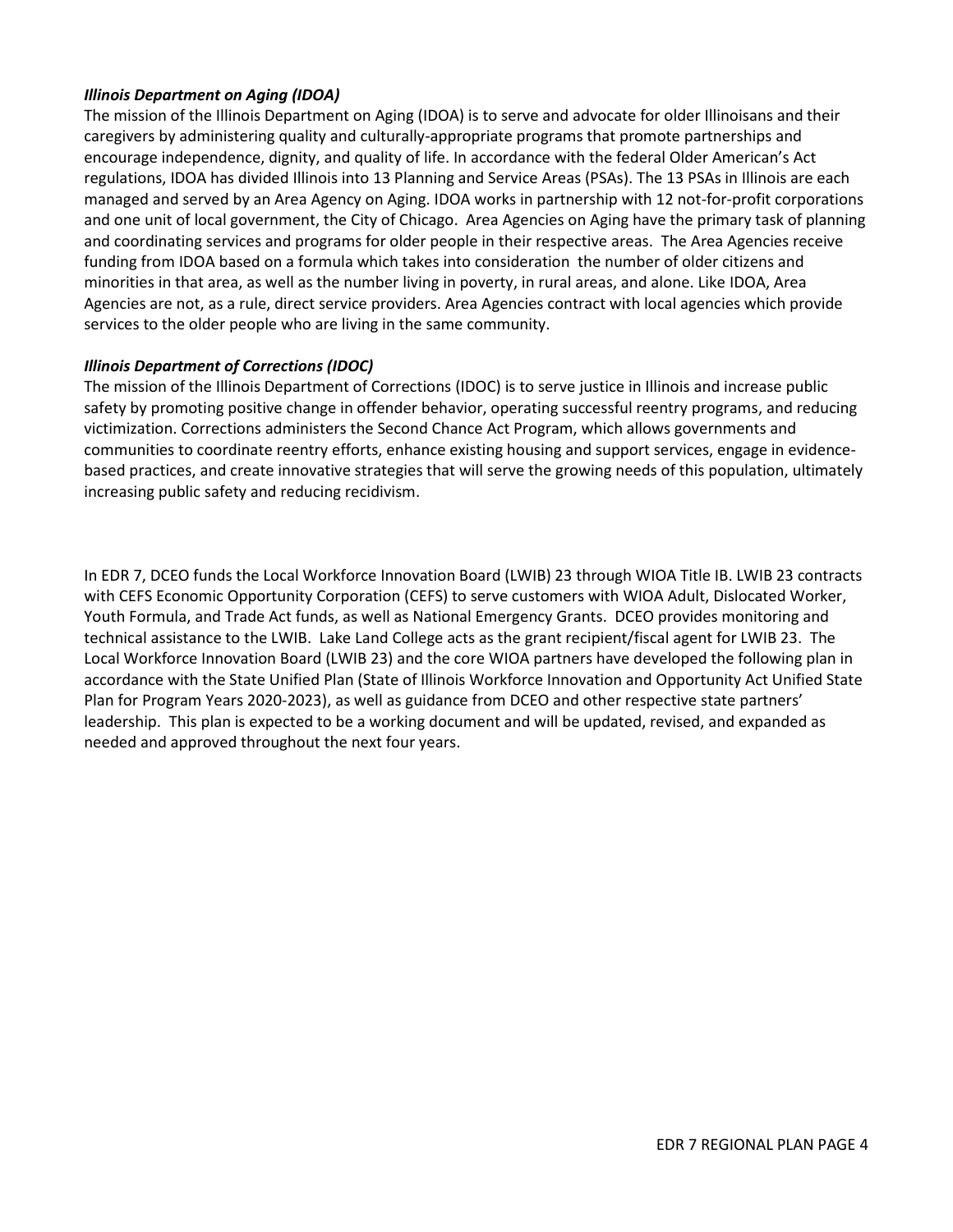# ECONOMIC DEVELOPMENT REGION 7 PARTNERS

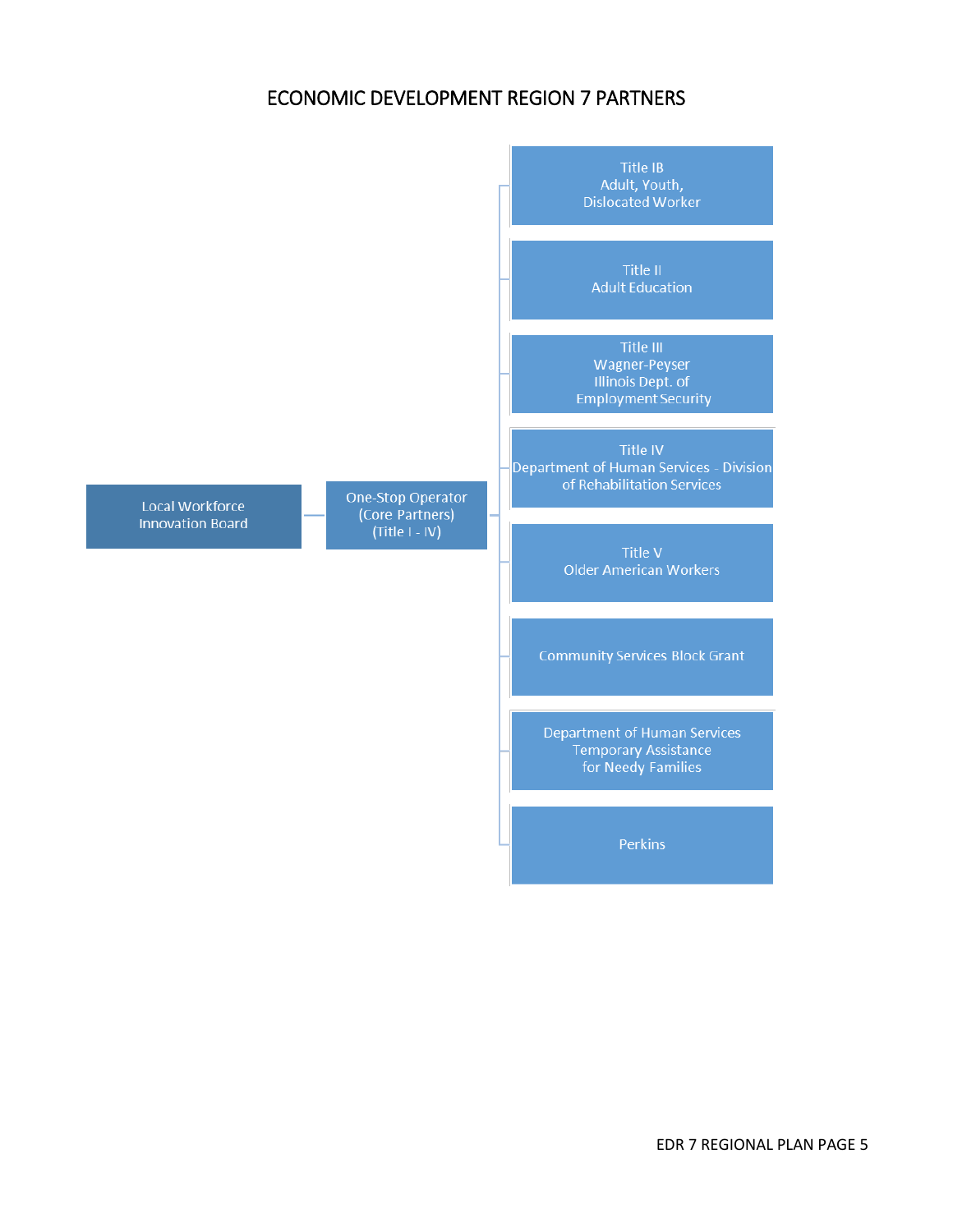# CHAPTER 1 – ECONOMIC AND WORKFORCE ANALYSIS

*(CH 1)(A)(1)(g)* In creating the EDR 7 Regional Plan for program year 2020-2023, economic conditions encompassing both existing and emerging in-demand industry sectors and occupations were investigated. Supply and demand data reviewed in the Occupational Employment Projections report provided by the Illinois Department of Employment Security as well as the Supply Gap Analysis and other reports in the 2020 Regional Plan Data Packet for EDR 7. The data reports included statistics on the number of jobs established within the region, favorable location quotients, job growth numbers, job annual replacements, and information regarding leading, emerging and maturing industries.

Data provided to the EDR 7 Region by respective district community colleges was not overly analyzed. It was found in some cases that the provided community college data included information garnered from within the college's district, but outside the EDR 7 region.

*(CH 1)(A)(1)(a)* With the information stipulated above, and data provided via the Illinois Department of Commerce, the targeted industries, occupations, and skills were determined for the EDR 7 region. Those targeted industries, high-impact industry clusters, and in-demand occupations were determined to be: 1.) Manufacturing, 2.) Logistics, 3.) Healthcare (including childcare), 4.) Construction, and 5.) Education.

Those occupations found to be in-demand include 1.) General Manufacturing, 2.) Welding, 3.) Truck Transportation (CDL), 4.) Nursing, 5.) Carpenters, 6.) School Teachers (P-12), and 7.) Childcare.

*(CH 1)(A)(1)(b)* Location Quotient (LQ) data indicates where sector employment is most and least concentrated. The LQ value indicates how concentrated employment in a given sector compares to the nation. A value of 1.0 indicates employment is in line with the overall national employment for that sector. A value of greater than 1.0 means the sector's employment is more heavily concentrated in EDR 7 than in the nation. The Industries which have been identified as having favorable location quotients in the EDR 7 Region include Agricultural Production, Manufacturing, Natural Resources and Mining, Utilities, Transportation and Warehousing, Health Care and Social Assistance, and Wholesale Trade as demonstrated in the graph below:

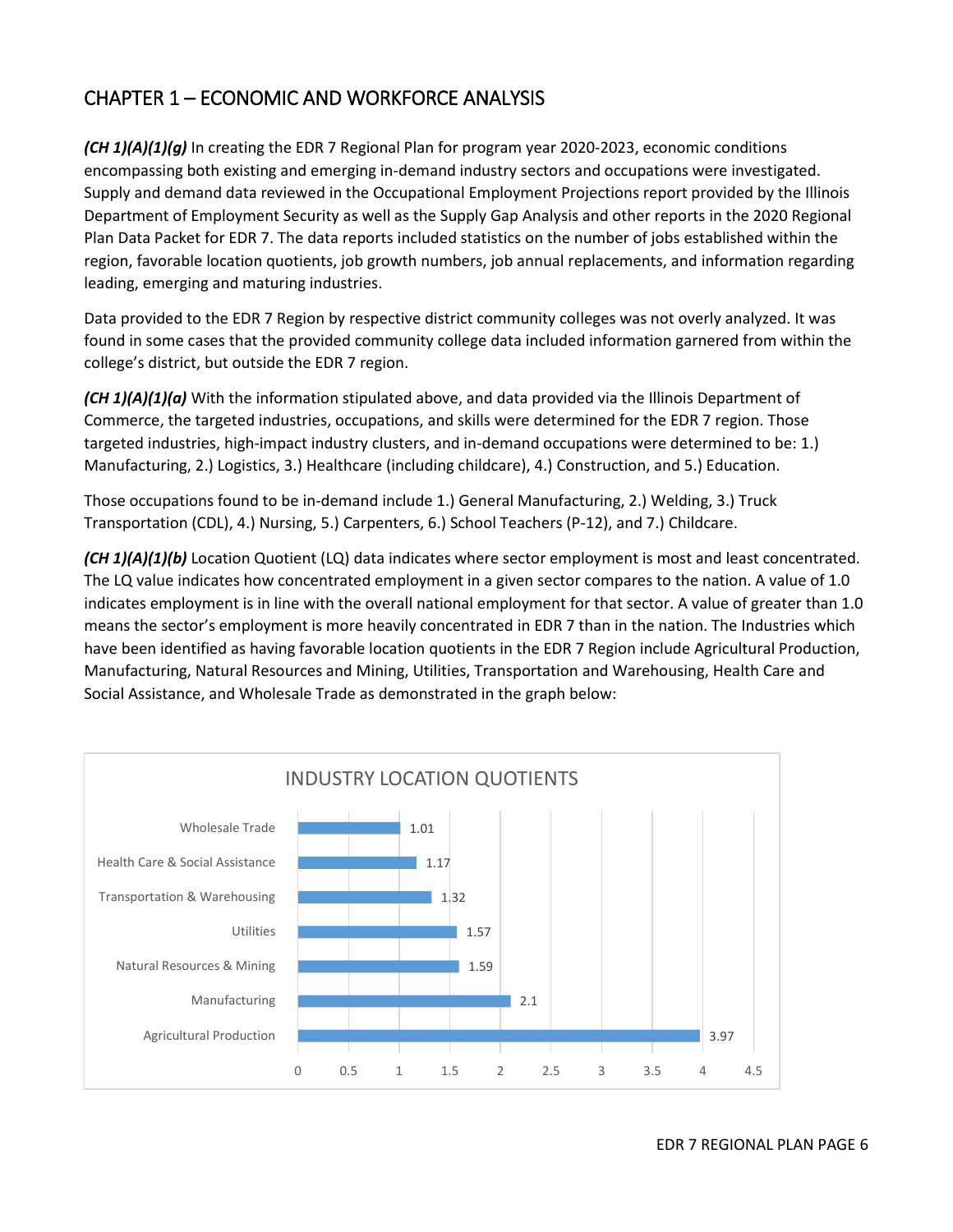### **MANUFACTURING**

*(CH 1)(A)(1)(c)* Within the targeted industry of manufacturing, the industries below have favorable demand projections based upon 2016-2026 growth:

- 
- Food Plastics and Rubber Products Primary Metal
- Nonmetallic Mineral Products Miscellaneous Manufacturing Transportation Equipment
	-
- 
- Wood Products • Furniture & Related Products Chemical



*(CH 1)(A)(1)(d)* Within the manufacturing industry, the following graph demonstrates occupations which were found to have favorable demand projections based upon annual replacements:

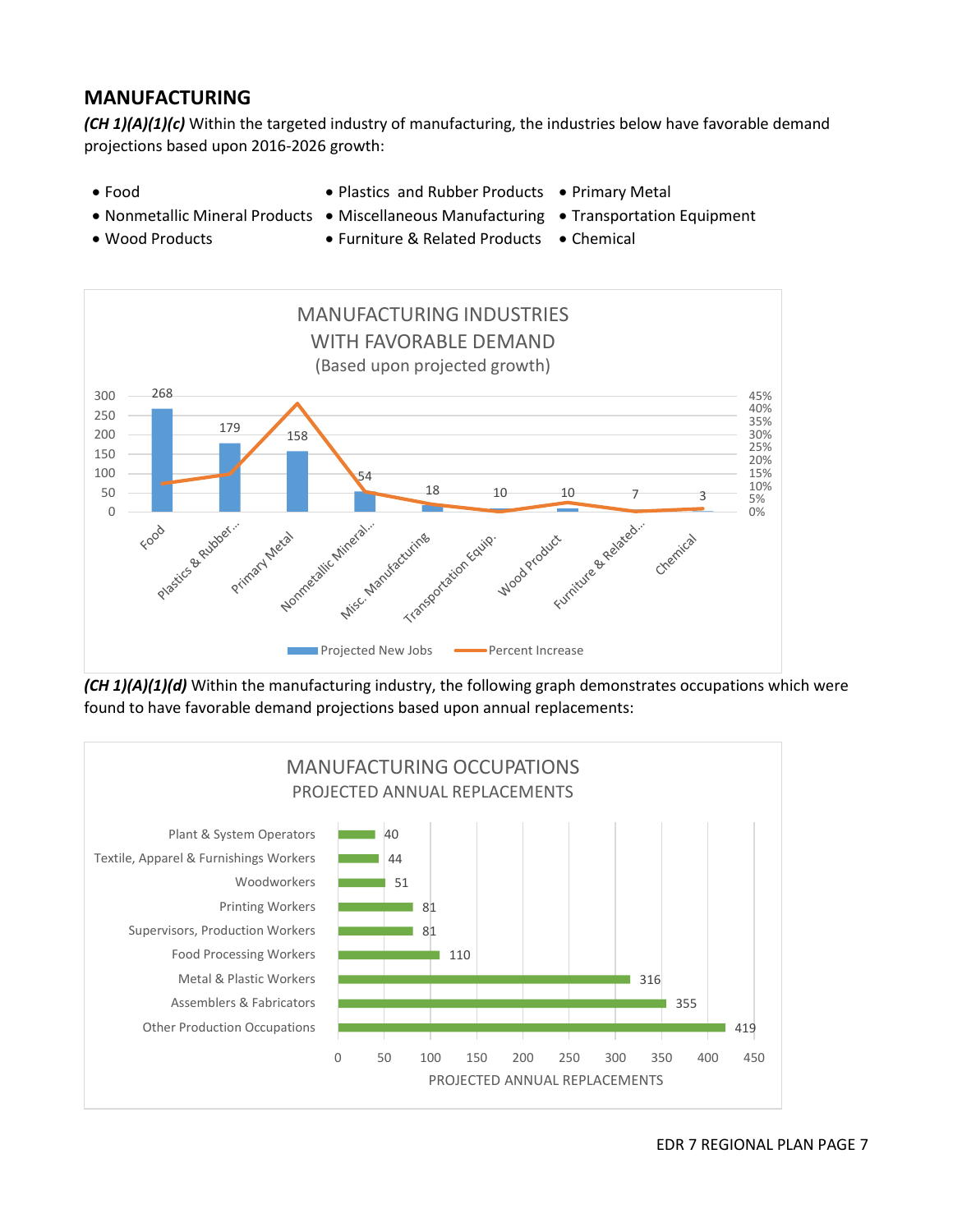# **LOGISTICS**

*(CH 1)(A)(1)(c)* Within the targeted industry of logistics, the industries below have favorable demand projections based upon 2016-2026 growth:

- Transit & Ground Passenger Transportation Couriers & Messengers
	-
- 
- Truck Transportation **Support Activities for Transportation Support Activities for Transportation**



*(CH 1)(A)(1)(d)* Within the logistics industry, the following graph demonstrates occupations which were found to have favorable demand projections based upon annual replacements:

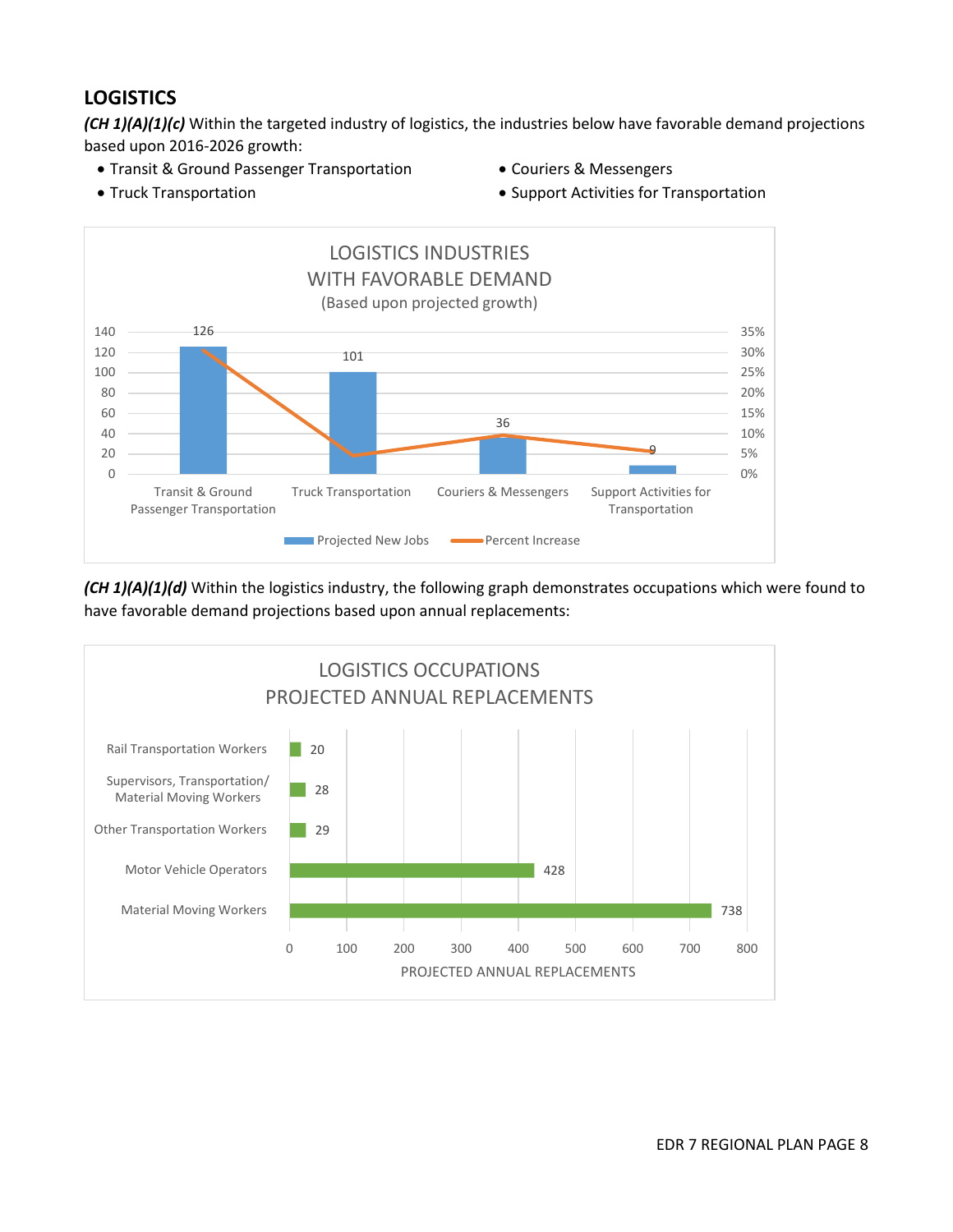### **HEALTHCARE**

*(CH 1)(A)(1)(c)* Within the targeted industry of healthcare, the industries below have favorable demand projections based upon 2016-2026 growth:

- Nursing & Residential Care Facilities **Careford Care Facilities** Hospitals
- Ambulatory Health Care Services **Social Assistance** Social Assistance
- 
- 



*(CH 1)(A)(1)(d)* Within the healthcare industry, the following graph demonstrates occupations which were found to have favorable demand projections based upon annual replacements:

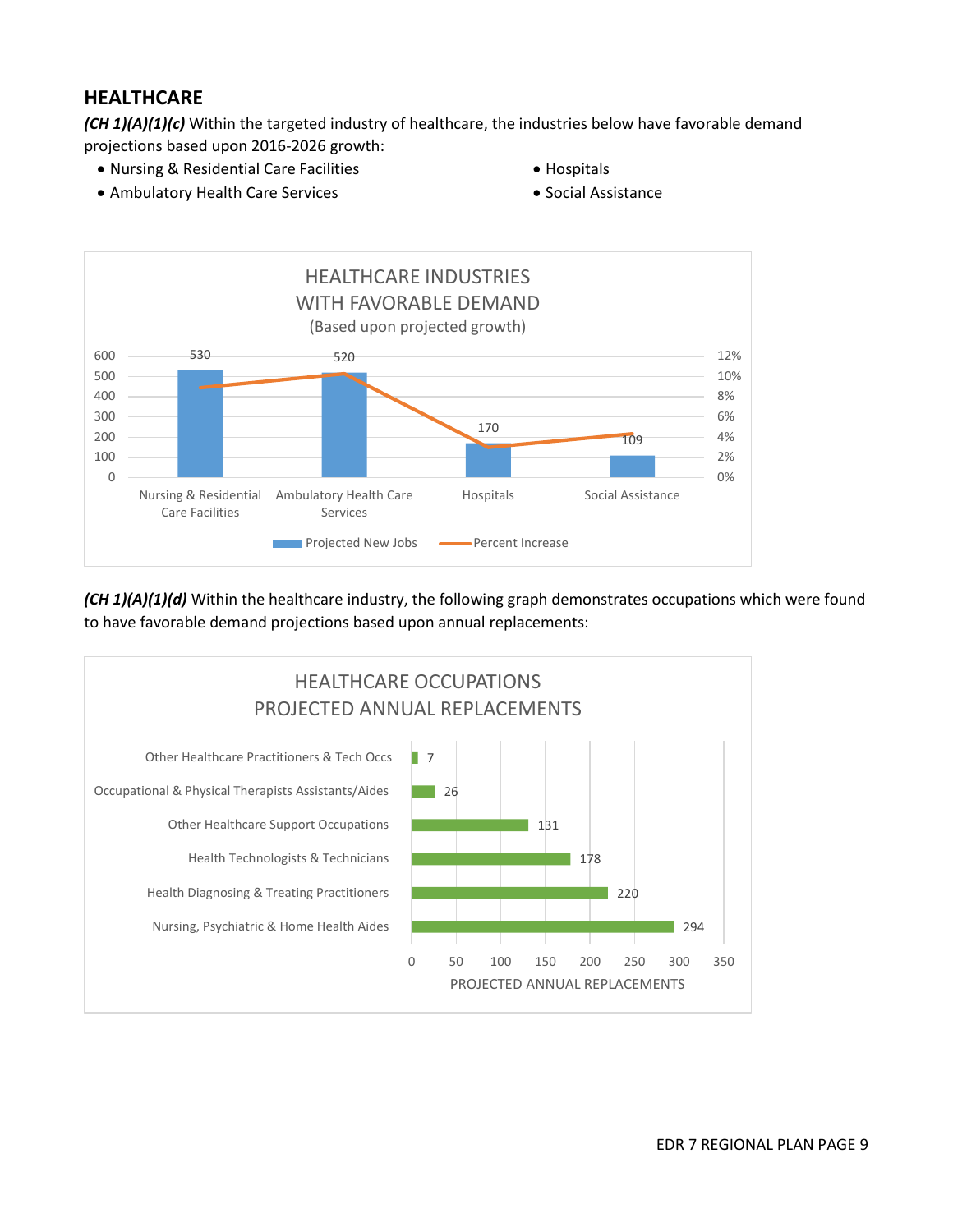### **CONSTRUCTION**

*(CH 1)(A)(1)(c)* Within the targeted industry of construction, the industries below have favorable demand projections based upon 2016-2026 growth:

- Specialty Trade Contractors Construction of Buildings
- 
- Heavy and Civil Engineering Construction



*(CH 1)(A)(1)(d)* Within the construction industry, the following graph demonstrates occupations, which were found to have favorable demand projections based upon annual replacements:

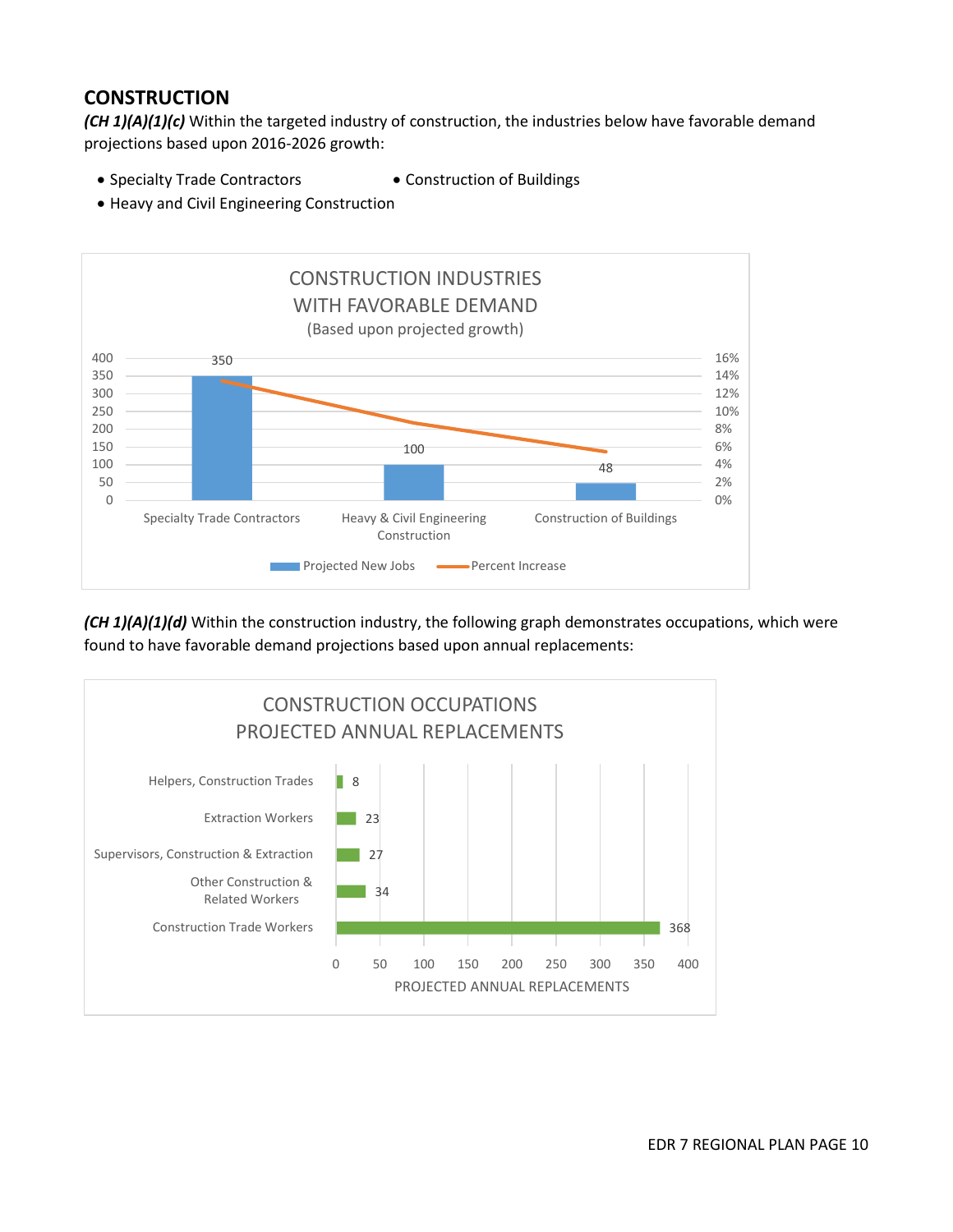### **EDUCATION**

*(CH 1)(A)(1)(c)* The targeted industry of education also shows favorable demand of a one-percent increase based upon 2016-2026 projected growth. Education Services is expected to add 134 new jobs to the 10,906 existing positions.



*(CH 1)(A)(1)(d)* Within the education industry, the following graph demonstrates occupations, which were found to have favorable demand projections based upon annual replacements:

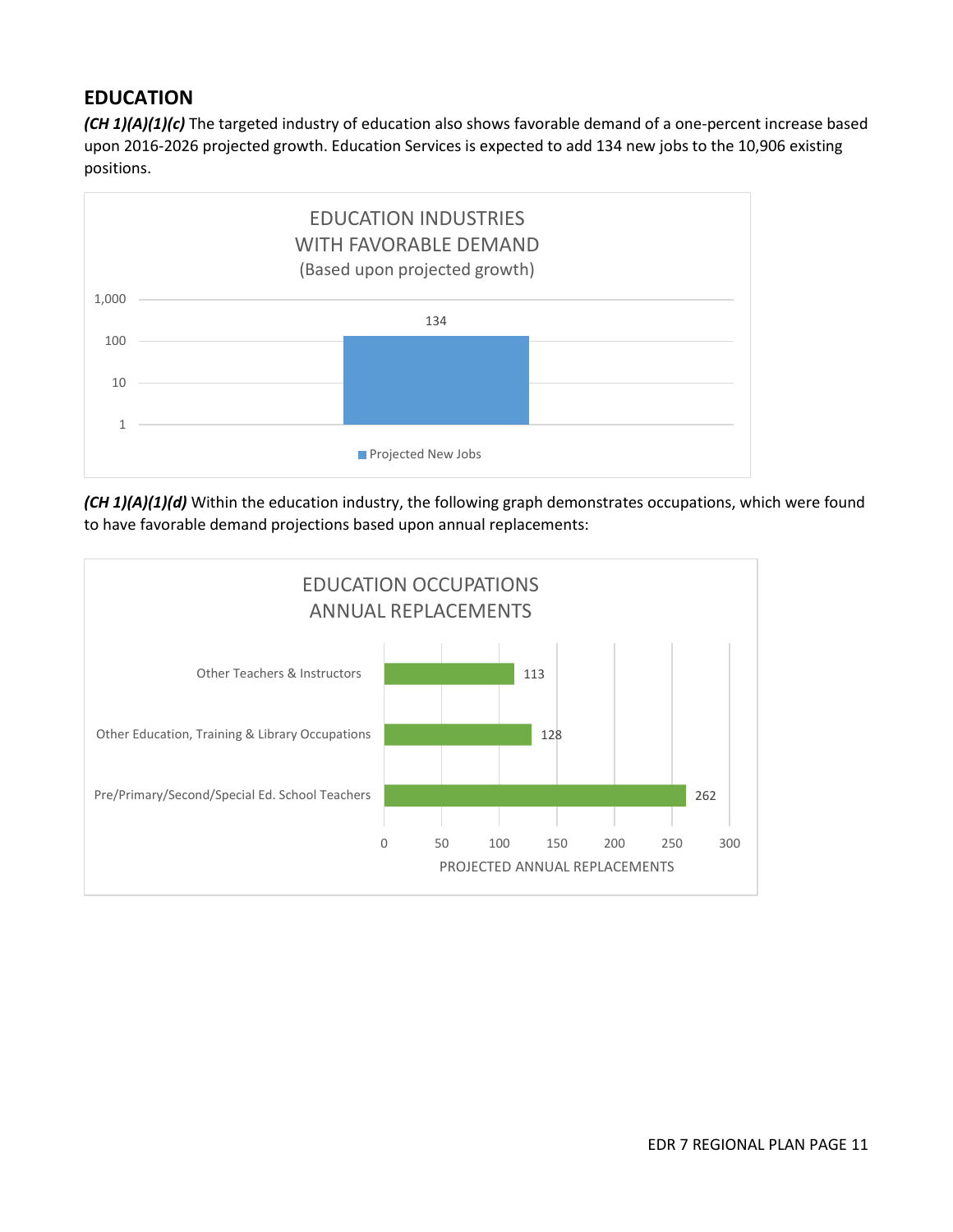### *(CH 1)(A)(1)(e)* Industries that are mature, but still have significant importance to the Region's economy include:



*(CH 1)(A)(1)(f)* Based upon 2016-2026 data (Occupational Employment Projections, IDES), emerging industries in the EDR 7 Region include Construction, Retail Trade, Professional and Business Services, Leisure and Hospitality, and Other Services:

| <b>CONSTRUCTION:</b>                     | <b>NEW JOBS</b> | <b>CURRENT JOBS</b> |
|------------------------------------------|-----------------|---------------------|
| <b>Specialty Trades Contractors</b>      | 350             | 2.598               |
| Heavy and Civil Engineering Construction | 100             | 1.146               |

| <b>RETAIL TRADE</b>               | <b>NEW JOBS</b> | <b>CURRENT JOBS</b> |
|-----------------------------------|-----------------|---------------------|
| Motor Vehicle & Parts Dealers     | 175             | 2.070               |
| <b>Gasoline Stations</b>          | 130             | 1.749               |
| <b>General Merchandise Stores</b> | 95              | 3.556               |
| Misc. Store Retailers             | 94              | 494                 |

| <b>PROFESSIONAL &amp; BUSINESS SERVICES:</b> | <b>NEW JOBS</b> | <b>CURRENT JOBS</b> |
|----------------------------------------------|-----------------|---------------------|
| Accounting, Tax Prep. & Payroll Services     | 63              | 969                 |
| Architectural & Engineering Services         | 44              | 322                 |
| <b>Computer Systems Design</b>               | 34              | 146                 |
| Management Scientific & Tech Services        | 41              | 218                 |
| <b>Other Professional</b>                    | 57              | 434                 |

| LEISURE & HOSPITALITY:          | <b>NEW JOBS</b> | <b>CURRENT JOBS</b> |
|---------------------------------|-----------------|---------------------|
| Food Services & Drinking Places | 1.161           | 9,080               |

| <b>OTHER SERVICES:</b>      | <b>NEW JOBS</b> | <b>CURRENT JOBS</b> |
|-----------------------------|-----------------|---------------------|
| Repair & Maintenance        | 225             | 1.607               |
| Personal & Laundry Services | 103             | 557                 |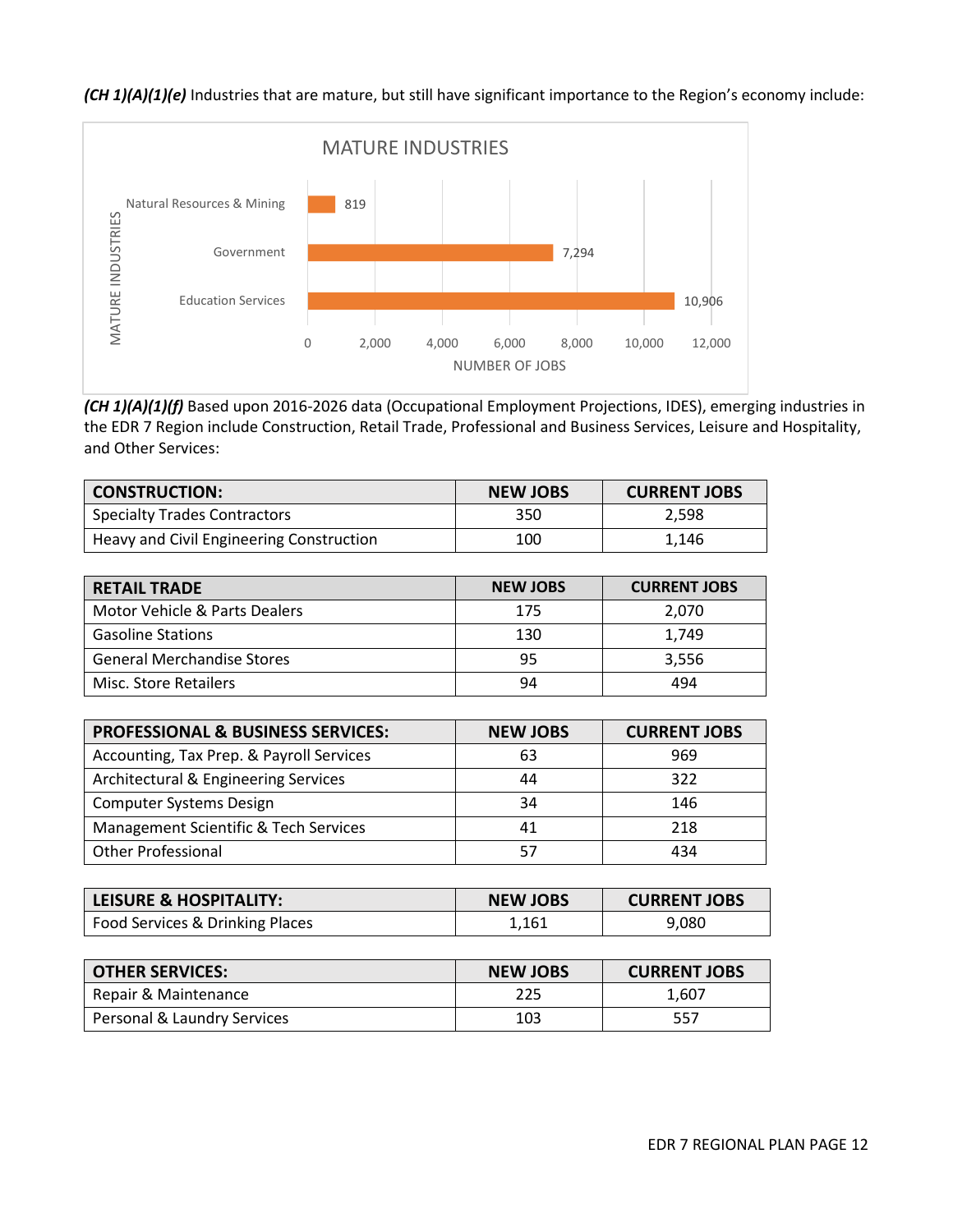*(CH 1)(A)(2)* In April 2018, *Workforce in Motion*, a subgroup of the community revitalization group, *Mattoon in Motion*, sent out a survey to over 200 businesses and manufacturers in the Mattoon-Charleston (Coles County) area. The survey was utilized to ascertain the most needed applicant skills sought by businesses and manufacturers.

From the data generated by the survey, employee soft skills were the most prevalent deficiency found among applicants. Employers believed applicants to be lacking in motivation, punctuality/dependability, conflict resolution abilities and communication skills. Additionally, "hard" or occupational skills found lacking according to the survey included: critical/analytical thinking, project management, presentation skills, and maintenance/mechanical skills.

Manufacturing-related industries and the construction trades are facing a shortage of employees due to a lack of technical/mechanical knowledge among applicants. USDOL Registered Apprenticeships provide a suitable course for both the employer and the employee to acquire and develop much needed skill sets. As this is a relatively new career option for industries in EDR 7, there are few apprenticeships registered in the region. Consequently, creation of apprenticeships and expansion of existing apprenticeship opportunities need to take place. For those incumbent workers in the manufacturing/construction industries, the challenge continues to be maintaining skills with ever-changing technologies in the workplace. To meet the needs of these workers, consistent pathways to training opportunities need to be created.

The Transportation and Logistics industry faces difficulties due to the federal rule change governing commercial driver's license (CDL) training providers. This rule change will force all CDL training providers to be federally approved and align curriculum with new federal guidelines. Further, the licensure procedure for those students who complete the training will be lengthened slowing the rate of growth of new drivers.



# **EDR 7 TARGETED CAREER PATHWAY CLUSTERS**

### *(CH 1)(A)(3)(a)*

*(CH 1)(A)(3)(b)* For all career pathway clusters (manufacturing, construction, transportation and logistics and healthcare) certain skills needed are universal. They include:

- Employability (clear background check, negative drug screening)
- Baseline employment skills in respective employment sector
- Organization, communication, time management skills
- Understanding of employer's culture and mission
- Physical capabilities to perform job duties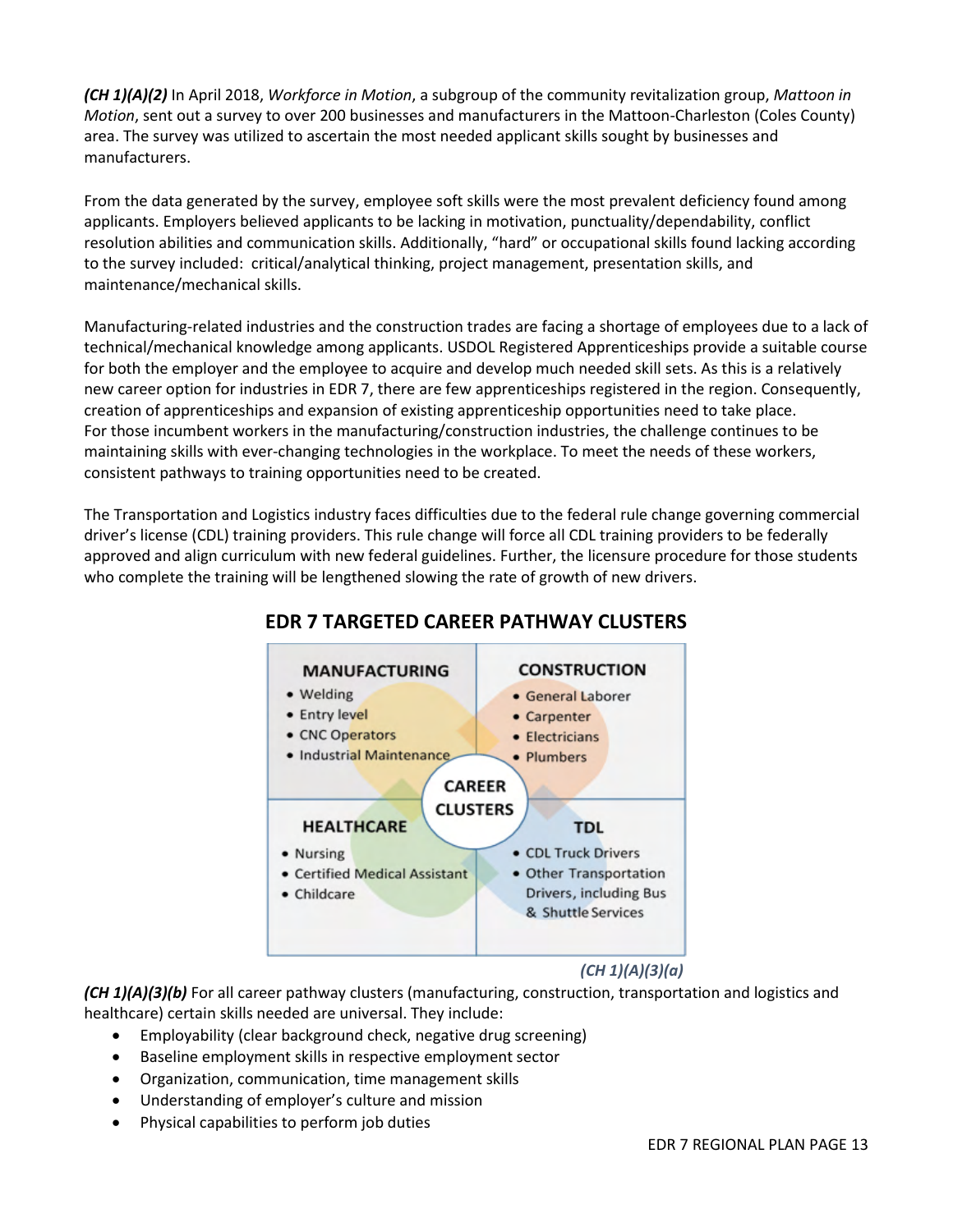*(CH 1)(A)(3)(c)* Utilizing the data from the *Workforce in Motion* survey (April, 2018), applicants were found to be lacking in many of the skill sets local businesses and manufacturers require.

In the questionnaire, 55 percent of those surveyed stated "critical/analytical thinking" was the predominant 'hard' or occupational skill applicants lacked. This was followed by "presentation skills" (32%), "basic computer literacy" (24%), and "maintenance/mechanical skills" (25%). Additionally, in-demand soft skills were also deficient. Sixty-seven percent of respondents cited "motivation" was lacking in applicants, followed by "time management" (55%), "dependability" (55%), and "communication skills" (46%).

*(CH 1)(4)(a)* EDR 7's workforce availability and demographics present some employability challenges to the rural area. Data released by the U.S. Census Bureau, as of December 30,2018 show Illinois' population dropped by 168,700 people from 2010-2019, the largest raw decline of any state and more than the entire population of Naperville, Illinois' third-largest city.

Of just over 275,000 individuals in EDR 7, approximately twenty-five percent live in the only four cities which have a population of over 10,000 people:



- Charleston: 21,202 Mattoon: 17,370
- Effingham: 12,517 Centralia: 10,204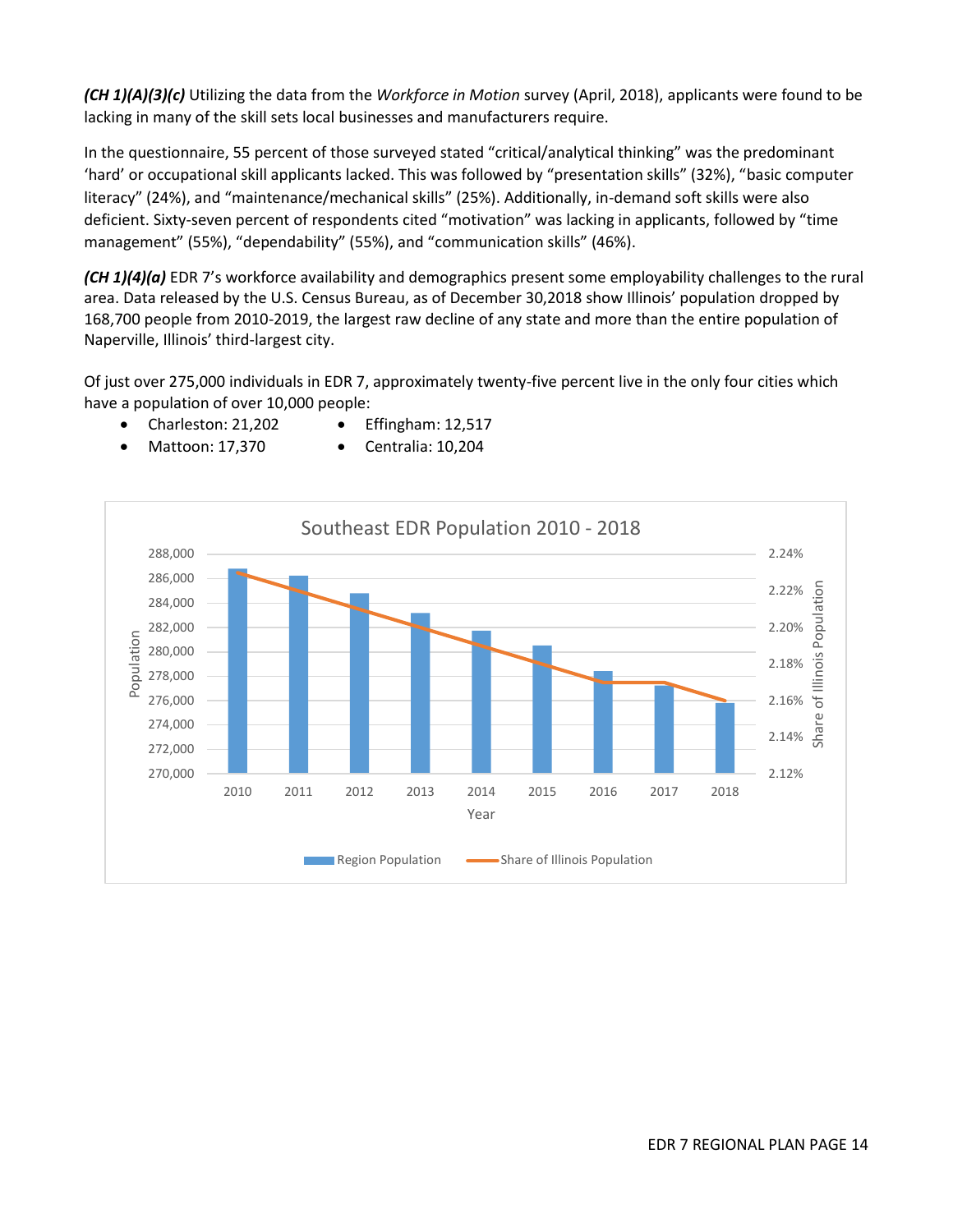EDR 7's population is declining as well. From 2010 through 2018 the region's population decreased by 11,000 people. The Economic Development Region Data packet highlights the fact that the median age in the region and in the state is steadily increasing; in 2013, 17.2% of the region's population was 65+ years old compared to 18.8% in 2018. Our population is aging while simultaneously decreasing overall. That population decline, especially the loss of prime working-age adults, presents serious risk of economic harm for Illinoisans who remain in the state. As of June 2019, the age of the approximately 275,000 individuals in EDR 7 was dispersed as follows:



Current labor force data from 1990 to pre-COVID-19, shows unemployment is at an all-time low of 4.7 percent. Fifty-seven percent of the EDR 7 workforce falls within the ages of 20-64. Of that age grouping, 40 percent are age 50 or over, and 54 percent are aged 25 and over and have had at least some post-secondary education. Eleven percent of region residents aged 25 and over have less than a high school diploma or equivalent.

According to The Occupational Employment Projections, our region can expect a negligible annual compound growth of just 0.25% in the Manufacturing sector due to negative annual compound growth rates in ten Manufacturing occupations:

- Welding/Soldering (-1.06%)
- Assemblers & Fabricators (-1.04%)
- Team Assemblers (-1.00%)
- Structural Metal Fabricators & Fitters (-2.00%)
- Engine & Other Machine Assemblers (-1.76%)
- Electromechanical Equipment Assemblers (-2.00%)
- Electronic Equipment Assemblers (-1.57%)
- Coil Winders/Tapers & Finishers (-1.42%)
- Aircraft Struct/Surfaces/Rigging Assemblers (-1.99%)
- Assemblers & Fabricators (-0.99%)

The low projected growth rate of Manufacturing, the second largest industry of the region, is a matter of concern.

The Transportation, Logistics, and Distribution industry is projected to have an annual compound growth rate of 0.46% in the next six years. Within that industry, two occupations are projected to grow in our region: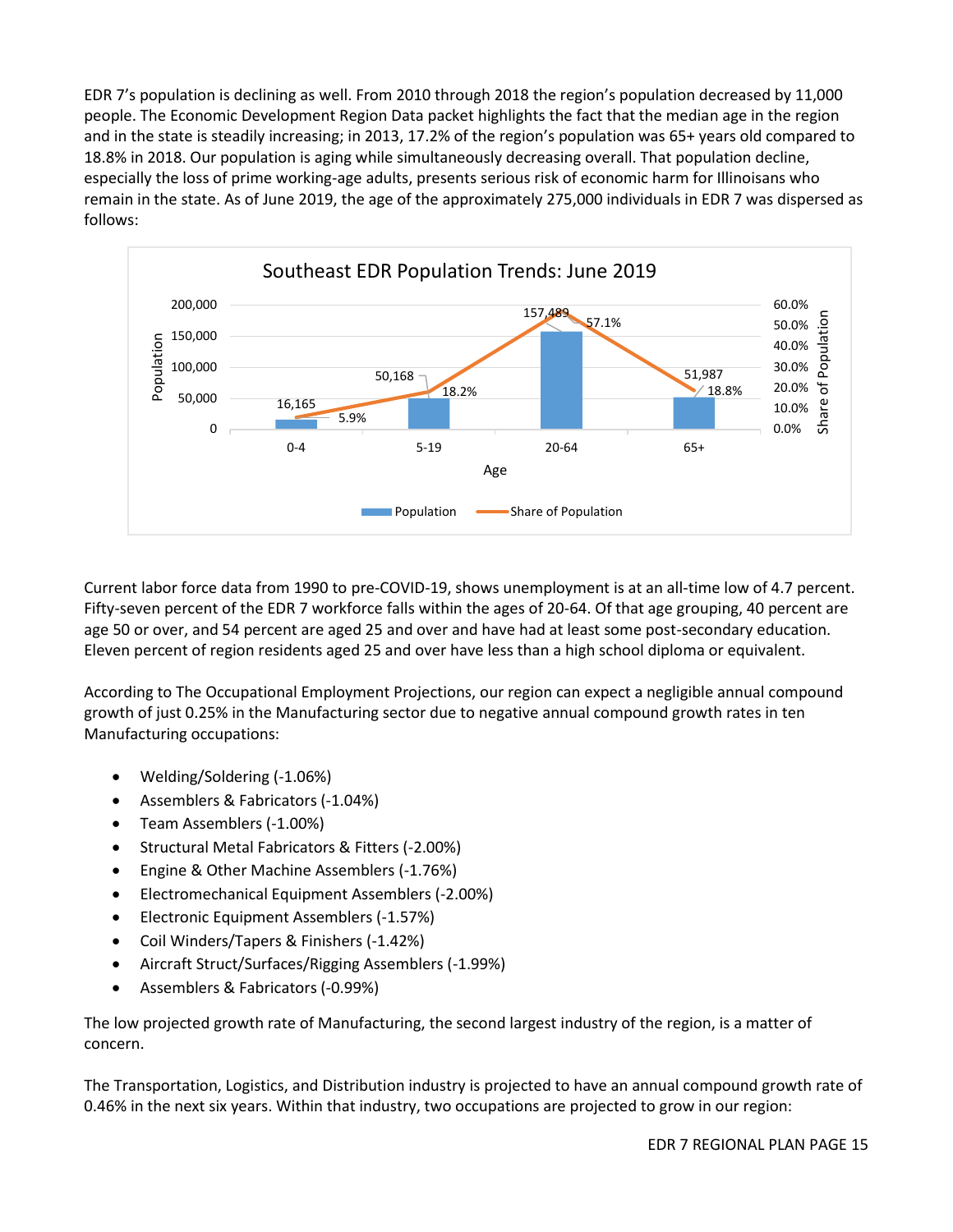- Truck Drivers (+0.75%)
- Bus Drivers, School or Special Client (+1.67%)

The Building & Construction industry is projected to experience growth in the EDR 7 as well. Five occupations will see growth:

- General Maintenance & Repair Workers (+0.75%)
- Plumbers, Pipefitters, & Steam Fitters (+1.70%)
- Electricians (+1.00%)
- Construction Laborers (+1.00%)
- Carpenters (+0.44%)

The Healthcare industry is another growing industry in the region. Data shows the growth is expected to come from two occupations and their annual compound growth rate:

- Medical Assistants (+1.11%)
- Registered Nurses (+1.36%)

Education is also forecasted to see annual growth over the next six years. Three occupations within that industry will see positive annual compounded growth rates:

- Teacher Assistants (+0.38%)
- Preschool Teachers (+0.91%)
- Pre/Primary/Second/Special Ed. School Teachers (+0.37%)

*(CH 1)(A)(4)(b)* Within EDR 7, special populations represented include veterans, disabled individuals, individuals at or below poverty level, individuals who speak a language other than English, and both currently incarcerated and ex-offenders. Veterans and their families, disabled individuals, low income individuals, individuals who are basic skills deficient, and current inmates/ex-offenders in IDOC/IDJJ are priority populations.

#### **VETERAN POPULATION**

- 6.8 % (18,793) of the population are veterans. Down from 8.0% in 2013
- 49 percent are less than 65 years of age.
- 46 percent have a high school education or less.



#### **DISABLED POPULATION**

- 16% (44,083) of the population are disabled. Increased from 12.6% in 2013
- 57.4% are less than 65 years old.

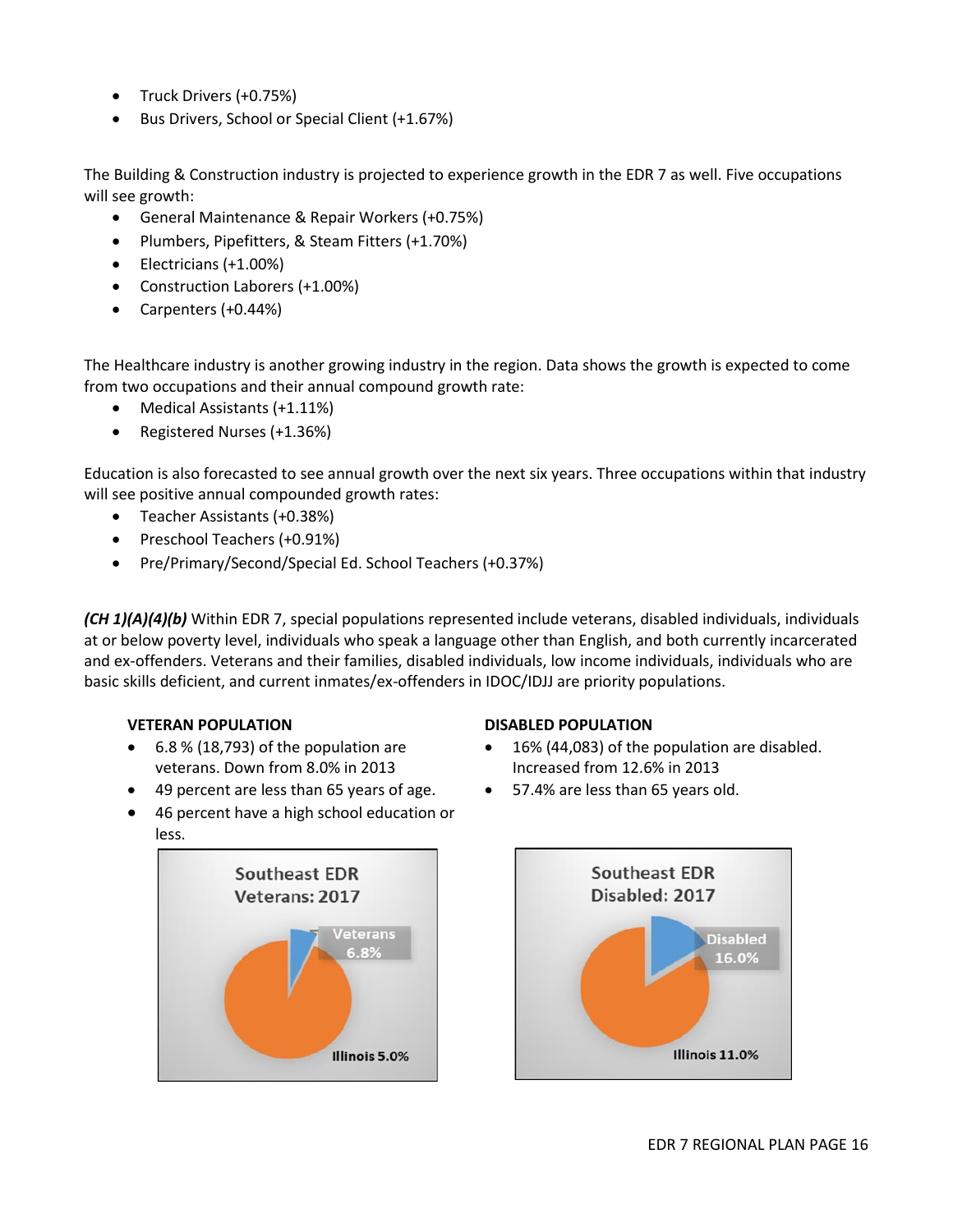#### **LOW INCOME**

• 15% (42,000) of the population are below poverty. Remaining level with 2013 data reports.

#### **NON-ENGLISH SPEAKING HOME**

 3.4% speak a language other than English in their home. A reduction from the 4.4% reported in 2013.



To meet the needs of the special populations within the region, EDR 7 provides weekly scheduled opportunities at the One Stop location. Additionally, varied events and programming are held in order to maximize exposure and interactions with the populations.

| <b>VETERANS</b>                           | <b>JOB FAIRS</b><br>DEDICATED STAFFING AT ONE-STOP LOCATION<br>JOB SEEKING WORKSHOPS (INTERVIEW SKILLS, RESUME WRITING)                                               |
|-------------------------------------------|-----------------------------------------------------------------------------------------------------------------------------------------------------------------------|
| <b>DISABLED</b>                           | DEDICATED STAFFING AT ONE STOP LOCATION<br>DRS STAFF AVAILABLE WEEKLY AT ONE STOP LOCATION                                                                            |
| <b>ADULT EDUCATION</b><br><b>SERVICES</b> | MULTIPLE LOCATIONS OPEN TO GENERAL PUBLIC AND VIA REFERRAL BY<br><b>PARTNERS</b><br>RESOURCE/JOB FAIRS WITH DHS CLIENTS AT MULTIPLE LOCATIONS IN EDR 7                |
| <b>IDOC (AND IDJJ)</b>                    | <b>RE-ENTRY SUMMITS</b><br>LAKE LAND COLLEGE PROVIDES VOCATIONAL TRAINING AT OVER 20<br>LOCATIONS; REMEDIAL COURSEWORK WITHIN THE TWO IDJJ SITES                      |
| <b>PERKINS</b>                            | PROVIDES SERVICES TO DISABLED, LOW INCOME, AND NON-NATIVE ENGLISH<br>SPEAKING POPULATIONS THROUGH ENROLLMENT IN APPROVED PROGRAMS                                     |
| <b>IDES</b>                               | PROVIDES INFORMATION REGARDING TAX CREDIT AND FIDELITY BONDING TO<br>BUSINESSES HIRING INDIVIDUALS WITHIN SPECIAL POPULATIONS<br><b>HOLDS JOB READINESS WORKSHOPS</b> |

*(CH 1)(B)(1)* Development and implementation of sector initiatives for in-demand industry sectors will be created through the convening of employers, foundations and regional institutions. EDR 7 will assemble these entities to lead sector partnerships and coordinate investments. Examples of entities utilized to form the creation and use of sector initiatives include:

- *Career and Technical Education Advisory Committees* at regional community colleges to assess skills and training needed for identified in-demand industry sectors.
- *The Business Services Team* utilizes sector roundtables, conducts needs assessments and works to create and maintain relationships with regional businesses and manufacturers to create sector initiatives. The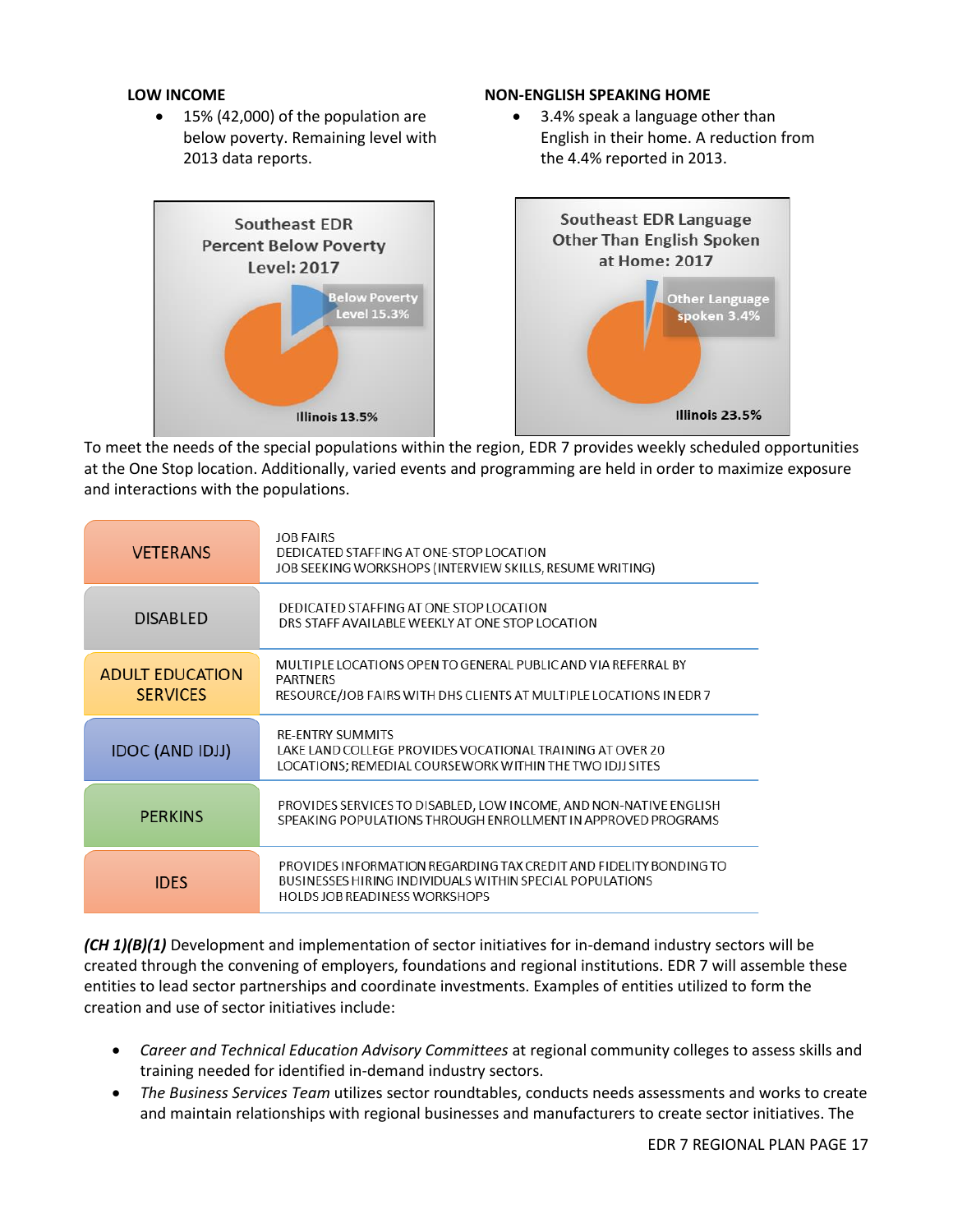Business Services Team also works with the Department of Labor to determine the current and upcoming labor trends to analyze potential sector initiatives.

- *The Perkins Program* conducts a comprehensive local needs assessment every four (4) years, with a supplemental review conducted every two (2) years.
- *Department of Rehabilitation Services* (DRS) provides business consultants.
- *Southeastern Region* partners hold targeted and coordinated hiring events by sector.
- *Vandalia ONE* (Vandalia, IL) is a community and educational collaborative that gathers local cross-sector stakeholders to develop career pathways from 8th grade through community college. The group currently focuses on the in-demand sectors of transportation, healthcare, and education among others.

*(CH 1)(B)(2)* Established and active industry sector partnerships in the EDR 7 region include the following entities:

- ECIDC, East Central Illinois Development Corporation
- SCIGA, South Central Illinois Growth Alliance
- Kaskaskia College currently provides related training instruction for apprenticeships with Magna International, North America Lighting, Nascote Industries, and Antonline.
- Kaskaskia College Adult Education department has bridge programs with contextualized education in Nashville and in partnership with the Centralia Youth Build
- Effingham Regional Career Academy
- Center for Business and Industry, Lake Land College
- Greater Wabash Regional Planning Commission
- Paris Economic Development Corporation
- RCDC, Richland County Development Corporation

*(CH 1)(B)(3)* Coles Together is a business-based partnership in the EDR 7 region with a focus on promoting the Coles County area as a desirable location to developing manufacturers. The organization also assists with workforce initiatives, including conducting a manufacturing day for area high school juniors.

Several educational institutions are working to create sector-based partnerships. Illinois Eastern Community Colleges is currently developing a Center for Business and Industry. Additionally, Kaskaskia College will be implementing integrated training education for CNA, Culinary, and Welding programs which will begin during the 2020-2023 Regional Plan duration.

Perkins V requires the regional community colleges to conduct advisory committee meetings for all CTE programs. These sector partnerships are not business-led; however, they play an integral role in industry/sectoreducation alignment. The role of the advisory committees comprised of stakeholders play a direct role in regional planning by analyzing current sector happenings, identifying gaps and forming strategies to improve the problems affecting the sectors.

Illinois Manufacturing Excellence Center (IMEC) is a sector-based partnership in EDR 7. IMEC is a team of improvement specialists and technicians dedicated to providing manufacturing organizations in Illinois with the tools and techniques to create sustainable competitive futures. The experienced hands-on team at IMEC works closely with its clients to plan critical business improvements in the areas of Leadership, Strategy, Customer Engagement, Operations, and Workforce.

Illinois Manufacturing Association is a sector-based advocacy agency for Manufacturing interests in Illinois. The partnership with IMA members manifests in recruiting and training opportunities. Through partnership with IMA the LWIB is able to stay abreast of current policies and events impacting the Manufacturing sector. This is helpful in planning and strategizing within the EDR.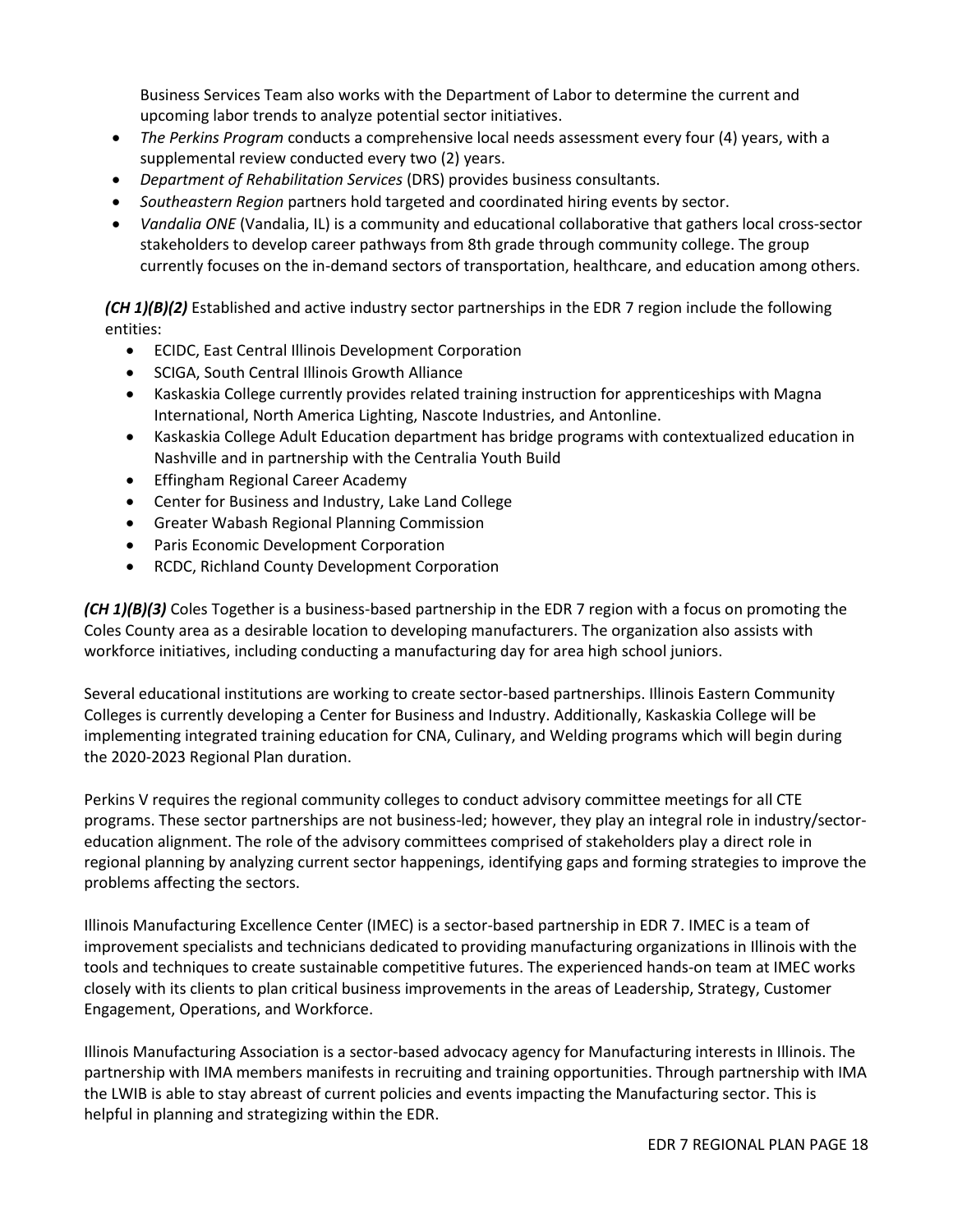Illinois Rural Health Association (IRHA) is a sector-based collaborative association whose mission is to strengthen health systems for rural residents and communities through advocacy, education, networking and leadership. The partnership between IRHA and LWIB opens doors of communication and networking opportunities in which needs are addressed and information/resources are shared. The communication is helpful in short-term and long-term planning within the region.

Identifying and supporting additional business-led sector-based partnerships in the region is a priority of the LWIB Director in PY2020-2023.

*(CH 1)(B)(4)* Other public-private partnerships exist in the region that could support sector strategies as follows:

- **Effingham Chamber Workforce Readiness** which works with area businesses and manufacturers to assess employee skill sets needed. As an external stakeholder, the participants play an indirect role in planning.
- **Entrepreneur programs within the schools**, such as: CEO and Excel (Clark and Edgar counties) help introduce students to business opportunities. As an external stakeholder, the participants play an indirect role in planning.
- **Marshall Career Readiness school initiative** which prepares students for workforce training and career readiness upon graduation from high school by promoting career planning and exploration. As an external stakeholder, the participants play an indirect role in planning.
- **Organized professional society groups such as SHRM and CFO** can provide information as to the skills and abilities needed not only in the organizations they represent, but in those of their group members. As an external stakeholder, the participants play an indirect role in planning.
- **CTEC-Construction Trades, Effingham County** is a non-profit educational program dedicated to equipping students with skills and experience needed to secure a job within the construction trades upon high school graduation. As an external stakeholder, the partnership play an indirect role in planning.
- **Labor Union representatives** from targeted in-demand sectors on the LWIA Board can aid in developing training and employment opportunities. As an external stakeholder, the participants play an indirect role in planning.

In general, WIOA staff will coordinate with other entities that offer supportive services to increase awareness of what each entity can provide to customers so as to not duplicate services and maximize funds efficiently. Specific policies and procedures will only generate from formal partnerships with an MOU and a direct role in regional WIOA economic development planning.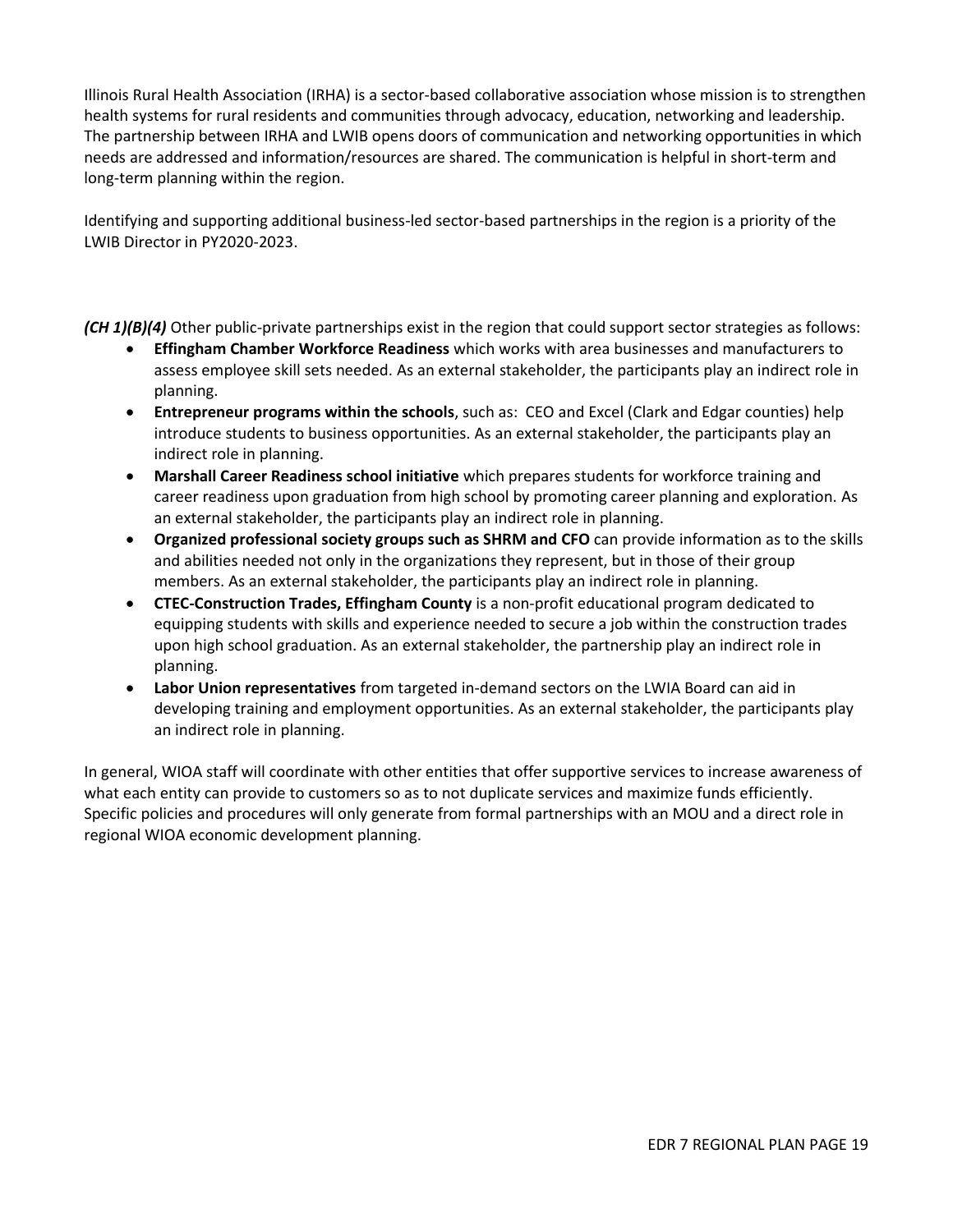*(CH 1)(B)(5)* Multiple neutral conveners with the capacity to help establish sector partnerships exist in the region and provide direction in planning through their direct work with EDR 7 industries and businesses including:

- *LWIA 23 Board members and Chief Elected Officials* provide oversight to all partners to ensure accessibility to and delivery of services available to community members and customers.
- *Chamber of Commerce organizations* throughout the region all focus on working with member businesses to facilitate and enhance relationships within their respective communities in areas such as workforce development and economic growth.
- *University of Illinois Extension* creates and provides accessible, practical educational programming within the EDR 7 region.
- *Community Colleges and Universities* support the development of CTE programming and creation of higher education curriculum which benefits the workforce.
- *Primary and secondary educational (K-12) institutions* provide career exploration and preparation, along with vocational skills training.
- *Effingham Regional Career Academy* provides targeted educational opportunities in high demand industries which provides a pipeline of skilled individuals for area employers.
- *Crawford County Development Association* is a community-based economic development organization which works to attract businesses and manufacturers to the community.
- *Clark County Economic Development Organization* works to attract businesses and manufacturers to the community.
- *Various civic organizations* provide economic support to individuals who are ineligible for partner services, including assistance with transportation, housing and food uncertainty.
- *Vandalia One* is a community and educational collaborative that gathers local cross-sector stakeholders to develop career pathways from 8th grade through community college. The group currently focuses on the in-demand sectors of transportation, healthcare, and education among others.

# CHAPTER 2: STRATEGIES FOR SERVICE INTEGRATION – REGIONAL COMPONENT

*(CH 2)(A)(1)* Regional service strategies, including use of cooperative service delivery strategies and the connection of job seekers with employers, are utilized throughout the region. EDR 7 workforce development activities, including those in education and training, have both strengths and weaknesses as shown below:

#### **STRENGTHS**

Strong collaboration between the public and private sectors.

Demonstrated dedication of communities to workforce development.

Network of community colleges and other education entities within the region.

DHS referrals to those on assistance to incentivize workforce placement.

Availability of mental health assistance.

Demonstrated growth potential in many areas of business and industry.

#### **WEAKNESSES**

Rural area spanning 13 counties creates transportation issues.

Overall population decrease.

**Advertising and making** community members aware of programs is difficult.

**Funding limitations to provide** services.

Socioeconomic factors.

Drug abuses (opiod, heroin and methamphetamine) continue to rise.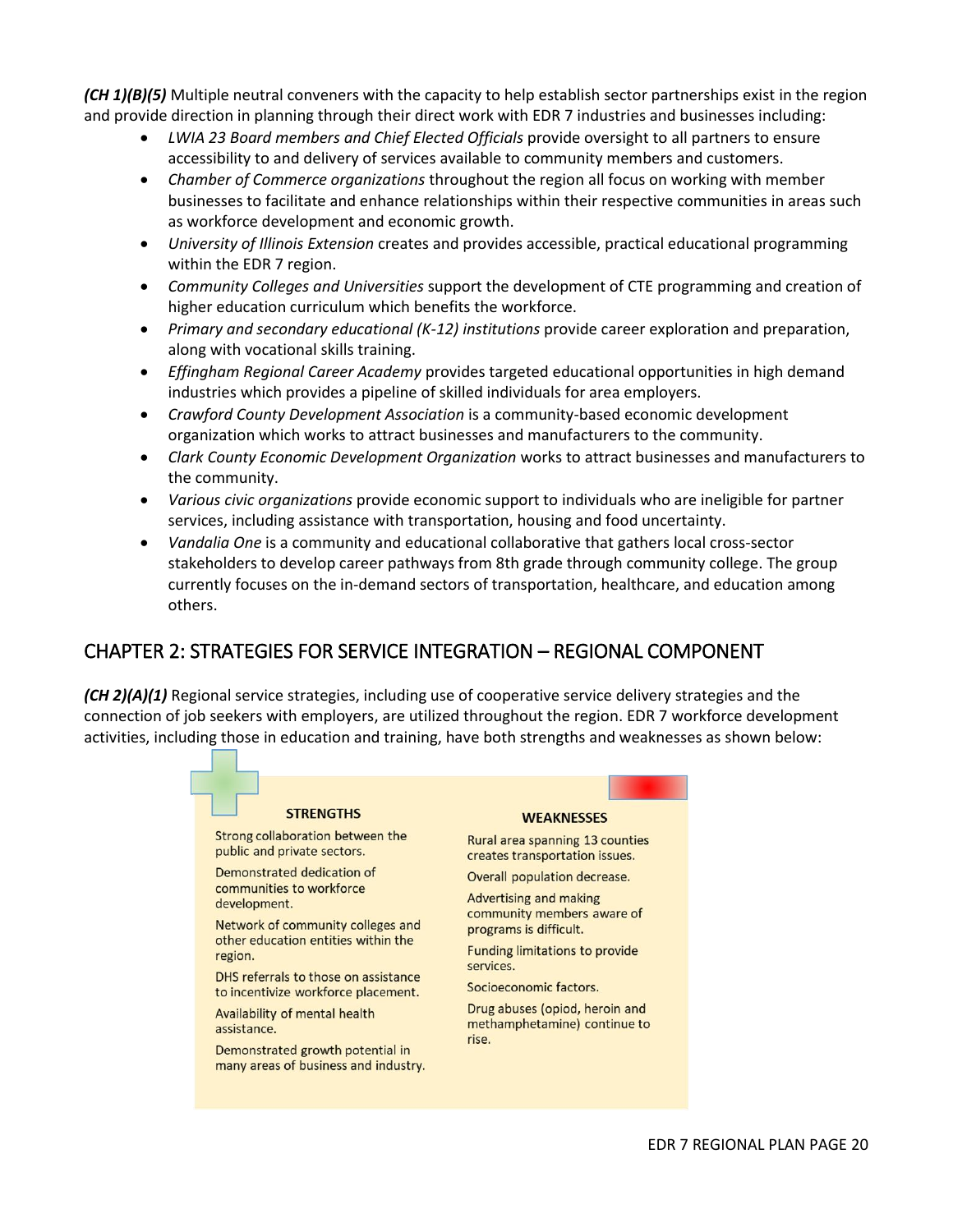*(CH 2)(A)(2)* Regional partners provide workforce development activities to address workforce education and skill needs (including to those of individuals with barriers to employment) by:

- Providing career and technical career education;
- Collaborating with the EDR 7 partners, including cross-training among partners, to better facilitate service delivery;
- Transitioning of employees and/or students to the next phase of education or to the workforce;
- Understanding needs of employers through activities of the integrated Business Service team, such as regional roundtable meetings and professional advisory committees;
- Offering one-on-one soft skills training and assistance;
- Assisting with workforce promotional events such as Manufacturing Day, varied regional high school CEO-type programs, and coordinating job shadowing opportunities.

*(CH 2)(A)(3)* EDR 7's capacity to address the needs of employers includes:

- Providing incumbent worker training, roundtable meetings to assess workforce needs, on-the-job training and work experience.
- Utilizing the Business Service Team to determine workforce needs.
- Supporting the creation and use of apprenticeships when available.
- Collaborating with high schools to provide co-op programs for educational credit.
- Implementing vocational training programs.

*(CH 2)(A)(4)* Existing training programs in EDR 7 prepare job seekers to enter and retain employment with regional businesses as evidenced by the following data provided by CEFS Economic Opportunity Corporation. The graph below shows credential attainment met both the threshold goals and the negotiated goals established as performance measures for youth, adult and dislocated workers:

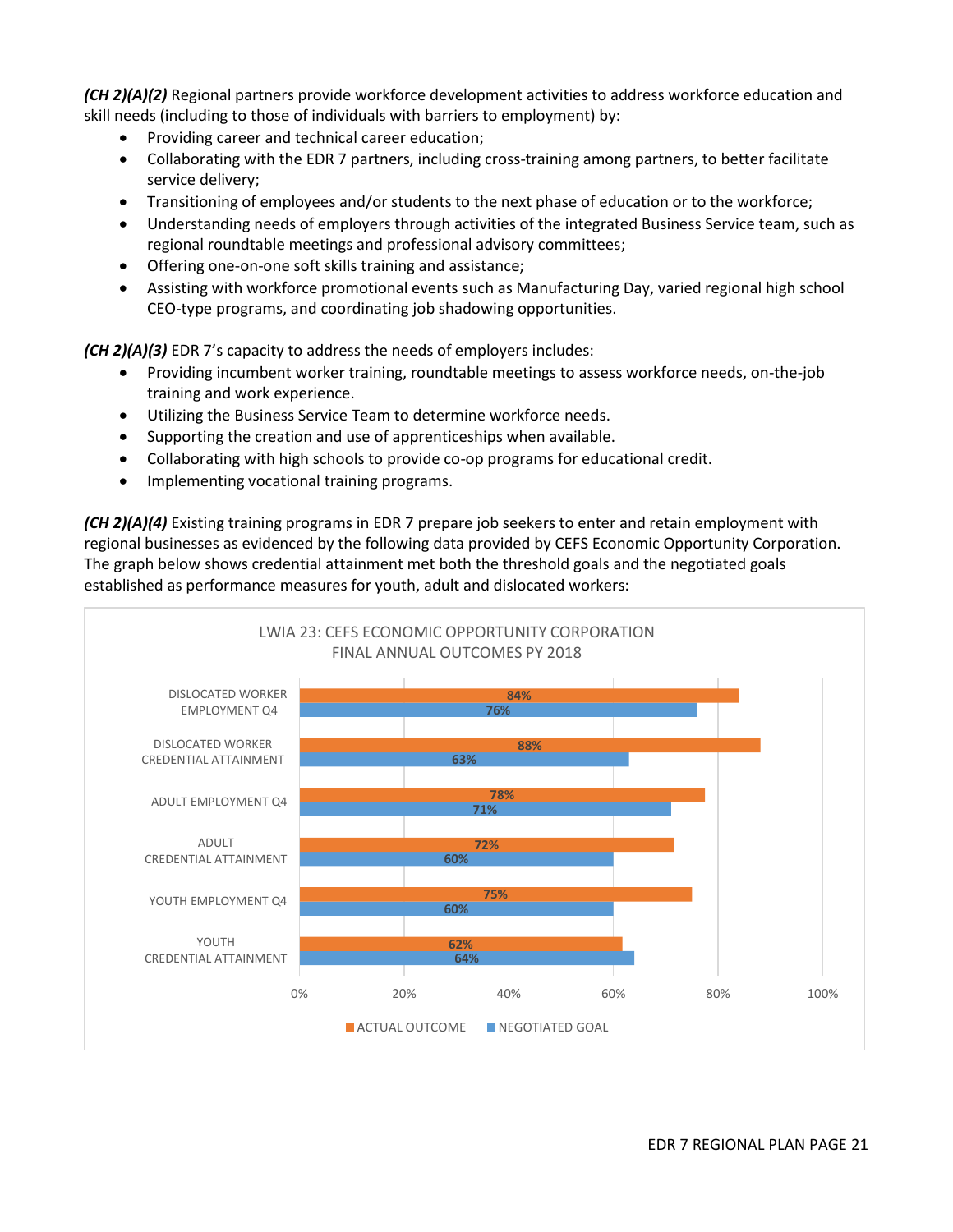*(CH 2)(A)(5)* To ensure quality of service delivery to the customers of LWIA 23, each program partner commits to implement the following goals and activities:



*(CH 2)(B)(1)* Transportation and other supportive services are coordinated with EDR 7 through various partners and organizations. Partners within EDR 7 provide transportation and/or other supportive services. For example when an individual is participating in an approved TANF work and training activity, DHS will provide supportive service for transportation. Organizations which could provide supportive services include community action agencies (E.g. ERBA, CEFS, BCMW), social service agencies (E.g. Catholic Charities, Goodwill, Salvation Army), and civic or religious organizations.

*(CH 2)(B)(1)* In order to promote coordination of supportive services delivery, DHS is available to provide case coordination to improve transportation for TANF clients. Further, EDR 7 utilizes a referral system as is governed by the Consortium Committee.

*(CH 2)(C)(1-2)* In an effort to coordinate the services with regional economic development services and WIOA service providers, the following were invited and actively engaged in regional planning (none of the invitees declined participation):

- All EDR 7 partners
- Southeastern Region-based Chamber of Commerce entities

Crawford County Development Association

- Clark County Economic Development Organization
- Vandalia One
- Coles Together

*(CH 2)(D)* The coordination of administrative costs arrangements, possible pooling of funds for administrative costs, etc. for the One-Stop center has been determined. All partners have agreed to use full-time equivalency (FTE) as the basis for determining cost-sharing and infrastructure. All partners will be responsible for their fair share of the Infrastructure and Delivery System costs for the Comprehensive One-Stop based on their agencies FTE's or a minimum of .25 FTE as required by the State Interagency Group. FTE's are determined by the amount of staff that are physically located in the building for each agency that offer Career Services. If an agency has no staff member located in the building, they have agreed through negotiations to a .25 FTE to calculate their share of the costs. All partners will be billed biannually. National Able (Title V) has placed a participant as a greeter in the Comprehensive One-Stop Center. This participant's wages will be used as an non-cash contribution for the Delivery System costs. Staffing is not an allowable, non-cash contribution for the Infrastructure costs.

The current PY 19 administrative costs are shared between Title I and IDES, per previous MOU agreements. Customer requests for services at the One-Stop are being gathered and compiled on a monthly basis.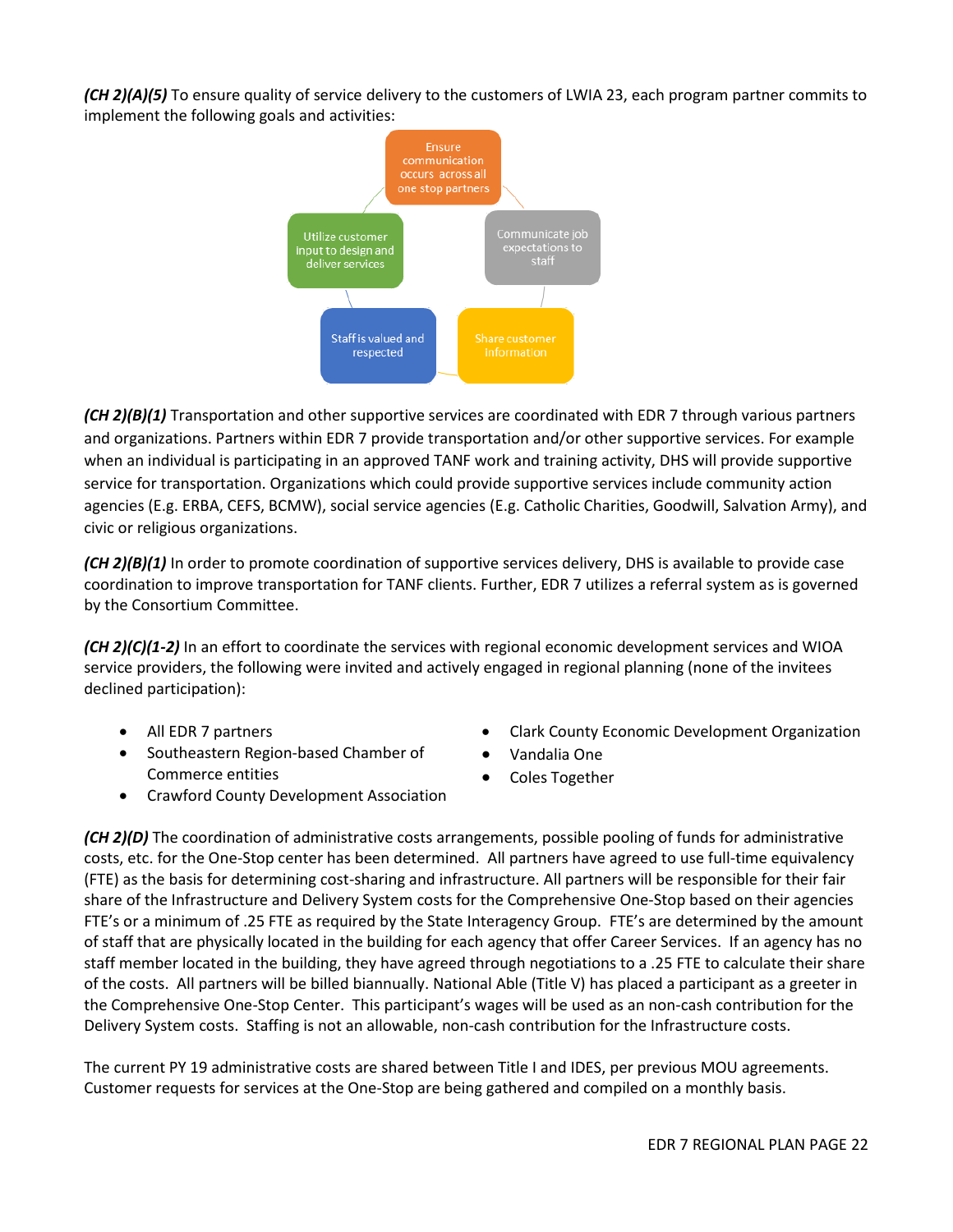# CHAPTER 3: VISION, GOALS AND IMPLEMENTATION STRATEGIES— REGIONAL COMPONENT

*(CH 3)(A)* The strategic vision for Economic Development Region 7 (EDR 7) and Local Workforce Innovation Area 23 (LWIA 23) is to provide business-driven talent and data-driven solutions that integrate education, workforce, and economic development resources across systems to provide businesses, individuals, and communities with the opportunity to prosper and contribute to growing the regional and state economies. Our vision aligns with the State of Illinois' vision, as declared in the 2020-2024 State of Illinois WIOA Unified State Plan, to foster a statewide workforce development system that supports the needs of individuals and businesses to ensure Illinois has a skilled workforce to effectively compete in the global economy.

Utilizing essential labor market data, this Regional Plan provides equal opportunity and equitable access for area residents to achieve economic independence and improved quality of life. These opportunities are provided through a collaborative workforce development system built on the solid foundation of strong partnerships with local businesses, integrated services, robust career pathways, and cross-agency connections. The combined efforts of all players in the local workforce will promote life-long learning and proactively addresses the talent and technical skill needs of employers in our region.

This is achieved through a comprehensive Illinois workNet Center and access sites throughout our 13-county region. These locations provide business driven services, with emphasis on developing and strengthening career services for businesses and job seekers, strive for continuous improvement, and provide accountability for results. By providing training and education to those who are unemployed or underemployed, as well as offering supportive services - such as mileage reimbursement, child care, uniforms, etc. - to assist special populations facing increased obstacles to success, the LWIB will nourish and expand the local skill and talent pool for high-demand occupations in the region. Effingham is the location of a centralized, comprehensive center, and this site will be responsive to the needs of customers as they arise. Access (satellite) sites are located throughout the 13 counties. Office sites may change as determined necessary in order to meet the needs of customers.

*(CH 3)(B)* The number one goal of the service delivery system is a shared commitment between the Local Workforce Innovation Board (LWIB) and the partner agencies. Developing a plan of action ensures the system becomes the primary Local Workforce Area resource to which employers and job-seekers turn for workforce development services.

The partners agree that the goals for preparing an educated and skilled workforce (including youth and special populations with barriers to employment) relating to performance accountability measures include:

- Increasing employment, retention, and earnings of participants;
- Increasing attainment of recognized credentials by participants;
- Improving the quality of the workforce;
- Reducing welfare dependency with outreach from partners;
- Enhancing the productivity and competitiveness of the region and state;
- Increasing economic self-sufficiency;
- Meeting skill requirements of employers by providing work-based training;
- Developing a pathway for the future workforce; and
- Communicating with local business to evaluate skills needed for workforce.

The goals outlined in the regional plan are geared towards compliance with the performance accountability measures that are based on performance indicators. The goals in the regional plan promote increased communication and collaboration between partners. This teamwork will provide optimum services to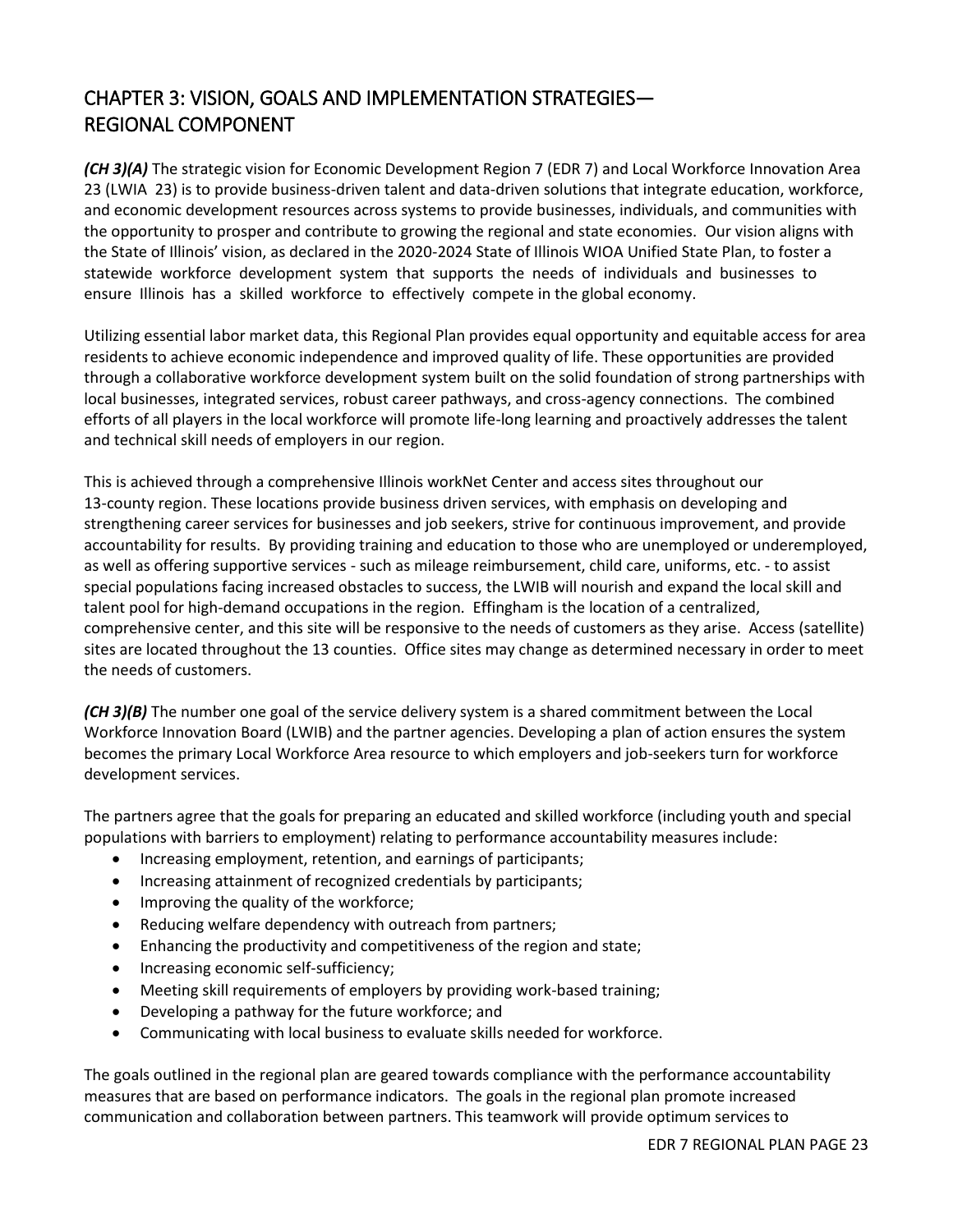customers, including securing and retaining employment after exit. Training programs for high demand industry sectors are promoted to increase the prospect of employment and higher wage earnings with a degree or certificate in these sectors. Performance data is monitored on a monthly basis and communicated to the Board and Planning and Oversight Committee quarterly.

To collectively agree on common performance measures, core partners will meet prior to formal negotiations with the Governor to determine the levels of performance all agencies can adhere to. Once an agreement is reached, the core partners will designate an individual or individuals to represent the group in negotiations with the Governor. The negotiation results will be communicated to all core partners within 24 hours.

*(CH 3)(C)* The following regional and local strategies have been developed by EDR 7 to achieve the vision and goals by demonstrating a commitment of integration of services by partners:

| <b>GOAL</b>                                                                    | <b>STRATEGIES</b>                                                                                                                                                                                                                                                                                                                                                                                                                                                                                                                                                                                                                                                                                                                                                                                                                                                                                                                                                                                                                                                                                                                                                                                                                                                                                                                |
|--------------------------------------------------------------------------------|----------------------------------------------------------------------------------------------------------------------------------------------------------------------------------------------------------------------------------------------------------------------------------------------------------------------------------------------------------------------------------------------------------------------------------------------------------------------------------------------------------------------------------------------------------------------------------------------------------------------------------------------------------------------------------------------------------------------------------------------------------------------------------------------------------------------------------------------------------------------------------------------------------------------------------------------------------------------------------------------------------------------------------------------------------------------------------------------------------------------------------------------------------------------------------------------------------------------------------------------------------------------------------------------------------------------------------|
| To continue to<br>develop a more<br>active<br>collaboration<br>among partners. | • Improve communication among the partners through regular Consortium<br>Committee meetings to avoid/eliminate duplication of services.<br>• Collaborate on services to businesses, thereby establishing a unified<br>approach to business services through the Business Service Integration<br>Team.<br>• Communication by IDES of current job orders of area businesses.<br>• Continue a commitment to integration of partners by facilitating cross-<br>training and greater awareness of other partner's services and increased<br>levels of communication, utilizing the service matrix/asset map and braided<br>funding to assist with this process.<br>• Continue to utilize an asset map that is updated regularly by the Consortium<br>Committee to promote an integration of services between partners.<br>• Continue to base decisions upon data and analysis.<br>• Establishing and implementing a common client tracking system, allowing<br>for referral and shared information in handling customer services,<br>contributing to overall progress, shared accountability, and eliminating<br>duplication of services.<br>• Offering applicants presentation of choices, consideration for referrals, and<br>career and training services.<br>• One-Stop team develop case management plan for individual clients. |
| To improve<br>responsiveness<br>to business<br>community<br>and needs.         | • Accommodating the community members and businesses with flexible<br>office hours and locations.<br>• Open channels of communication between partners and the business<br>community regarding employer needs through economic development<br>organizations. (Community college boards and employer committees,<br>chambers of commerce, and advisory committees.)<br>• Develop a collective integrated approach among partners in EDR 7 to meet<br>employer needs, and track business contacts through Illinois Job Link.<br>• Demonstrate a commitment to integration of partners by coordination of<br>business services among partners through the Business Service Integration<br>Team.                                                                                                                                                                                                                                                                                                                                                                                                                                                                                                                                                                                                                                     |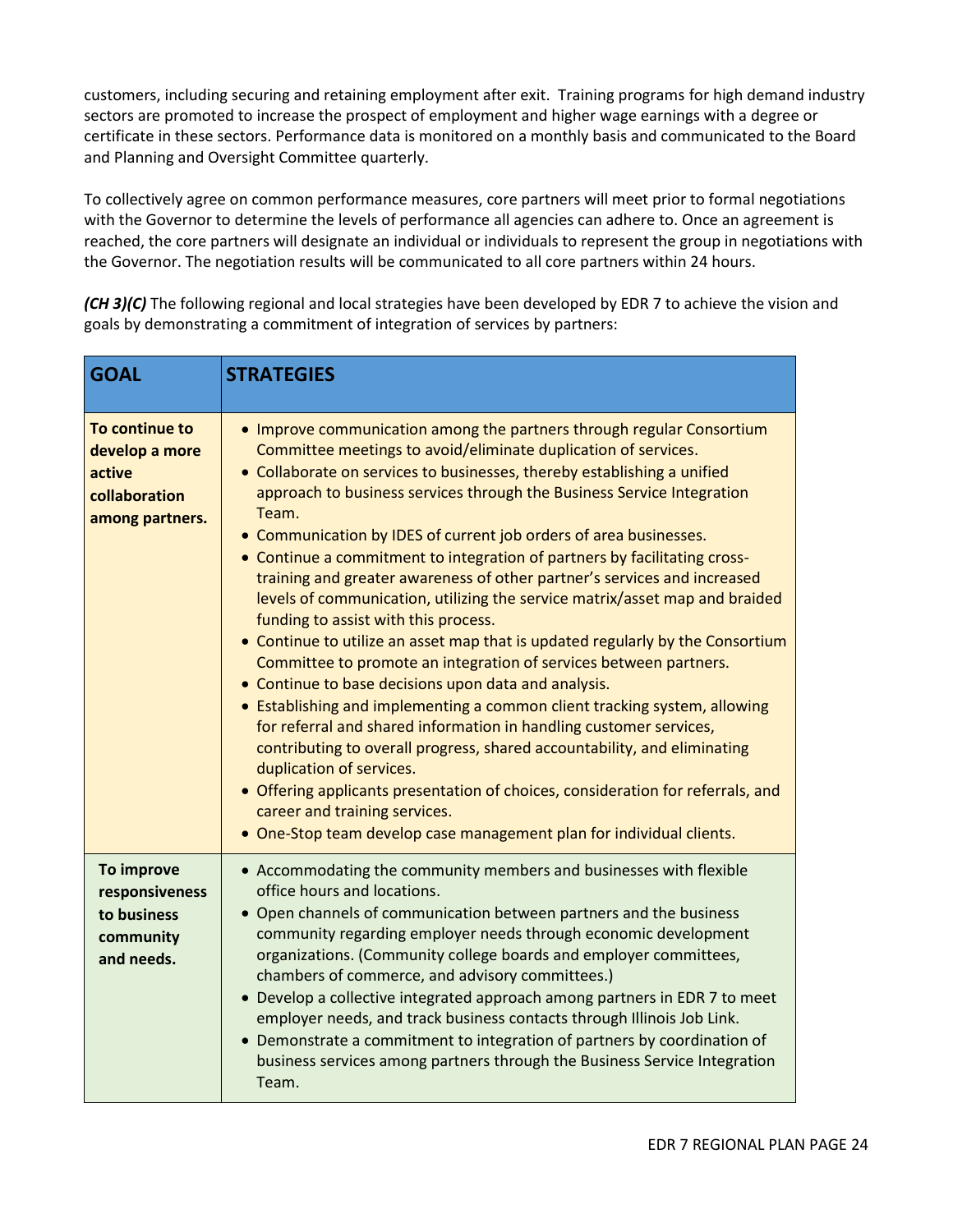| <b>GOAL</b>                                                                               | <b>STRATEGIES</b>                                                                                                                                                                                                                                                                                                                                                                                                                                                                                                                                                                                                                                                                                                                                                                                                                                                                                                                                                                                                                                                                                                                                                  |
|-------------------------------------------------------------------------------------------|--------------------------------------------------------------------------------------------------------------------------------------------------------------------------------------------------------------------------------------------------------------------------------------------------------------------------------------------------------------------------------------------------------------------------------------------------------------------------------------------------------------------------------------------------------------------------------------------------------------------------------------------------------------------------------------------------------------------------------------------------------------------------------------------------------------------------------------------------------------------------------------------------------------------------------------------------------------------------------------------------------------------------------------------------------------------------------------------------------------------------------------------------------------------|
|                                                                                           | • Utilize a broad basic training that can be built upon for individualized<br>business needs and existing processes to ensure initiatives will be employer-<br>validated and provide stackable credentials. Continue building strong<br>relationships with P-16 education to create a pipeline for future employees<br>through stackable credentials.<br>• Business Service Integration Team works with area businesses to organize<br>roundtables for each target sector including manufacturing, TDL, and<br>healthcare. The roundtable process would assist with duplication of effort,<br>allow for sharing of best practices, and assist with consolidation as a result<br>of the asset map analysis. It would also assist with creating a climate of<br>continuous improvement and allow for work with employers and<br>community colleges to develop stackable credentials. The first healthcare<br>roundtable was held January 2020.<br>• Develop relationships with businesses and manufacturers to determine<br>pathways which aid in recruiting employees.                                                                                              |
| To develop<br>continuous<br>improvement<br>strategies to<br>enhance current<br>practices. | Maintain Planning and Oversight Committee to review spending, budget and<br>$\bullet$<br>program statistics on a regular basis.<br>Continue Youth Committee quarterly meetings to maintain referrals,<br>eliminate duplication of services, outreach for programs, and needs of area.<br>Retain use of a sub-committee of the Consortium Committee to promote an<br>$\bullet$<br>integration of services for customers and employers with disability related<br>issues.<br>Continue meetings of front-line staff for cross training and facilitate<br>$\bullet$<br>communication at direct service level.<br>Community outreach to educate community members about partner<br>services.<br>Continue evolvement of the Business Service Integration Team.<br>• Better utilization of the unified referral form shared among all partners.<br>Analyze feedback from customers and front-line staff to improve services<br>provided.<br>Planning, coordinating, and providing services to maximize the utilization of<br>resources by exploring new technology resources.<br>Continue to measure customer satisfaction and share with WIOA partners<br>and the Board. |
| To expand work<br>based learning<br>initiatives.                                          | • Increase Incumbent Worker Training programs as funding allows.<br>• Provide On-The-Job training programs.<br>• Development of apprenticeship programs.<br>Develop Industry and sector strategies.<br>• Work with education to implement guided Career pathways and stackable<br>credentials.<br>• Career exploration for adult and youth creating a pathway for education and<br>the workforce.<br>• Provide youth and adult work experience.                                                                                                                                                                                                                                                                                                                                                                                                                                                                                                                                                                                                                                                                                                                    |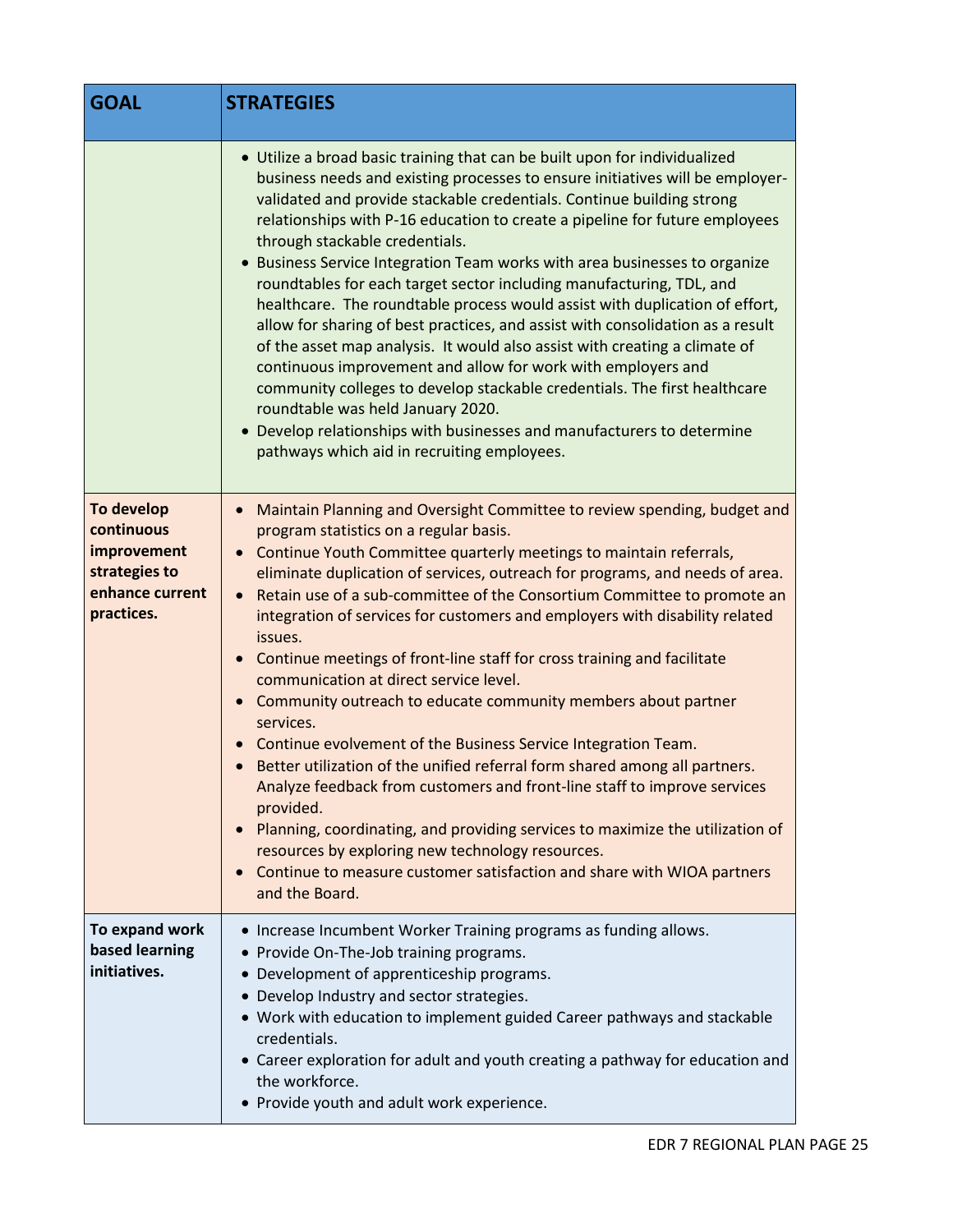| <b>GOAL</b>                                                                                                                            | <b>STRATEGIES</b>                                                                                                                                                                                                                                                                                                                                                                                                                                                                                                                                                                                                                                                                                                                                                                                                                                                                                                     |
|----------------------------------------------------------------------------------------------------------------------------------------|-----------------------------------------------------------------------------------------------------------------------------------------------------------------------------------------------------------------------------------------------------------------------------------------------------------------------------------------------------------------------------------------------------------------------------------------------------------------------------------------------------------------------------------------------------------------------------------------------------------------------------------------------------------------------------------------------------------------------------------------------------------------------------------------------------------------------------------------------------------------------------------------------------------------------|
|                                                                                                                                        | • Coordinate to provide wrap around services to customers and businesses<br>which include work based learning initiatives such as on the job training,<br>incumbent worker and work experience.<br>• Design business services and strategies through the Business Service<br>Integration Team to meet the needs of local business and industry in EDR 7.                                                                                                                                                                                                                                                                                                                                                                                                                                                                                                                                                              |
| <b>To Strengthen</b><br>linkages between<br>One-Stop<br>delivery system<br>and<br><b>Unemployment</b><br><b>Insurance</b><br>programs. | • Conduct joint orientations with UI claimants and Title I customers.<br>• Integrate phone systems, allowing for smooth call transfers and quick<br>connections.<br>• Regular review of referral process for effectiveness and potential<br>improvements.<br>• Informational cross-training One-Stop staff for different programs within the<br>One-Stop. Developing a thorough understanding of all programs (not to be<br>confused with cross-training of actual duties and implementation of<br>differentiated agencies).<br>• Conduct combined Rapid Response meetings with employees and<br>employers.<br>• Title I trained to assist participants with the use of the electronic job-<br>matching system, illinoisworkNet.com, providing them with job search<br>assistance and local labor market information.<br>• Data-sharing agreements and prospective integrated case management<br>information systems. |

The Southeastern Region supports the needs of individuals and businesses by utilizing a workforce development system which ensures the creation of a globally competitive skilled workforce. This support is provided by both public and private entities throughout the region.

EDR 7 partners, county-wide and community services work to provide an environment for small businesses and in-demand industry sectors/occupations to engage grow and expand. Examples include:

- *Clark County Development Organization (CCDO)*, comprised of community leaders, local government and organizations, works to promote business growth in the county.
- East Central Illinois Development Corporation (ECIDC), works to spur economic growth and address regional concerns which impact jobs and the economy, by supporting and attracting businesses and industry in the region, while providing educational opportunities to membership, governmental units, and residents.
- *Effingham County Economic Development Advisory Board and Grant Research* provides research to promote business retention and growth, facilitate business contacts, administer the county's business revolving loan fund, and provide grant research to businesses in the county.
- *City of Casey Economic Development Office* offers assistance with starting a business, advertising, and marketing help (including social media platforms), identification of available supportive grants and application assistance with same, and Enterprise Zone Assistance. The office also supports a private online social network peer group for business owners, representatives, and organization leaders to seek advice and other input.
- *Mattoon in Motion, Workforce Development* aids area employers, residents, and employees through innovative programs involving businesses and educational institutions, the group also raises awareness of available jobs, needed skills, and business opportunities.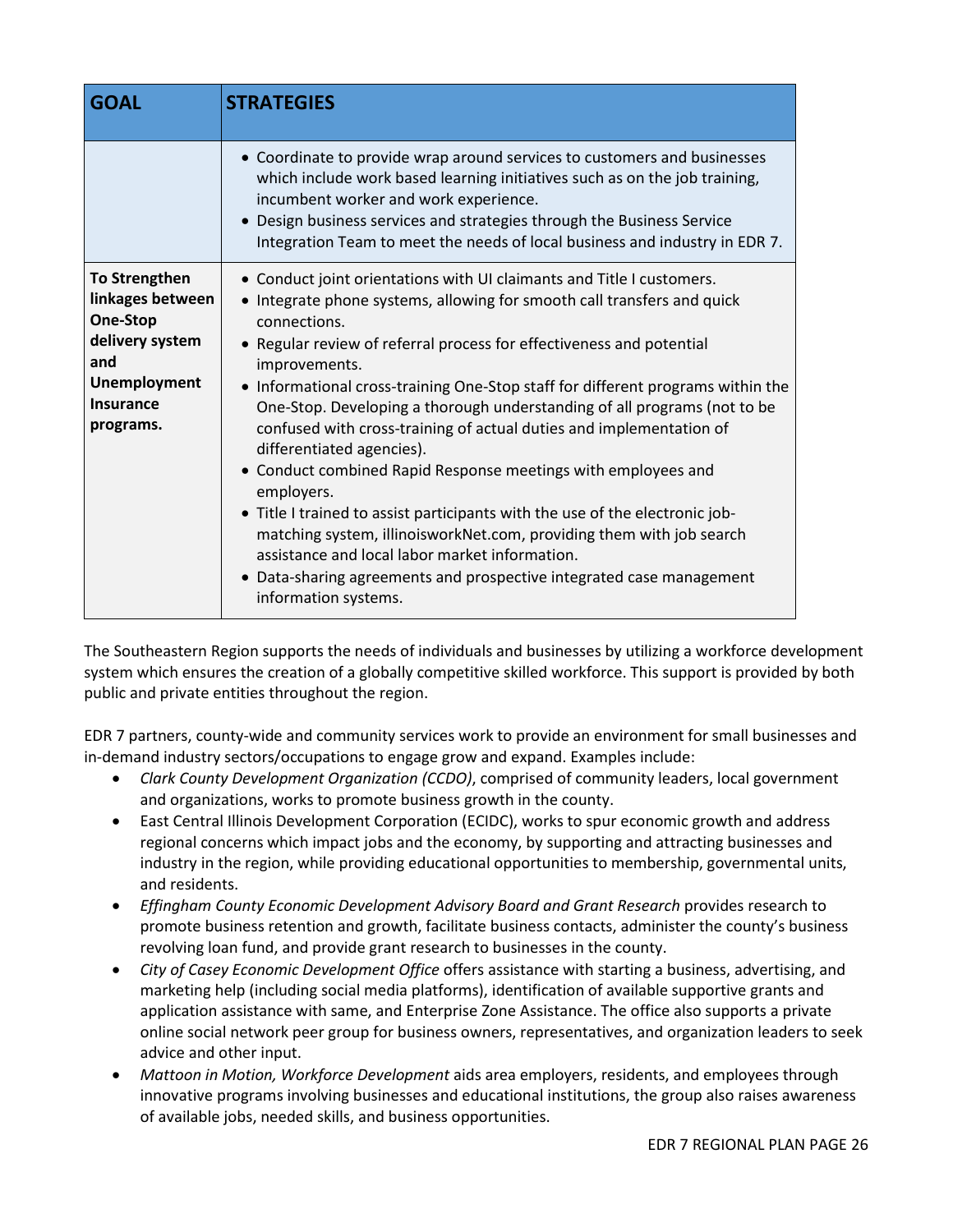*Chamber of Commerce organizations* throughout the region work with partners to assess and assist workforce development and skills needs in their communities.

EDR 7 coordinates workforce development programs with economic development by working with existing public and governmental organizations or agencies, such as:

- SCIGA, South Central Illinois Growth Alliance
- Effingham Regional Career Academy
- Center for Business and Industry, Lake Land College
- Greater Wabash Regional Planning Commission
- **•** Paris Economic Development Corporation
- Coles Together

Additional services to assist and engage small businesses and in-demand industry sectors include:

- Free counseling sessions on business start-up, financial, operational and employment assistance provided by expert counselors from area colleges and government agencies.
- Touchdown Space for Busy Entrepreneurs with a fully equipped office containing computer links to colleges, government agencies, business development services, employment resource sites and training modules.
- Interview space for off-site confidential interviews.
- Business Resource library, supplied by local libraries, containing books, magazines and various audiovisual materials on subjects that range from how to write a business plan to leadership.
- Free on-line Resume Service, Notary Public and Certificate of Origin Assistance.

*(CH 3)(D)* Within EDR 7, there are several organizations that are promoting entrepreneurial skills training and micro enterprising services. EDR 7 partners will work with current organizations to provide referrals and support to individuals and businesses seeking entrepreneurial skills training and micro enterprising services:

- The Greater Wabash Regional Planning Commission covering EDR 7 counties of Crawford, Richland, and Lawrence has an economic plan with a strategy of creating a support system including programs and resources for entrepreneurs within the region.
- The SEED (Sustainable Entrepreneurship through Education and Development) Center at Eastern Illinois University (Charleston), provides free entrepreneurial coaching and mentoring, in addition to internship and scholarship opportunities.
- The Business Essentials Support and Technology Center (BEST), located at the Effingham Chamber of Commerce provides information, assistance, and services to individuals interested in starting a business and, for existing businesses, access to resources critical to making smart business decisions.
- The Elevate CCIC Innovation Center, funded through a Google grant and the USDA Coles County office, aids startup businesses in the region by creating a mixed-use, co-working space that provides resources and opportunities to nurture innovation and economic prosperity in the region through a collaborative community of entrepreneurs.

High schools in Effingham and Mattoon have formed entrepreneurship clubs to help participants acquire  $21<sup>st</sup>$  century skills of problem solving, teamwork, self-motivation, responsibility, higher-order thinking, and communication. Juniors and seniors in area high schools acquire a project-based experience by working with the local business community. The yearlong courses utilize business and education partnerships to provide an overview of business development and processes. Business investors provide funding, expertise, meeting space, business tours and one on one mentoring.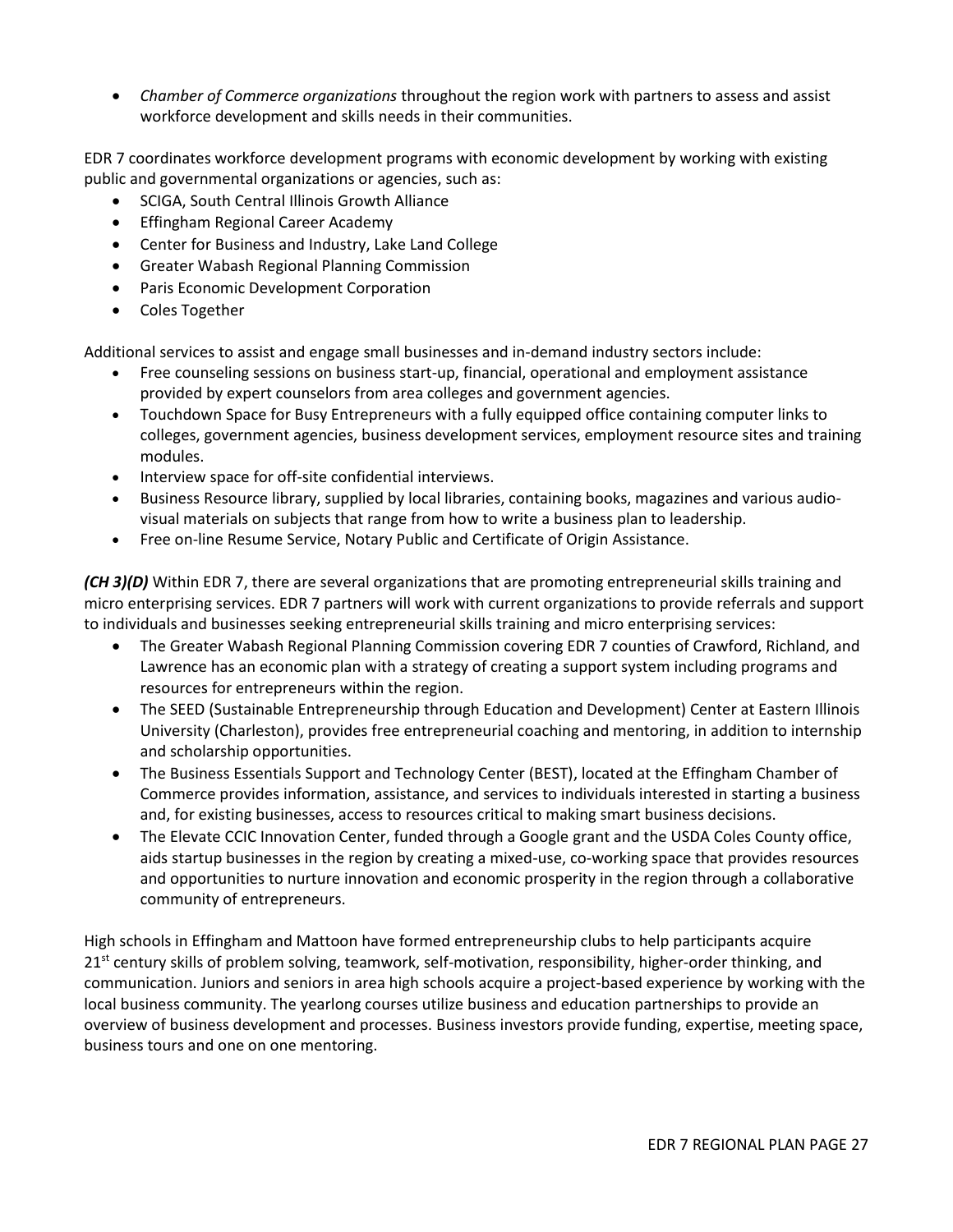Additionally, iCREATE K-12 curriculum and community CREaTE Teams are being piloted by the University of Illinois Extension in Clark, Crawford and Edgar counties. These innovative programs help promote awareness, knowledge and skill building to create a habit and culture of young entrepreneurial-based thinking.

Regional strategies to increase apprenticeships and other work-based learning opportunities include:

- The Illinois Workforce Innovation Board (IWIB) initiative for regional business roundtables by combining economic development regions to roll out apprenticeship programs with the revised navigator and intermediary roles.
- Coordinating meetings with business and industry and the area representative of the USDOL Office of Apprenticeship.
- Informing county leadership on the apprenticeship initiative and concept by providing information at County Board meetings.
- Working with economic development organizations to conduct regional business forums in order to introduce apprenticeship opportunities and detail work-based learning funding sources.
- Educating the private sector WIB members about apprenticeships and seeking their assistance in creating interest in their respective counties.
- Coordinating with community colleges in LWIA 23 to act as a resource to businesses and industries desiring to develop apprenticeships and related curriculum.
- Providing work experience for youth based on youth interests and skills.

*(CH 3)(E)* The Southeastern Region will work with the education system to establish several pathways In order to shorten the time from credential to employment, such as:

- Guided pathways
- Stackable credentials
- Focused short-term training
- Apprenticeships and on-the-job training, and
- Providing a pipeline for employers

*(CH 3)(F)* In support of the state goals to align and integrate education, workforce development, and economic development, the EDR 7 team will:

- Work with current projects on a local level. Due to the size of EDR 7, it is extremely difficult to ensure that all local parties are acting in the same manner. There is also diversity within industry that may make this difficult. Therefore, to keep business engaged, our communications must be clear, concise, meaningful, and value-added.
- Integrated Business Service Team is collaborating with partners and employers.
- Educate local education leaders on labor market indicators.
- Utilize Perkins Comprehensive Local Needs Assessment to educate local education leaders.
- **Utilize and expand skills gap surveys.**
- Work with youth programs and regional planning groups that have goals and strategies to develop a consortium that includes the business community; K-12 community and higher education; create a Partners in Education group (PIE) for each of their community college areas; develop opportunities for tours/internships/job shadowing between K-12 and the business community; give the region's K-12 students the tools, knowledge, and a plan necessary for successful employability upon high school graduation; work with Leadership programs in the region's K-12 schools; in partnership with community colleges, providing dual-credit opportunities for target sectors for EDR 7.
- Integrated Business Service Team meets with economic development leaders to communicate services provided to community members.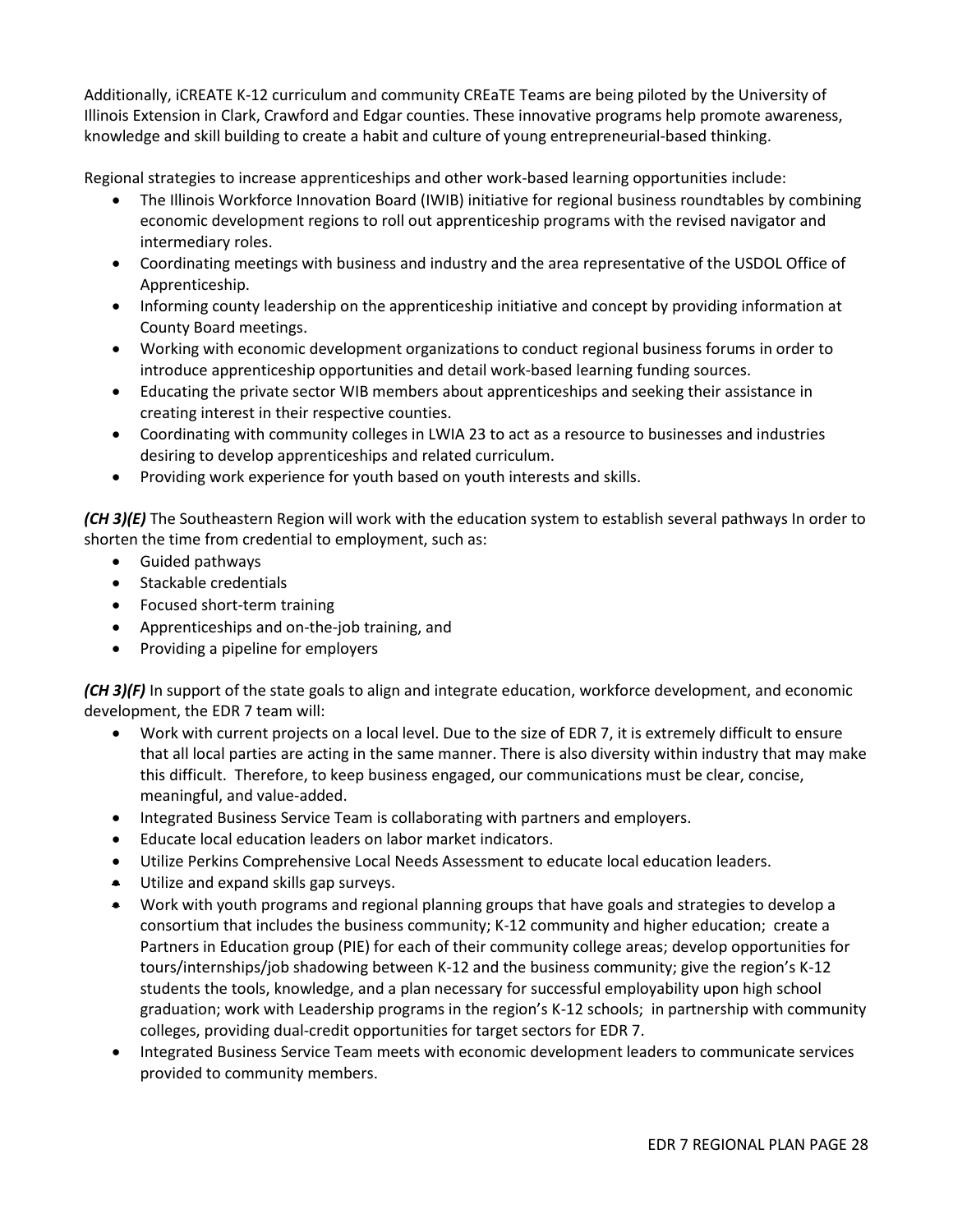- Expand career pathway opportunities through more accelerated and work-based training and align and integrate programs of study leading to industry-recognized credentials and improved employment and earnings.
	- $\circ$  Increase and expand Incumbent Worker program through the collaboration and integration of partners and business services.
	- o Utilize business services team to assist with expanding career pathways.
	- $\circ$  Post-education survey to employers to establish if employee meets their needs.
	- o Guided pathways developed at community colleges.
	- o Stackable credentials increase opportunities.
- Expand career services and opportunities for populations facing multiple barriers to close the gap in educational attainment and economic advancement through career pathways and improved career services and expansion of bridge programs. The following will be possibilities that will be available to customers:
	- $\circ$  One strategy for EDR 7 is for WIOA to work closely with local community college partners in bridge programs providing work based learning during the bridge program.
	- o Vocational Rehabilitation can assist with career assessment services and training opportunities to persons with disabilities.
	- o DHS/TANF can assist with training opportunities.
	- o Provide individualized education and employment plans.
	- o All partners will work with customers that have multiple barriers to employment and share data to cross reference potential services to the customer from other partner agencies.
	- $\circ$  CSBG: Providing individualized case management for those that are facing multiple barriers to provide holistic approach. (CEFS provides these using their Homeless Case Managers.)
- Expand information for employers and job-seekers to access services by improving the Illinois publicprivate data infrastructure to support the alignment and integration of economic development, workforce development and education initiatives. To help support sector partnerships and career pathways, EDR 7 offers the following:
	- $\circ$  Utilize the service matrix/asset map and market services to all sectors of the public.
	- $\circ$  Utilize continuing skills gap survey results of the business community to assess needs and changing economic demands.
	- o With State guidance, develop or utilize existing web based programs for coordination of services to individuals and businesses, including streamlining of services.
	- $\circ$  Facilitate workshops for businesses and job seekers informing them of program services available to assist in their needs.
	- o Work with community colleges to provide training when needed i.e. GED and ELA courses. Promote an integration of services by co-enrolling customers with local partner programs and outreach to employers to determine skill requirements.

### CHAPTER 4: OPERATING SYSTEMS AND POLICIES – LOCAL COMPONENT

*(CH 4)(A) The Local Workforce Innovation Area 23 Memorandum of Understanding provides a description of the one-stop delivery system, and other information that is essential to the establishment and operation of effective local workforce development systems as required by the WIOA Rule (20 CFR Part 678.705). The Memorandum of*  Understanding and any subsequent modifications is incorporated by reference into this plan. (See ATTACHMENT A: Memorandum of Understanding)

*The Local Workforce Innovation Area 23 Service Integration Action Plan provides a description of how local workforce partners will align and coordinate services as required by the State of Illinois Service Integration Policy (WIOA Policy Chapter 1, Section 13). Information from the initial Service Integration Action Plan is included*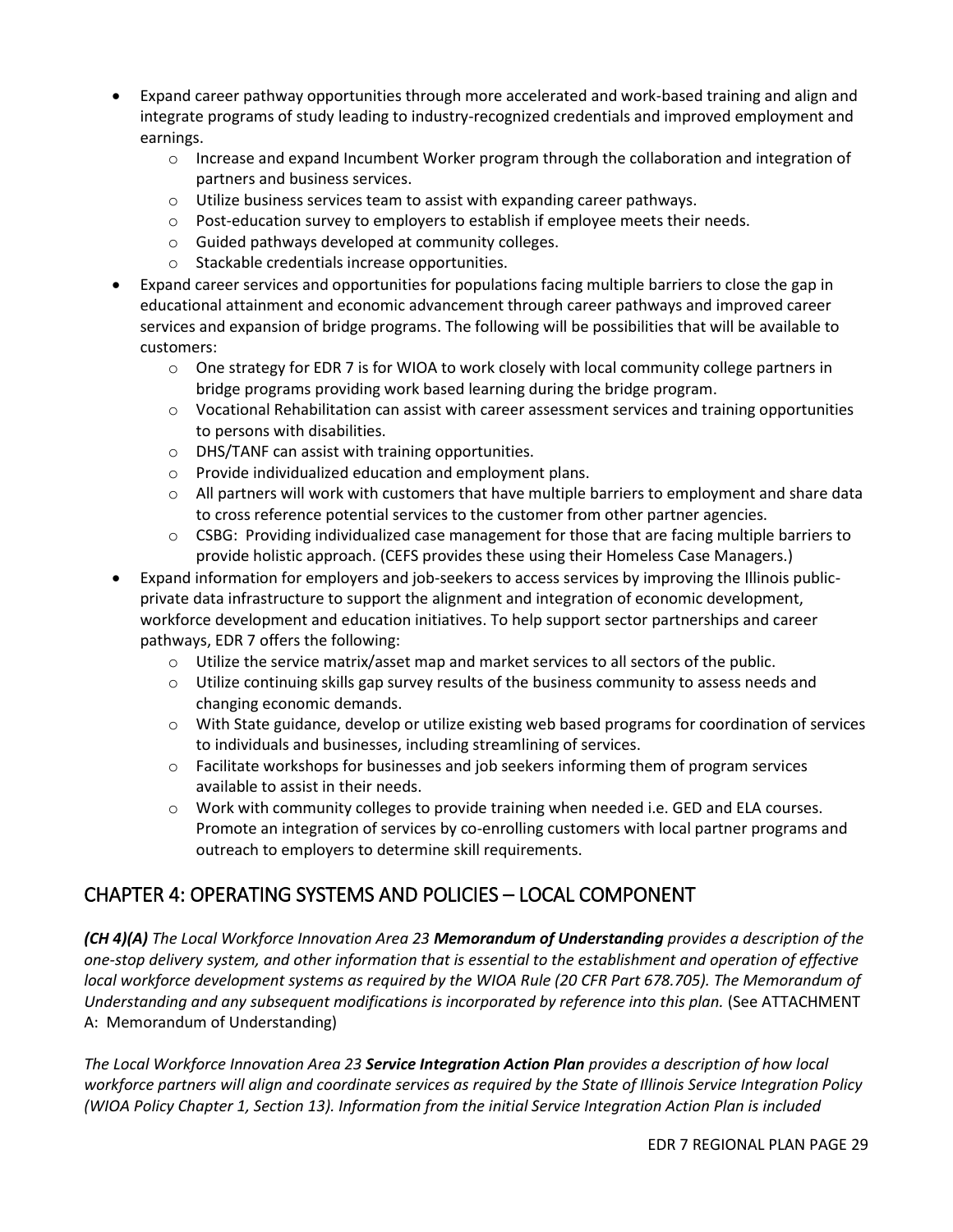*below. Any subsequent modifications to the Service Integration Action Plan are incorporated by reference into this plan.* (See ATTACHMENT B: Service Integration Action Plan)

*(CH 4)(B)(1)* Identifying, implementing and transitioning to an integrated, technology-enabled intake and case management information system for programs carried out in LWIA 23 will continue to be a topic of interest for the region. Numerous discussions, both formal and informal, have revolved around the issue of integrated information systems. Within our Service Integration Self-Assessment Action Plan (Attachment B), we acknowledge a common database with uniform application will enable agencies to track customer progress and potential early warning alerts for vulnerable students/customers/clients. There are major obstacles preventing the adoption and implementation of an integrated system despite the universal opinion that all partners and stakeholders would benefit dramatically. All state partners would have to agree to the shared system, however it would not be feasible on a local level without allowing significant populations to fall through the cracks. LWIA 23 spans across thirteen counties, parts of three community college districts, parts of four Regions of Education, and two IDHS regions. The efforts required to get the entire LWIA onto an integrated system are beyond that of a region and will have to span multi-regions in multi-agencies. The initiative needs to begin at the State level to produce viable, useful, accurate database interface. The LWIB will continue to explore options and strategies that may work for our unique region, but ultimately will continue to advocate for and highlight why we need better integration of case management information systems at the State level.

*(CH 4)(B)(2)* The LWIB will facilitate access to services provided through the One-Stop delivery system, including those in remote areas, through the use of technology and other means. This will be accomplished as follows:



CEFS has satellite WIOA offices in Fayette, Coles, Marion, Crawford, Richland, and Lawrence counties and a One-Stop Illinois workNet Center in Effingham County with Career Planners present. All WIOA Career Planners have access to laptop computers that allow the Career Planners to complete intakes and assessments anywhere in the 13 county area. If a customer is unable to travel to meet CEFS personnel, a Career Planner will go to the customer.

Customers seeking DHS services can access DHS services through the internet, call for services, or come in person to one of the DHS offices. Customers seeking specific vocational rehabilitation services can also arrange to meet with vocational rehabilitation counselors in other locations. By using the web-based case management system with access via remote technology through laptops with air cards or similar means, counselors can meet with customers almost anywhere. Customers seeking IDES services can access services in-person or through technological methods.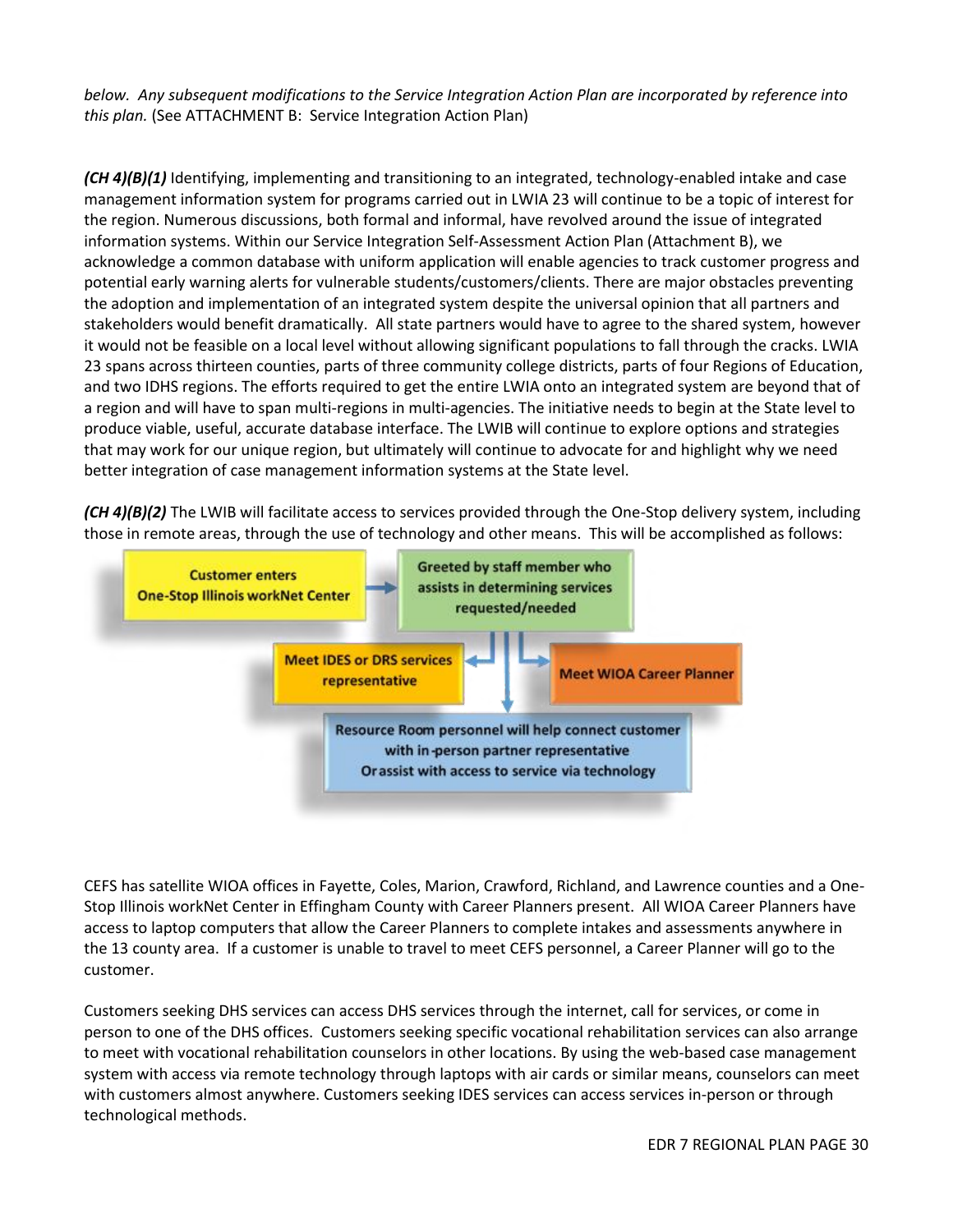All other partner services will be available via technology.

To expand access to employment, training, education, and supportive services for eligible individuals with barriers to employment, the LWIB will approve new programs that are submitted and vetted by the Planning and Oversight Committee based on customer and market demand. A committee has been established to deal with resolving disability related issues. The LWIB and Consortium Committee will also review the data measures to ensure that customers have access to the desired services. To facilitate the development of career pathways and co-enrollment in core programs, as appropriate, data will be monitored and tracked to ensure that referrals improve between core partners. The LWIB will improve access to activities leading to a recognized postsecondary credential (including a credential that is an industry-recognized certificate or certification, portable, and stackable) by obtaining input from industries in our area, recruiting business sector members to the LWIB, involving local development entities and educators to secure labor needs, and developing a work-ready labor force with minimal training needs to meet industry demands. Through the Adult Education ICAPS programming, and coordination with WIOA/CEFS services, much of this is already being done.

*(CH 4)(C)(1)* The LWIB will coordinate activities of supportive services among partners through the Consortium Committee as explained above. A per-mile rate is reimbursed to WIOA customers who need transportation for training activities, such as classroom training, OJT, and work experience. WIOA will also pay for rural public transportation service passes if customers need regular and reliable transportation to and from scheduled trainings. Childcare assistance is provided if the customer applies for and is denied Project Child services. Other supportive services such as clothing, tools, physicals, and background checks are provided to customers as required by training activities or to obtain employment. Individual supportive services are determined based on customer need. (See ATTACHMENT C: Supportive Service Policy)

*(CH4)(C)(2)* Students enrolled in an IET model will be provided with basic math and reading skills, including comprehension, to support GED completion while attain basic skills needs for employment. Lake Land College AEFL offers Basic Nursing Assistant and Basic Welding and has receive an IET grant for FY 21 to develop, implement and deliver manufacturing skills. Kaskaskia College and Illinois Eastern Community Colleges continue to develop new programs based upon labor market information in the college districts. Students enrolled in English Language Acquisitions courses are also encouraged to enroll in IET programs to further develop employable skills.

*(CH 4)(C)(4&5)* LWIB 23 supports the State strategy to shorten the time from credential to employment through several actions. Our partnering community colleges offer stackable credentials, dual credit/early college credit opportunities, and credit for prior learning or work experience. Through career planners, WIOA assists mature workers and underemployed workers in matching their current skill sets with hiring requirements of local employers. LWIB partners will dedicate time and resources to investigating how targeted marketing can identify segments of the labor force who may not require extensive education or training to qualify for jobs in high demand occupations. The process will require identifying who the market segments are, where they are, and to which forms of media are they most responsive. From the initial results, we will be able to deliberately design and implement a focused, targeted marketing campaign to draw that market segment in and support them in finding better employment matches. The same process can be applied to determining the most effective marketing methods for informing college and university students about Prior Learning Assessments.

*(CH 4)(D)* The LWIB plans to delegate the responsibilities for the coordination of services and to avoid duplication of services to the One-Stop Operator (core partners). The One-Stop Operator meets regularly to coordinate activities among partners. The One-Stop Operator will report to the Consortium committee who in turn reports to the full Board every quarter the activities among partners and how the activities are being coordinated. An asset map listing of all partner services and local contacts has been developed and is being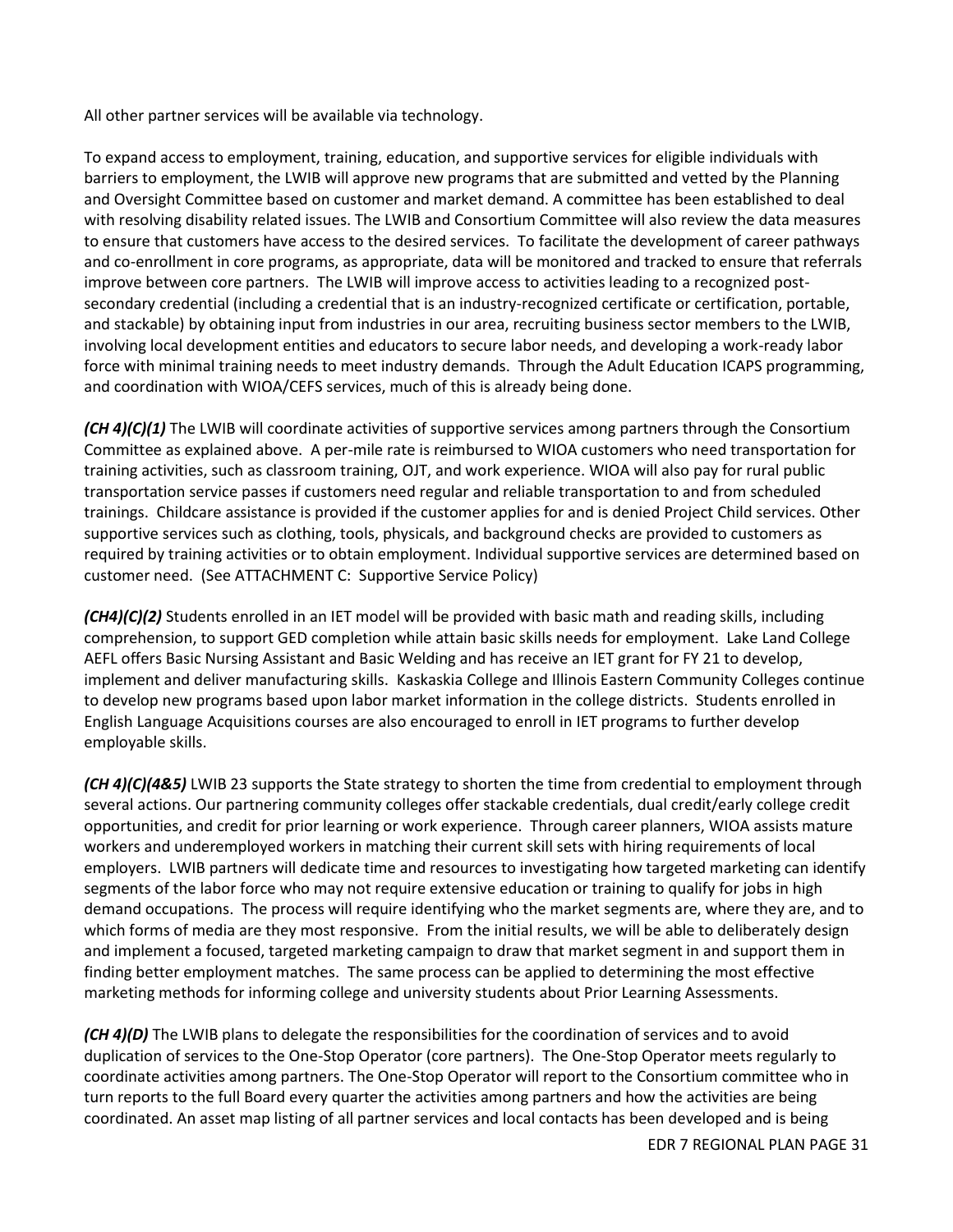utilized by all partners. Through the Consortium committee, all partners report their performance measures as available.

### *(CH 4)(D)(1)* **Title I – Adult, Dislocated Worker, and Youth**

*Under WIOA Title I, LWIA 23 provides Adult, Dislocated Worker and Youth employment and training activities through CEFS Community Action Agency, as described in the MOU.* 

### Adult & Dislocated Worker

CEFS conducts case assessments and case management procedures for participants. Each customer will have an Individual Employment Plan which will include: short and long-term goals, achievement objectives, types of service needed, and employment and follow-up services. Reading and math tests are given to assist with further case management decisions. A Career Scope test is administered to establish where the customers' strengths are and to help them with a career decision. Counseling is also provided to each customer on an individual basis. Career Planners handle all aspects of customer service from orientation, intake and eligibility determination, assessment, case management and counseling, referrals and advocacy, provision for support services, placement to employment, and follow-up. This strategy has been very successful over many years, ensuring personalized service, coordination with other resources in the community, and accountability. This provides a remarkable overall customer experience.

All WIOA customers are eligible for self-assisted career services. If a customer needs staff-assisted career services, an application and assessment are completed and the customer is registered. Career Scope is used as an assessment tool and completed for all customers interested in training. Each customer is given a Test of Adult Basic Education (TABE) Math and Reading to assist in the assessment process. An Individual Employment Plan is completed on all customers including the following information: field of interest, short and long-term goals, length of training program, type of supportive services needed, employment and follow-up services needed. A self-sufficiency review form is also completed. At this point based on these assessments the best training option is decided. Veterans are a priority.

#### Youth

In collaboration with CEFS (Title I provider), LWIA 23 provides services to both Youth In-School (Ages 14-21) and Youth Out-of-School (Ages 16-24). Through partnerships with local businesses, the Pathways Program, and ERBA, CEFS connects with youth to provide skills and training for the workforce. Youth/young adult customers may receive vocational training in WIOA-approved programs, GED tutoring/attainment, job search assistance, resume development, paid work experience, mentoring and development of leadership skills, job readiness training, financial literacy, and additional supportive services such as uniforms, transportation, child care, required learning materials/tools, and more as needed.

### *(CH 4)(D)(2)***Title II – Adult Education and Literacy**

Adult Education continues to look at labor market information to assess business and industry demands in LWIA 23. Currently, ICAPS programming is offered at various locations in LWIA 23. Adult Education will continue to look for new and innovative ways to collaborate with WIOA partners to offer students the opportunity to achieve their HSE while gaining workforce skills. Two of the employment sectors identified in the Regional Plan are Manufacturing and Healthcare. In support of these two in-demand industries, Lake Land College Adult Education offers the Basic Welding Certificate, in the manufacturing sector and Certified Nursing Assistant credentials, in the health care sector. During spring 2020, Adult Education will begin offering Manufacturing Skills to further fulfill workforce training for this in-demand industry.

Students in the ICAPS programming earn credentials while enhancing their computer literacy and soft skills. In addition to the workplace skills studied, the student takes industry tours, and learns from both the adult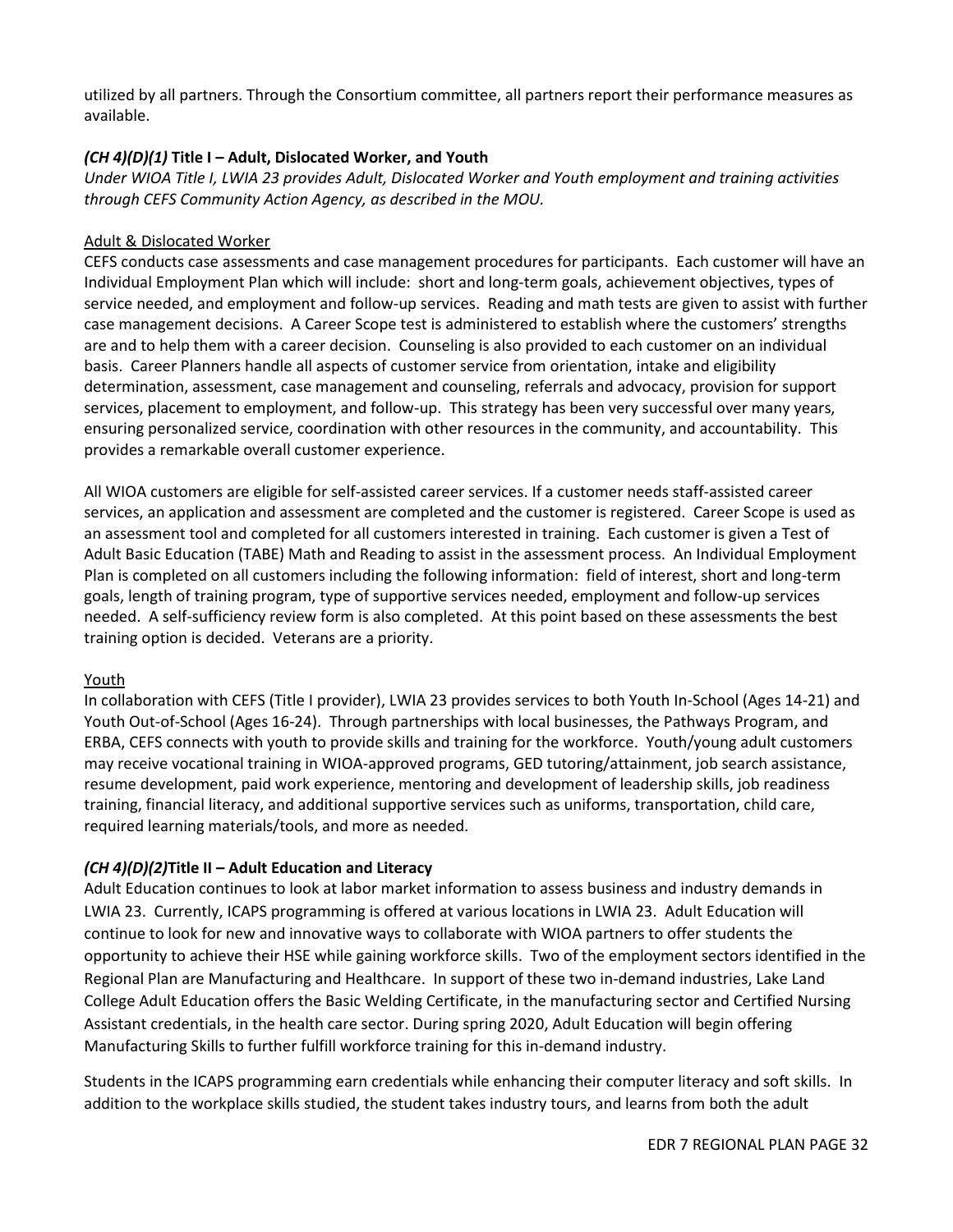education advisors and transition specialist what knowledge, skills and attributes are needed to work in the sector.

Dual credit insight and lessons learned vary depending on the area. Dual credit programs have benefits for students wishing to complete a high school diploma while setting their sights on college. The imperative of the programming rests in communication between the Director of Dual Credit and internal stakeholders to understand the process and benefit to students. The adult student population can utilize dual credit to complete their high school diploma. Successful at the secondary school level, this program could be modeled into a structure and framework into which would benefit adult students who wish to receive dual credit opportunities.

Marketing of prior learning assessments needs to be pursued across multiple platforms to reach intended students and community members. Specifically, communication with local community colleges and the WIOA partners is needed so potential students and clients could receive pertinent education information. The use of the college and WIOA partners' technology including, but not limited to, website, email blast, list serv, and text messages would provide a base level route of information dissemination. This initial contact would provide an explanation of prior learning assessments, along with examples which demonstrate the process and what is required. The colleges and the adult education partners would work with the area Regional Office of Education to assess the transcripts and help the students understand the pathway.

Continual communication between adult education and EDR 7 partners will assist in targeting in-demand occupations and related training educational programs. Allowing clients/participants from other partner programs access to short-term training would create a continual applicant pipeline into the workforce. Working with the Title 1 partner to attain OJT and/or incumbent worker training will assist individuals who need enhanced skill sets to increase workforce potential.

*In LWIA 23, the community colleges, including Lake Land College, Kaskaskia College and Illinois Eastern Community Colleges, hold the funding for Title II--Adult Education and Literacy. The Area Planning Council meets twice per year to disseminate information regarding students eligible for WIOA services. The core and required partners share information to eliminate duplication of services while discussing opportunities for students. During the spring of each year, all Area Planning Councils are required to present the APC plan to the LWIB Board to show the services offered in each area by each of the Title II providers. If more than one provider is offering services in the same area, the LWIB Board will determine the services offered.*

### *(CH 4)(D)(3)* **Title III – Wagner-Peyser**

IDES' Employment Services and outreach is a program designed to sustain economic growth by expanding employment opportunities to qualified job seekers that meet the demands of the employers. The program's objectives aim to reduce the loss of productivity by filling job openings as quickly as possible and to shorten the duration of an individual's unemployment. For job seekers who are not job ready, Employment Services, in cooperation with other workforce partners, assist clients to access training, employability development services, and other supportive services needed to realize their employment goals. Wagner-Peyser staff will assist with the intake process by assessing the client's needs, assisting with UI claims, and registering with Illinois Job Link in order for the claimant to immediately begin searching for work. Staff will also provide Labor Market Information to educate clients on the current employment outlook and determine if further training will be necessary to enhance employment opportunities. Clients may be directed to work-readiness workshops or referred to partner agencies and/or supportive services, depending on the needs of the client.

#### *(CH 4)(D)(4)* **TITLE IV – Vocational Rehabilitation**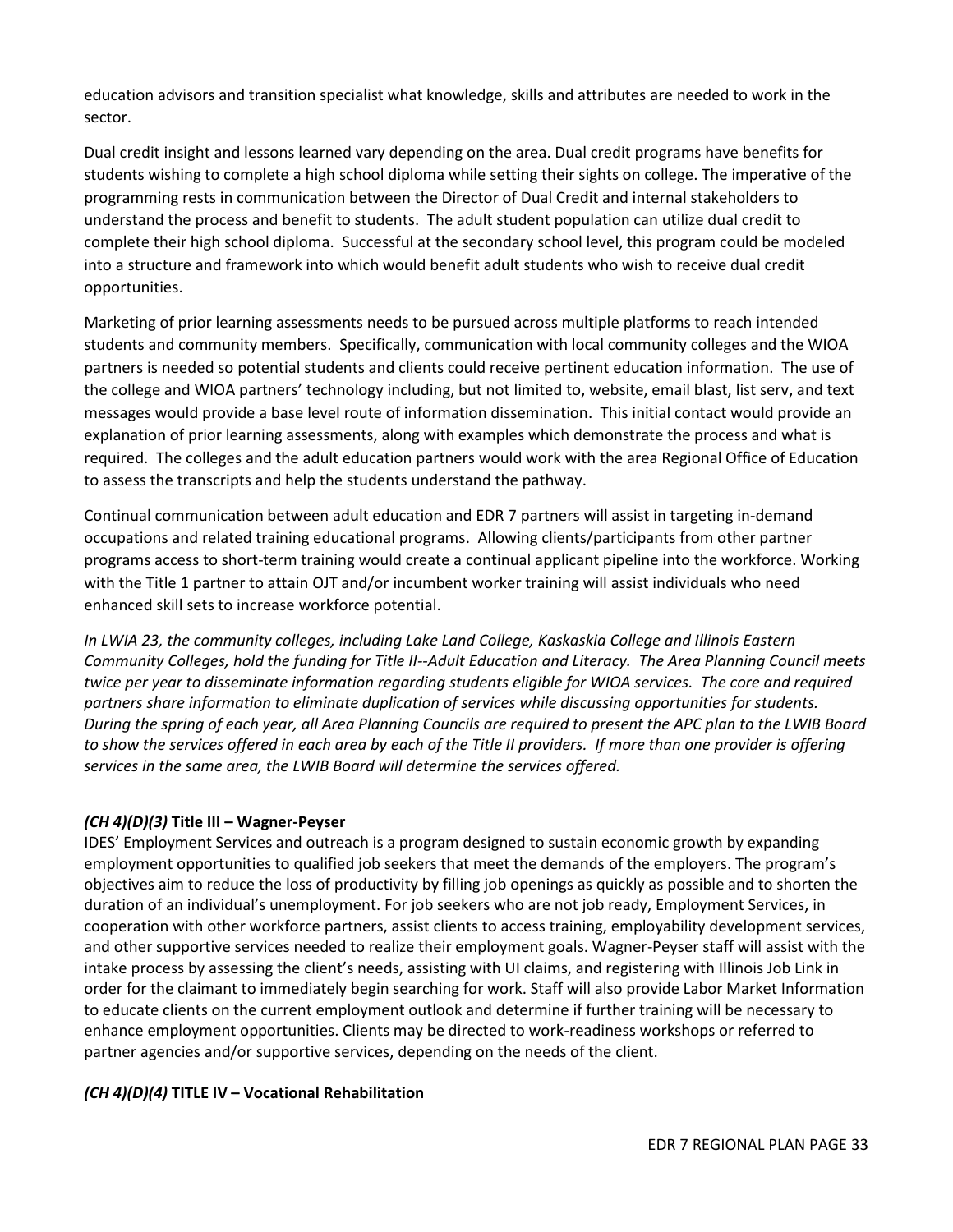Vocational Rehabilitation works in partnership with individuals with disabilities and their families to assist them in making informed choices to achieve full community participation through employment, education and independent living opportunities. The primary focus of Vocational Rehabilitation is to assist individuals with significant disabilities in obtaining and retaining competitive, integrated employment through an individualized planning process.

Illinois Department of Human Services/Division of Rehabilitation Services (DRS) provides services to individuals with disabilities who desire employment and are age 14 and over. DRS offers services to youth through STEP (Secondary Transition Experience Program). STEP also includes instruction in self-advocacy, job exploration counseling, workplace readiness training, counseling on post-secondary education, and work-based learning experiences. Services include Job Placement Assistance, Vocational Counseling and Guidance, Information and Referral Services, Assessment and Evaluation, Job Retention Training, and Mental and Physical Restoration Services. These services are also available for youth with disabilities who do not participate in STEP. DRS also provides services to adults with disabilities. These services include Vocational Counseling and Guidance, Information and Referral Services, Assessment and Evaluation, Job Placement Assistance, Job Retention Training, and Mental and Physical Restoration Services. Through these services, customers may also receive assistance such as short- and long-term training programs to receive a certificate or degree, on-the-job evaluation, on-the-job training, job coaching and placement follow-up.

Customers seeking vocational rehabilitation services can access IDHS/DRS services through the internet, call for services, or come in person to one of the IDHS/DRS offices. Customers seeking specific vocational rehabilitation services can also arrange to meet with vocational rehabilitation counselors in other locations. By using the webbased case management system with access via remote technology through laptop computers, counselors can meet with customers almost anywhere.

**(CH 4)(D)(5)** Strong working relationships continue to grow amongst LWIA 23 WIOA, Perkins, Adult Education, and Eastern Illinois Education for Employment #340. The directors of these programs often meet, confer, share information resources, and engage each other in planning and decision-making. Perkins offers supportive services to Special Populations, which generally overlap WIOA's target populations. In determination to provide optimal wrap-around supports, Perkins and CEFS often refer customers/students to each other and make conscientious efforts to avoid duplication of services. Through a case management approach and communications between the two programs, students/customers are offered an equitable, individual plan that fits their needs with the goal to remove as many barriers to success as possible.

The Director of LWIA 23 is interested in attending Career and Technical Education program's advisory committees in the future. During PY20, the Director will request invitations to the advisory committees through the appropriate Perkins representative at each of the region's colleges. By the end of PY23, the goal is to be a regular attendee at the meetings of in-demand CTE programs. By having a presence at the advisory committees, WIOA strategies can be better broadcasted to CTE instructors and business partners as well as further breaking down silos.

**(CH 4)(D)(6)** To advance robust coordination between workforce and educational services throughout the region, the Perkins programs of the three community colleges in EDR 7 will complete a Comprehensive Local Needs Assessment (CLNA), a data-driven strategic planning tool with all appropriate partners to assess for equity gaps and collaboration opportunities. The LWIA 23 Director was on the CLNA team for Lake Land College and contributed to discussions as well as participated at ICCB/OCCRL sponsored workshops. Other partners were represented on the team as well, such as the local Education for Employment Director and Adult Education Director. For the development of this plan, the Perkins representatives from all three of the region's community colleges were invited and actively engaged. While the timelines of the Perkins V Local Application PY 21-25 did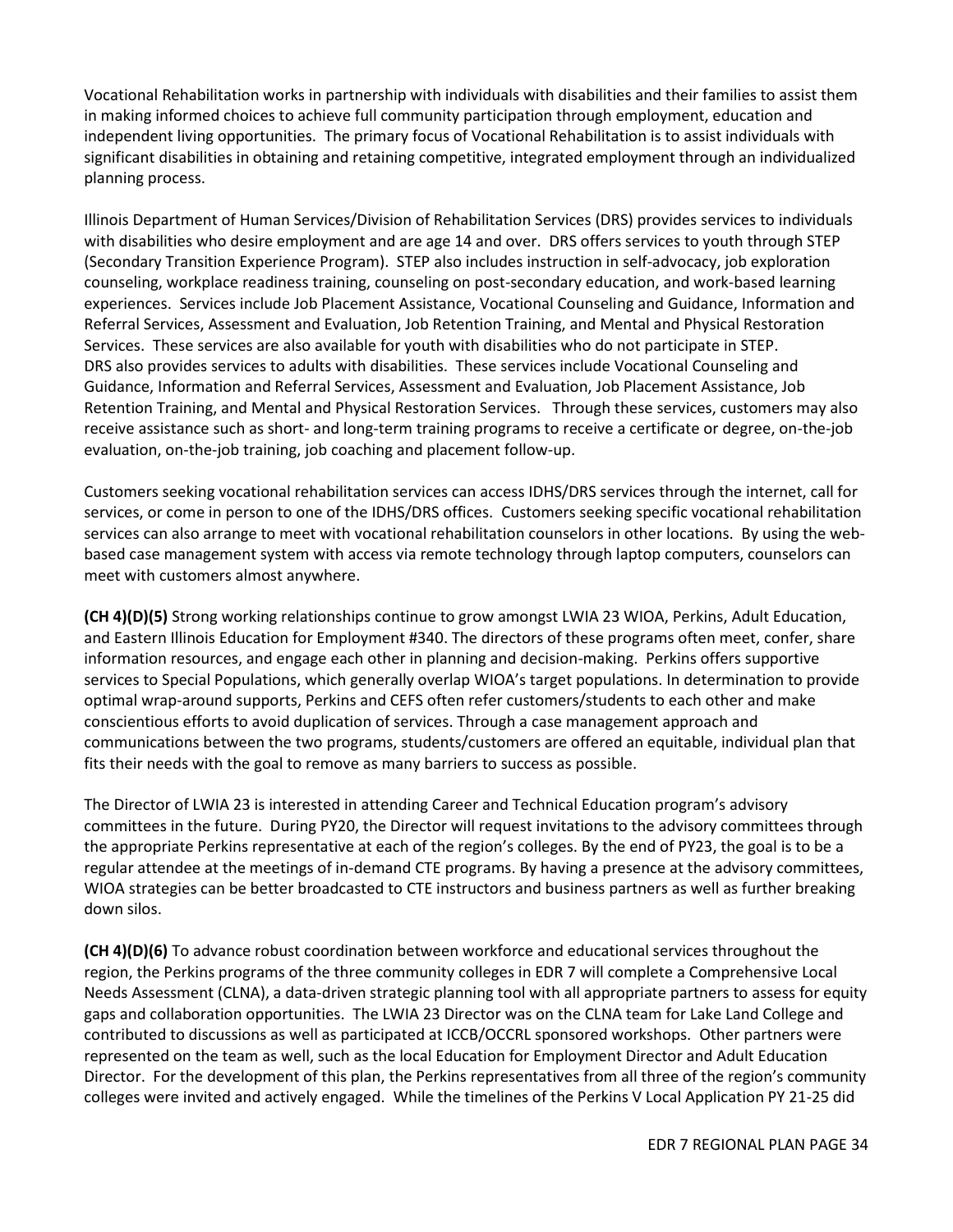not align with the WIOA Region and Local Plan 20-23, it was a hot topic to prepare for future planning and allow the education and workforce plans to develop concurrently and symbiotically.

#### *(CH 4)(E)* **Title I – Adult and Dislocated Worker Service**

All customer eligibility, intake, and orientation is consistent across access sites and at the comprehensive One-Stop Center. Eligibility consists of providing proof that the customer is at least 18 years of age, is authorized to work in the United States, and is in compliance with the Selective Service Act. Veterans are a priority for services followed by customers who are basic skills deficient. The application and assessment of basic skills, aptitudes, and abilities are then completed. At this time, the customer is required to be enrolled in a Title I program. The Family and Community Development (FCD) Model is used to complete an extensive assessment of customers' needs across multiple dimensions in his or her life. The assessment battery is the key to effective case management, allowing the career planner to determine the individual and family needs beyond workforce issues and to provide or arrange services that nurture progress toward self-sufficiency.

Assessment and case management continues throughout enrollment through each customer's Individual Employment Plan, which includes: short and long-term goals, achievement objectives, types of services needed, and employment and follow-up services. Additional testing, including reading and math tests, are given to assist with further case management decisions. A Career Scope test is administered to identify the customers' strengths and to help them with career decisions. Individual counseling is also provided to each customer. Career Planners handle all aspects of customer service from orientation, intake and eligibility determination, assessment, case management, counseling, referrals and advocacy, provision for support services, placement to training and/or employment, and follow-up. This strategy has been very successful over many years at ensuring personalized service, coordination with other resources in the community, and accountability, therefore providing a remarkable overall customer experience.

All WIOA customers are eligible for self-assisted career services. If a customer requires staff-assisted career services, an application and assessment are completed, and the customer is registered. The Career Scope assessment tool is completed for all customers interested in training. Each customer is given a Test of Adult Basic Education (TABE) in Math and Reading to complete the assessment process. After assessments are completed and reviewed, training options are decided upon in the development of the Individual Employment Plan, which is completed on all customers and includes the following information: field of interest, short and long-term goals, length of training program, type of supportive services needed, and employment and follow-up services needed. A self-sufficiency review form is also completed for the Individual Employment Plan.

The WIOA customer is then registered for training services:

**Classroom Training:** Classroom training is provided to customers in a LWIB approved-training program in a high-growth and high-demand occupation field. The Individual Training Account (ITA) amount is \$8,500 per fiscal year, per customer, with exceptions on a case-by-case basis.

**OJT:** On-The-Job training is provided to customers who are starting a new job and have a skills gap between current job skills and job skills required to complete the new job. OJT contracts are developed with goals and objectives for learning new skills and can be provided for up to six months.

**Work Experience:** Paid work experience is provided to customers who have no past work experience, have no recent work experience, or have a poor work history. Each month, goals are set to learn soft work skills needed to obtain and retain unsubsidized employment. At the end of each month, progress toward these goals is reviewed by the customer, career planner, and worksite supervisor, and new goals are set for the next month.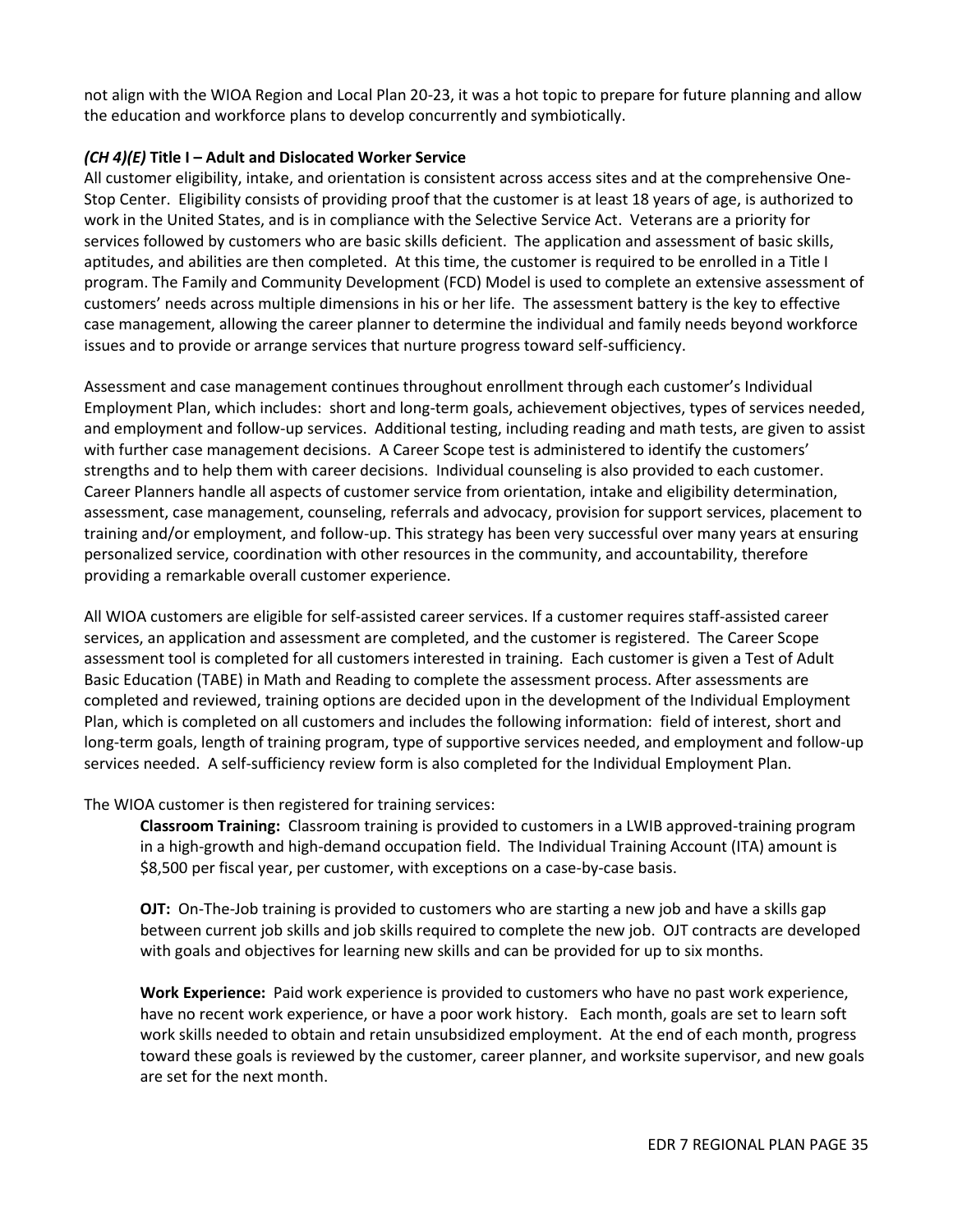Other training provided to employers is Incumbent Worker Training (IWT). Each year, the LWIB may allocate an amount of Dislocated Worker or Adult funds for IWT, up to the percent allowed by law.

### **Annual Training Expenditure Requirement for Dislocated Worker and Adult funds**

CEFS (Title 1 service provider) has a budget and monthly encumbrance process that manages funds to ensure all target expenditure levels are met and not exceeded. This includes the expenditure requirement for direct training as per WIOA Policy Chapter 8, Section 49. The financial encumbrance process is a guide in providing services to customers throughout the year.

Lake Land College and CEFS work hand in hand with financial requirements of Title 1. At the beginning of each fiscal year, CEFS and Lake Land College develop a program budget for all programs. This expenditure requirement is taken into account when the budget is developed. Enrollment is forecasted for all programs. Career planners are allowed to enroll customers based on this forecast.

Lake Land College monitors this requirement on a monthly basis, which is shared with the full board as part of the monthly oversight reports packet. In PY 18, 68.7% of Adult and Dislocated Worker expenditures were spent on direct training.

### **Transfer of Title IB Workforce Funds**

Transfer funds between adult and dislocated worker funding streams:

- 1. Once allocations are known for the program year, the Service Provider (CEFS) and Fiscal Agent / Grant Recipient (Lake Land College) meet to discuss program needs of the two funding streams. Items taken into consideration are funds carried forward from previous program year, current fund obligations, and future market of participants.
- 2. Once information is analyzed, a determination is made if funds should be transferred to best meet the needs of our workforce area. Decisions made are communicated with the Planning and Oversight Committee and Chief Elected Officials. The local area limit available to transfer annually is equal to the maximum allowed by the Illinois Department of Commerce.

#### **CEFS Rapid Response Team**

The LWIB will follow the Rapid Response procedures developed by DCEO. The Illinois Worker Adjustment and Retraining Notification Act ("Illinois WARN") effective January 1, 2005, requires employers to give a 60-day notice of a plant closing or mass layoff to employees, their unions, DCEO's Bureau of Workforce Development and the Illinois Department of Labor. The Illinois WARN applies to employers with 75 or more full-time workers. If a closing or layoff results in 25 or more affected workers, the Illinois DCEO Rapid Response Unit will initiate and coordinate rapid response activities. If a closing or layoff results in 25 or fewer affected workers, CEFS will take the leadership role to coordinate Rapid Response services between the employer, IDES, Public Health, DRS, and any employee union representative. The CEFS WIOA Director, WIOA Operations Manager, and TAA Coordinator will lead the CEFS Rapid Response team.

The CEFS Rapid Response team will meet to identify customer needs and basic demographics. Based on the customer needs, the Rapid Response Team will initiate an on-site orientation, at the employer's convenience, with all rapid response agencies present. Each agency will present provided services and required deadlines in order to receive services at the orientation. After the initial on-site orientation, CEFS will send multiple career planners to provide intakes, job-search assistance, and initial counseling at the work site. If on-site services are not feasible during the layoff period, then arrangements will be made to provide services at the local WIOA office at the convenience of the employees. This rapid response process will help to ease the employee transition from layoff to the dislocated worker program. CEFS will provide on-site services until the layoff begins, and services will then continue at the nearest CEFS WIOA office.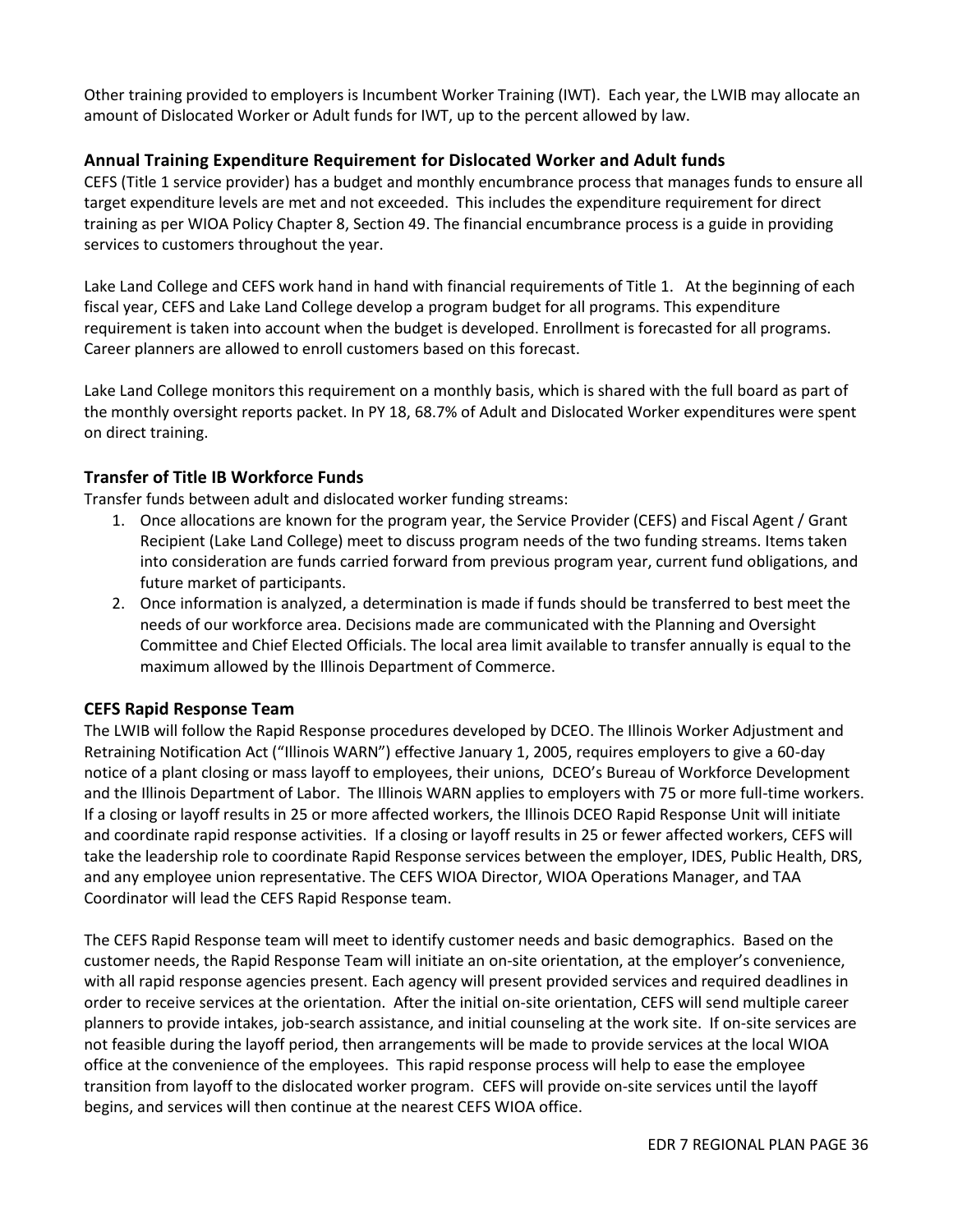### *(CH 4)(F)* **Title I - Youth**

Below are the required elements and descriptions of youth WIOA services to be provided by the CEFS WIOA Program in the Illinois workNet Center and at WIOA satellite offices:

- Tutoring, study skills training, and instruction leading to secondary school completion, including drop out strategies
- Alternative secondary school offerings
- Paid and unpaid work experiences including summer employment, pre-apprenticeship programs, internships, job shadowing, and On-the-Job Training
- Occupational skills training at local colleges
- Leadership development opportunities
- Supportive services
- Adult mentoring for duration of at least 12 months
- Follow-up services for one year
- Comprehensive guidance and counseling as well as referrals to counseling
- Education offered concurrently with and in the same context as workforce preparation activities
- Financial literacy education
- Entrepreneurial training
- Services providing labor market and employment information about in-demand industry sectors such as career awareness, career counseling, and exploration services
- Activities to help youth prepare for and transition to postsecondary education and training

The most successful of these activities is paid work experience. After intake and assessment, an Individual Employment Plan is developed, which identifies any special needs accommodations required by the customer. Youth are matched with work sites that meet their needs and offer youth the opportunity to succeed. During the first day of work, the career planner, youth, and worksite supervisor develop work skill goals for the first month of work.

Career planners are in constant contact with worksite supervisors and Career planners visit the worksite at least twice a month to meet with the youth and worksite supervisor to develop and evaluate new work skill goals; the ultimate goal is for the youth to develop all skills necessary for obtaining unsubsidized employment. When youth reach all goals and have necessary skills to obtain unsubsidized employment, job search assistance starts and paid work experience ends. Many times during this process, the youth in paid work experiences are also receiving support services, financial literacy education, and GED attainment.

Eastern Illinois Education for Employment #340 and the Perkins program at Lake Land College collaborate annually to organize the 8<sup>th</sup> Grade Career Conference. Over 2,000 eighth graders from across the Lake Land district attend the job fair-style event to learn about future career options. Careers from all sixteen Career Clusters are represented at the Conference, which takes place over the course of two days. This is a highly anticipated and well-loved tradition that allows middle school students vital career exploration of paths and choices within our communities.

In a similar vein as *the 8th Grade Career Conference*, EFE 340 coordinates a yearly *Construction Trades Expo* which traditionally is hosted by Lake Land College. The *Construction Trade Expo* is an annual event where students participate in hands on activities related to various technical fields. Numerous local unions participate each year. Students spend about ten minutes in each of the nine stations. During that time, they learn how to do a particular job, gaining hands-on exploration of trade's careers in-demand in our region.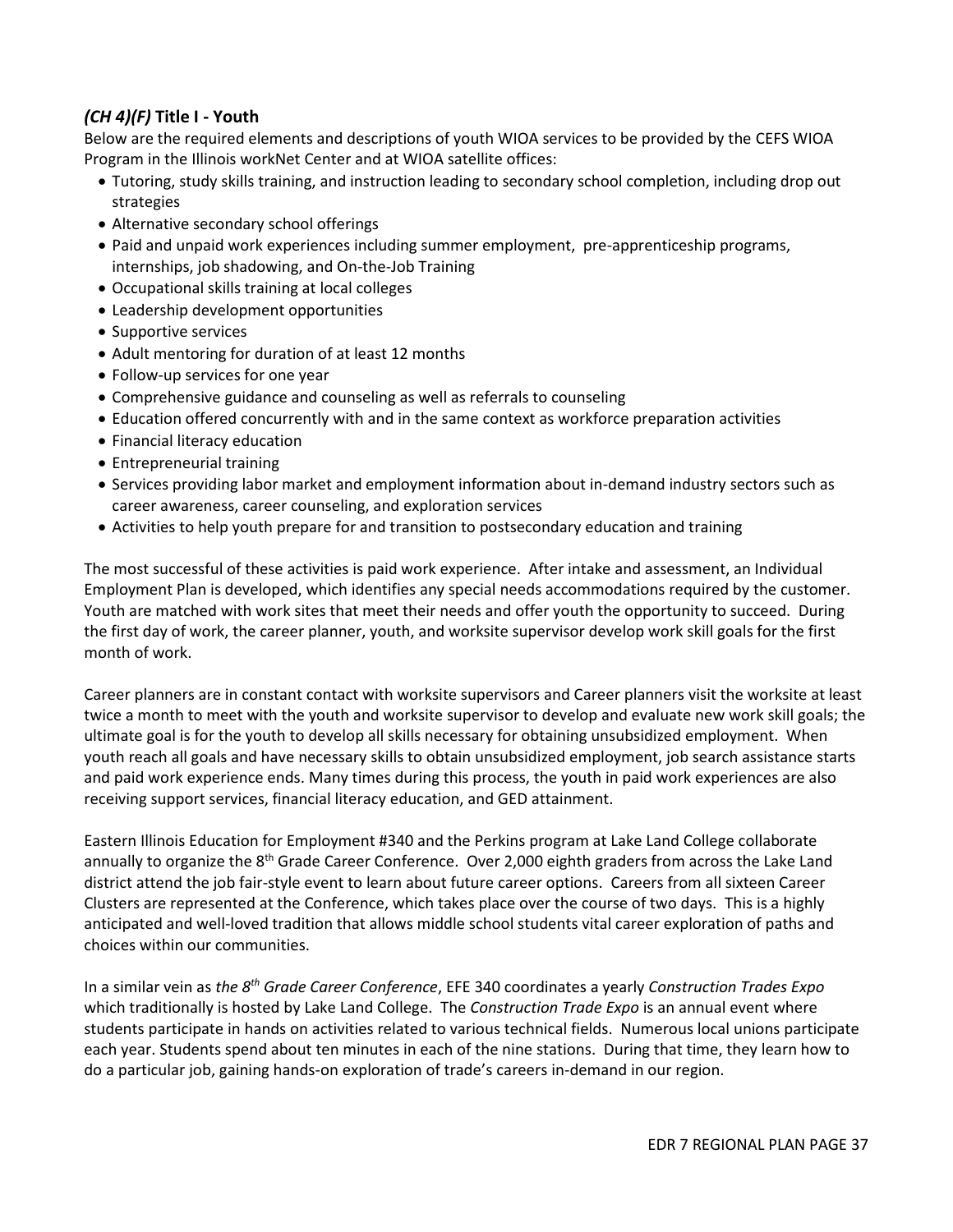In partnership with EIEFES, Lake Land offers Early College/Early Bird Automotive/Design & Drafting/Welding program on campus for high school students. In partnership with EFE 340, high school students have the opportunity to enroll in Health Occupations courses, potentially earning a Basic Nurses Assistant certificate before they graduate high school. High school students may participate in small business management courses through dual credit or dual enrollment and explore business careers through ClassE, CEO, or similar business simulation experiences.

In transition to implementing a Guided Pathways model, Lake Land College has completed the program mapping process. Faculty and academic counselors have worked together to ensure that programs have hands-on learning experiences built into every program through internships, supervised learning experiences, or other experimental learning opportunities. Additionally, the College works with industry partners to build in industry credentials. Guided Pathways to Success (GPS), while expanding K-12 and university partnerships, provides a clear pathway to meaningful educational or career outcomes. The Guided Pathways Model is an integrated, institution-wide approach to student success based on intentionally designed, clear, coherent and structured educational experiences, informed by available evidence, that guide each student effectively and efficiently from her/his point of entry through to attainment of high-quality postsecondary credentials and careers with value in the labor market. Central to the pathways model are clear, educationally coherent program maps—which include specific course sequences, progress milestones, and program learning outcomes—that are aligned to what will be expected of students upon program completion in the workforce and in education at the next level in a given field. Students are helped from the start to explore academic and career options, choose a program of study, and develop a plan based on the program maps. These plans simplify student decision-making, and they enable colleges to provide predictable schedules, frequent feedback, and targeted support as needed to help students stay on track and complete their programs more efficiently. They also facilitate efforts by faculty to ensure that students are building the skills across their programs that they will need to succeed in employment and further education.

In addition, the Eastern Illinois Area of Special Education (EIASE) hosts LIFE Academy for students who have major physical and/or physical disabilities ages 3-21 and the Adult LIFE Academy 18-21. This program helps students to learn a variety of self-care activities such as learning how to cook, make phone calls, do laundry, go shopping, how to clean a home, make a bed, personal hygiene and so much more. Adult LIFE Academy also runs the Recycling Center Program where some students learn to sort recyclable materials that are either sold or made into weather-resistant picnic tables and benches. These students work with a job coach and visit local businesses to pick up materials and find new customers. Here they learn valuable job skills, such as teamwork, following directions, safety, communication, etc.

Many secondary schools within the region offer Special Education Cooperative Education, through EIASE, for students who have IEPs. These students are placed in business partner host sites where they work during the end of the school day. Most placements are paid and all offer high school credit for participation. This program teaches students to be work-ready: they create resumes, practice completing applications, learn work ethics, gain basic employment skills and of course have hands-on work experience at local businesses.

#### **Minimum Expenditure Rate for Out-of-School Youth**

CEFS conducts a monthly budget and encumbrance process that manages funds to ensure all target expenditure levels are met. These financial processes have been effective in the workforce program for over 38 years. The financial encumbrance process allows planning and continued services to customers throughout the year. Currently PY19, over 80% of expenditures has been spent on out–of-school youth. Lake Land College (fiscal agent) and CEFS (youth service provider) work together to meet the financial requirements of Title 1. At the beginning of each fiscal year, CEFS and Lake Land College develop a program budget and forecast enrollment for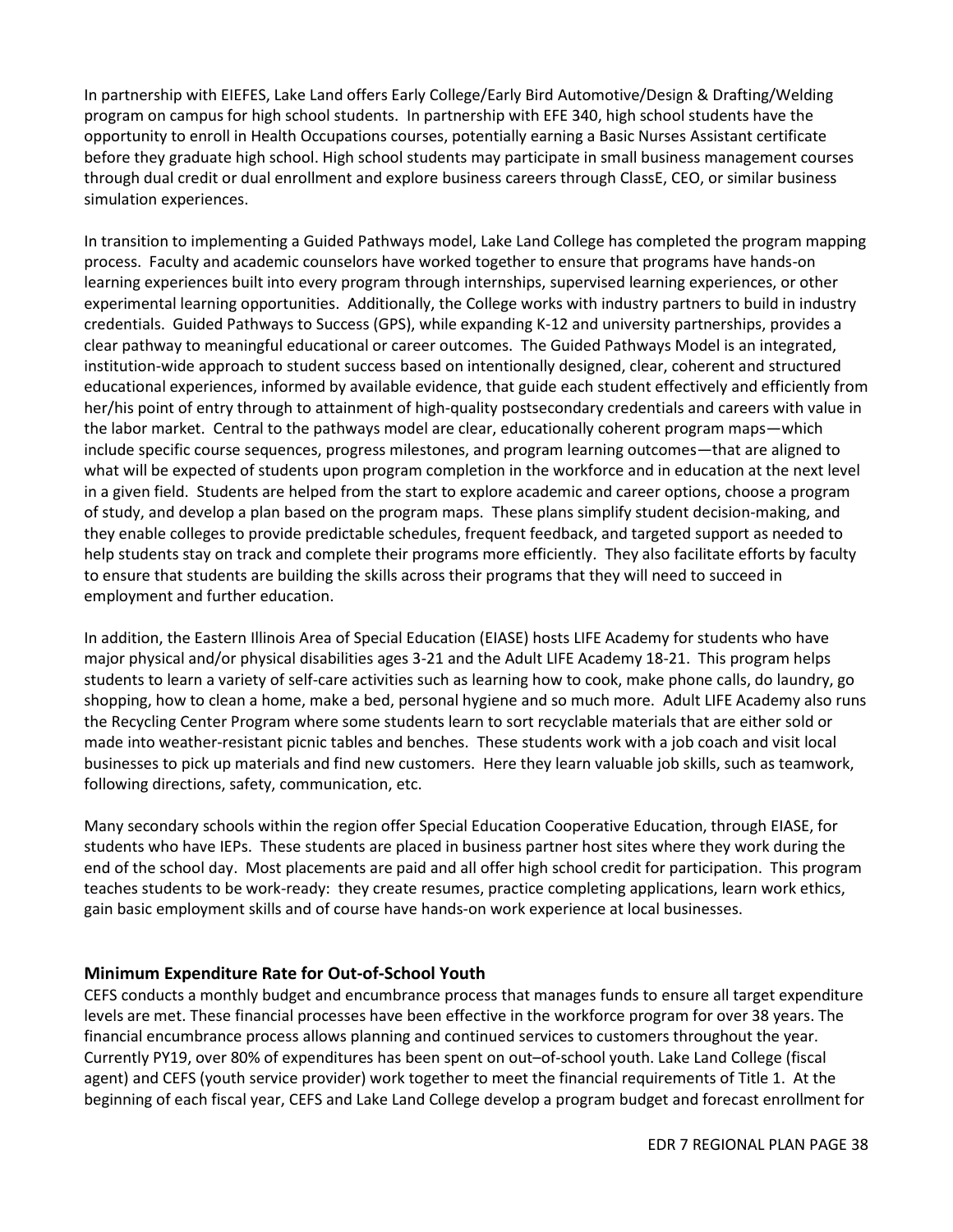the youth program, both in-school and out-of-school. Career planners enroll youth based on this forecast, and all partners will assist with possible referrals to identify out-of-school youth.

### *(CH 4)(G)* **Priority Populations**

(See ATTACHMENT D: Priority for Adult Training)

In accordance with the Jobs for Veterans Act, priority and services will be delivered first and foremost to qualified veterans in LWIA 23.

All required WIOA partners identify the following targeted populations in accordance with the State Unified Plan:

- Long-term unemployed
- Low-income adults
- Individuals with disabilities
- Public Aid Recipients
- Out-of-school youth
- Migrant and seasonal farmworkers
- Re-entry individuals (ex-offenders)
- English Language Acquisition (ELA) or English Learners and those facing cultural barriers
- Older individuals
- Homeless
- Single parents
- Youth in foster care or aged out of the system
- Displaced homemakers
- Low-literacy adults
- Low-skilled
- Basic Skills Deficient
- Active duty military dependents

EDR 7/LWIA23 will consider the above targeted populations as priority. Within the WIOA partner programs, services are available to assist these targeted populations. Specifically, while CEFS Adult and Dislocated Worker programs serve various populations, it has a policy in place to provide services for those most in need. CEFS utilizes a priority rating sheet to document all known barriers and targeted populations. The priority rating sheet is completed at time of application identifying all barriers. Each barrier is assigned a specific point value and documented on the form by the Career Planner. The priority rating sheet is calculated, adding all points together for a total score and is part of the customer's file. When selecting for "enrollment into training activities", priority is given to those customers with the most points as documented on the priority rating sheet. In order to best serve the customers in LWIA23, the local board has agreed to follow the State Unified Plan when identifying target populations and barriers.

CEFS serves out-of-school youth, ages 16 through 24, who are not attending any school as defined by state law and have at least one of the following barriers: high school drop-out; within the age of compulsory school attendance, but has not attended school for at least the most recent complete school year calendar quarter; subject to the juvenile or adult justice system; homeless; runaway; pregnant or parenting; foster child or agedout of foster care; an individual with a disability, or a low-income individual with basic skill deficiencies; an English learner; or requires additional assistance to complete an educational program or to secure and retain employment.

In the adult program, individuals 18 and older are served, and many of these individuals have low basic work and academic skills. Many come from part-time or minimum-wage jobs and are looking to upgrade their employment and skills to become self-sufficient. Veterans are top priority for CEFS as well as those who are basic skills deficient. CEFS serves adults who have been incarcerated and are seeking employment. CEFS also serves special adult populations, including minorities, disabled, and customers who are general job seekers or skilled workers looking for better-paying jobs. CEFS serves drop-outs, GED graduates, high school graduates, and recent college graduates. Also served by CEFS are dislocated workers who have quit, been laid off, or terminated from their job as long as the customer remains eligible for unemployment insurance.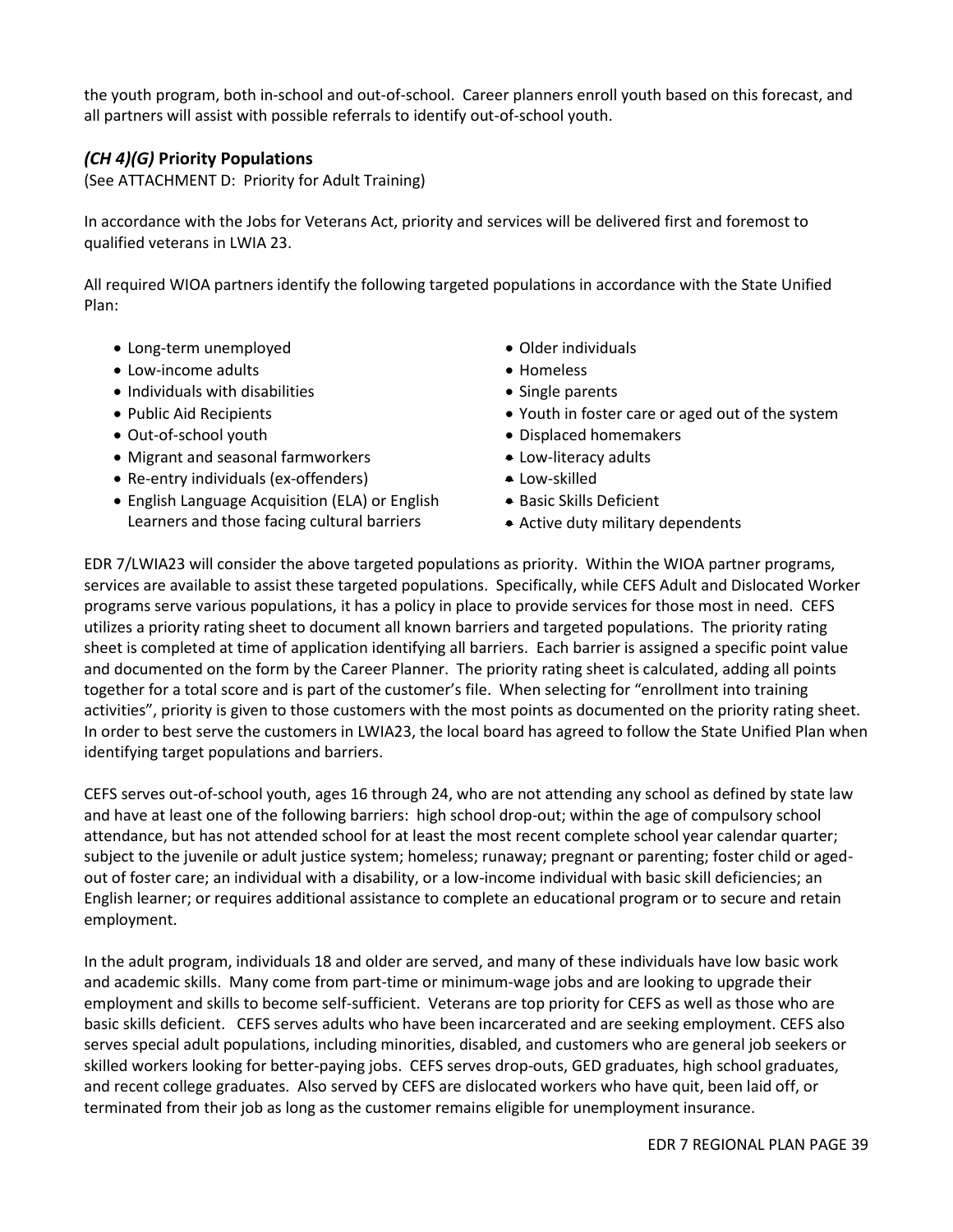Community Services Block Grant (CSBG) serves low-income customers who often have multiple barriers, such as the lack of a high school diploma or GED, a disability, little or no work skills, and the previously incarcerated. Services are provided through Community Action Agencies:

- BCMW in Marion County
- ERBA in Clark, Coles, Crawford, Cumberland, Edgar, Jasper, Lawrence, and Richland counties
- CEFS in Clay, Effingham, Fayette, and Moultrie counties

All WIOA required partners are working together through the Consortium Committee to create a seamless and integrated system of services to best serve those most in need.

To ensure equitable access to workforce and educational services throughout the region, Lake Land College Perkins Program is in the process of coordinating data-driven strategic planning with all appropriate partners to assess for equity gaps. Using disaggregated data from the College, as well as the WIOA Data Packet, partners will use an equity lens to identify disparities regarding race, gender and target population status. Any disparities found will be addressed in the Perkins V Local Application PY 21-25.

Appropriate partners are currently working with the Lake Land College Perkins Program to complete a Comprehensive Local Needs Assessment to develop equity goals for the educational service and prepare plans to achieve them.

During the Perkins V Comprehensive Local Needs Assessment, the local Education for Employment System will be engaged to identify opportunities to increase STEM career exposure to area high school students. Lake Land College Perkins Program already partners with Eastern Illinois Education for Employment System 340 to organize the annual 8th Grade Career Conference which provides career exploration to local eighth-grade students. All Career Clusters are represented at the Conference with heavy emphasis on STEM careers. Eastern Illinois Education for Employment also organizes the Construction Trades Expo each year. Effingham County Chamber of Commerce, Coles Together and several major industrial employers offer students the chance to participate in Manufacturing Day events where high school aged children visit a job-fair style conference as well as go on tours of local manufacturing facilities.

Partners will continually explore mentoring programs and evaluate current programs for their efficacy in the adult populations, and specifically adults who have been displaced or are moving to a new career.

To ensure workforce program staff are trained on data-driven approaches used to address equity gaps, One-Stop Operator meetings will be used to evaluate data. This evaluation will be reported back to the Consortium Committee, which will then present to the Board. Further, information from Title partners is shared at monthly cross-training meetings.

In an effort to ensure workforce services are strategically located in relation to the population in need, partners will utilize offsite locations and technology when needed. Additionally, given the rural area of LWIA 23, partners will travel to customers, if necessary.

### **Work-Based Learning Strategies**

Before the start of each fiscal year, Lake Land College and CEFS develop a budget. Work-based learning activities are included in the budget for youth, dislocated worker, and adult training activities. Enrollment is also projected from this budget. A Lake Land College WIOA service representative and CEFS WIOA Program Manager, as well as other program staff, meet regularly with businesses to discuss work-based learning opportunities.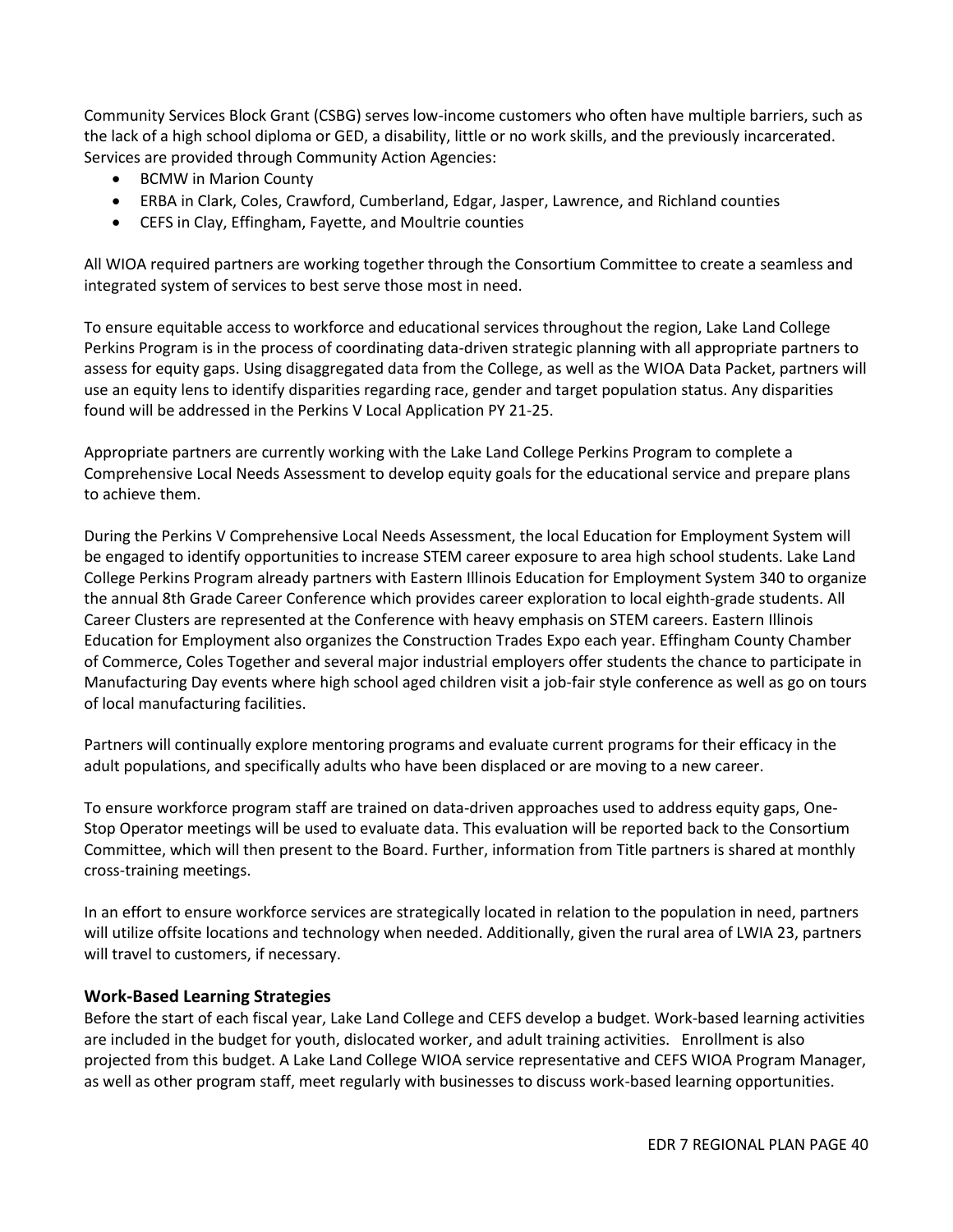When a rapid response takes place, work-based learning such as OJT is discussed and staff members talk with related area businesses about participating in OJT with customers who were laid off. OJT contracts are then developed as a result.

Career planners develop work sites for paid work experiences, which are often developed after the customers' needs are identified. Or, worksites are developed first and then appropriate customers are matched to the worksite. CEFS has over 171 worksite agreements in the 13-county region.

Apprenticeships are designed to meet business needs for a highly-skilled workforce. They can be registered, non-registered, or in pre-apprenticeship form. Business and industry benefit from apprenticeships as they reduce employee turnover by fostering greater employee loyalty, increase productivity, and improve the bottom line. Workers gain career opportunities and improving wages by obtaining credentials for skills through this work-based learning model.

(See ATTACHMENT E: ITA Policy and ATTACHMENT F: Provider Certification Policy)

### *(CH 4)(I)* **Funds for Incumbent Worker Training**

The local area will take into account funds available, business demand, and individual need for services, to determine the amount of funds to set aside for incumbent worker training. As allowed under WIOA Section 134(d), a maximum of 20% of Dislocated Worker and Adult funds can be allocated. The intent is to also apply for additional funds outside of WIOA (i.e. National Emergency Grant) as they become available.

LWIB chooses not to use funds for transitional jobs or to pay for performance contracts.

### CHAPTER 5: PERFORMANCE GOALS AND EVALUATION—LOCAL COMPONENT

Following are actual service levels for PY16 - PY18:

| <b>PY16</b>                 | PY17                       | PY18                   |
|-----------------------------|----------------------------|------------------------|
| 182 Adults                  | 244 Adults                 | 210 Adults             |
| 123 Dislocated Workers      | 133 Dislocated Workers     | 106 Dislocated Workers |
| 165 Youth                   | 175 Youth                  | 147 Youth              |
| 31 Trade                    | 64 Trade                   | 60 Trade               |
| 114 Incumbent Workers       | 112 Incumbent Workers      | 64 Incumbent Workers   |
| 34 National Emergency Grant | 9 National Emergency Grant |                        |

Since the creation of the Daily Client Report in June of 2019, an average of 628 customers are visiting the Effingham One-Stop on a monthly basis.

| <b>Performance Measurement</b>                                  | <b>Negotiated Goal</b> | <b>Actual</b> | <b>Status</b> |  |
|-----------------------------------------------------------------|------------------------|---------------|---------------|--|
| Adult Employment Rate 2 <sup>nd</sup> Quarter after Exit        | 82.0%                  | 89.1%         | Exceed        |  |
| Adult Employment Rate 4th Quarter after Exit                    | 71.0%                  | 77.5%         | Exceed        |  |
| Adult Median Earnings Rate 2 <sup>nd</sup> Quarter              | \$4,400                | \$7,336       | Exceed        |  |
| <b>Adult Credential Attainment Rate</b>                         | 60.0%                  | 71.6%         | Exceed        |  |
| DW Employment Rate 2 <sup>nd</sup> Quarter after Exit           | 83.0%                  | 91.5%         | Exceed        |  |
| DW Employment Rate 4 <sup>th</sup> Quarter after Exit           | 76.0%                  | 84.0%         | Exceed        |  |
| DW Median Earnings Rate 2 <sup>nd</sup> Quarter                 | \$5,200                | \$8,342       | Exceed        |  |
| <b>DW Credential Attainment Rate</b>                            | 63.0%                  | 88.1%         | Exceed        |  |
| Youth Employment/Education Rate 2 <sup>nd</sup> Qtr. after Exit | 65.0%                  | 60.9%         | Meet          |  |

*(CH 5)(A)* The following are the performance measures for PY18: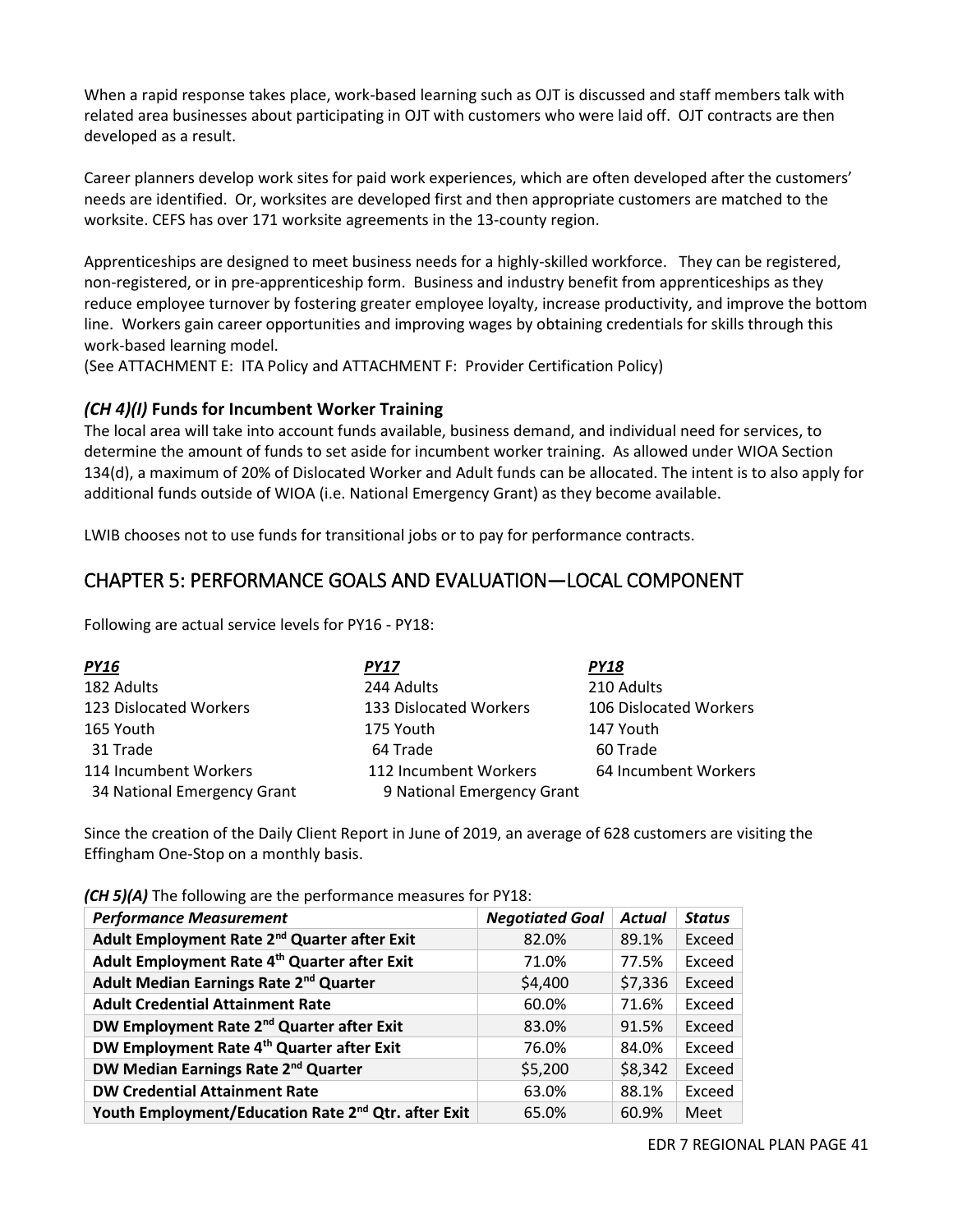| <b>Performance Measurement</b>                      | <b>Negotiated Goal</b>   Actual   Status |       |        |
|-----------------------------------------------------|------------------------------------------|-------|--------|
| Youth Employment/Education Rate 4th Qtr. after Exit | 60.0%                                    | 75.0% | Exceed |
| <b>Youth Credential Attainment Rate</b>             | 64.0%                                    | 61.7% | Meet   |

*Note: The negotiated performance measures are effective for PY18 and PY19* 

Since the inception of the Workforce Investment Act program (up to and including WIOA), LWIA 23 has annually met or exceeded all performance measures.

Following are actual percentages of Adult and Dislocated Worker funds spent on training from PY16 through PY18:

**PY16** – 66.8% **PY17** – 70.1% **PY18** – 68.7%

The State of Illinois' required training percentage is 50%.

*(CH 5)(B)* Within EDR 7, existing service-delivery strategies will be reviewed and analyzed to determine what strategies will be expanded upon based on the promising return on investment (ROI).

Each of the partners will continue with their respective services. No specific service strategies have been certified viable for expansion as of Year One of the four year plan. During the course of the first half of the plan time line, LWIB partners intend to design and develop methods of evaluation for promising return on investment. Collectively, the team will examine how services can be collaboratively reviewed and expanded upon to meet ROI. The first step is to define what a "promising" return on investment means in regards to each partner and for each service. Secondly, identifying accurate methods to generate and collect appropriate data for measurement. Finally, results from the analysis will allow all partners to recognize which strategies warrant expansion. This collaboration will occur from the consortium level of partners to the direct service staff in various communities, with a focus on networking with the partnership and improving communications.

Previous methods used to review and analyze ROI have been very general and broad-spectrum. As opposed to disaggregating data for each service or strategy, a cumulative approach was taken. Return on investment was reviewed for funding streams at large.

| <b>LWA 23 RETURN ON INVESTMENT</b> |             |       |             |      |             |      |  |  |  |
|------------------------------------|-------------|-------|-------------|------|-------------|------|--|--|--|
|                                    | <b>PY16</b> |       | <b>PY17</b> |      | <b>PY18</b> |      |  |  |  |
| <b>Adult</b>                       |             | 1 Q 9 | S           | 0.83 |             | 1.05 |  |  |  |
| Dislocated Worker \$               |             | 2.61  | \$          | 2.13 |             | 3.19 |  |  |  |
| Total                              |             | 1.43  |             | 1.67 |             | 1.37 |  |  |  |
|                                    |             |       |             |      |             |      |  |  |  |

Title I will continue to provide Individual Training Accounts (ITA), supportive services, work experiences, On-the-Job Training (OJT), and Incumbent Worker Training (IWT). OJT, work experience, and IWT programs will continue to grow as collaborations develop with partners and businesses in the communities. A priority will be to link partner resources in order to market these services as a partnership. For example, community colleges, in cooperation with local region business services, need to be able to talk with businesses about funds available for incumbent worker training when businesses ask for such training. The Business Service Team will continue to partner with employers when hiring the unemployed, thereby taking advantage of the OJT and work experience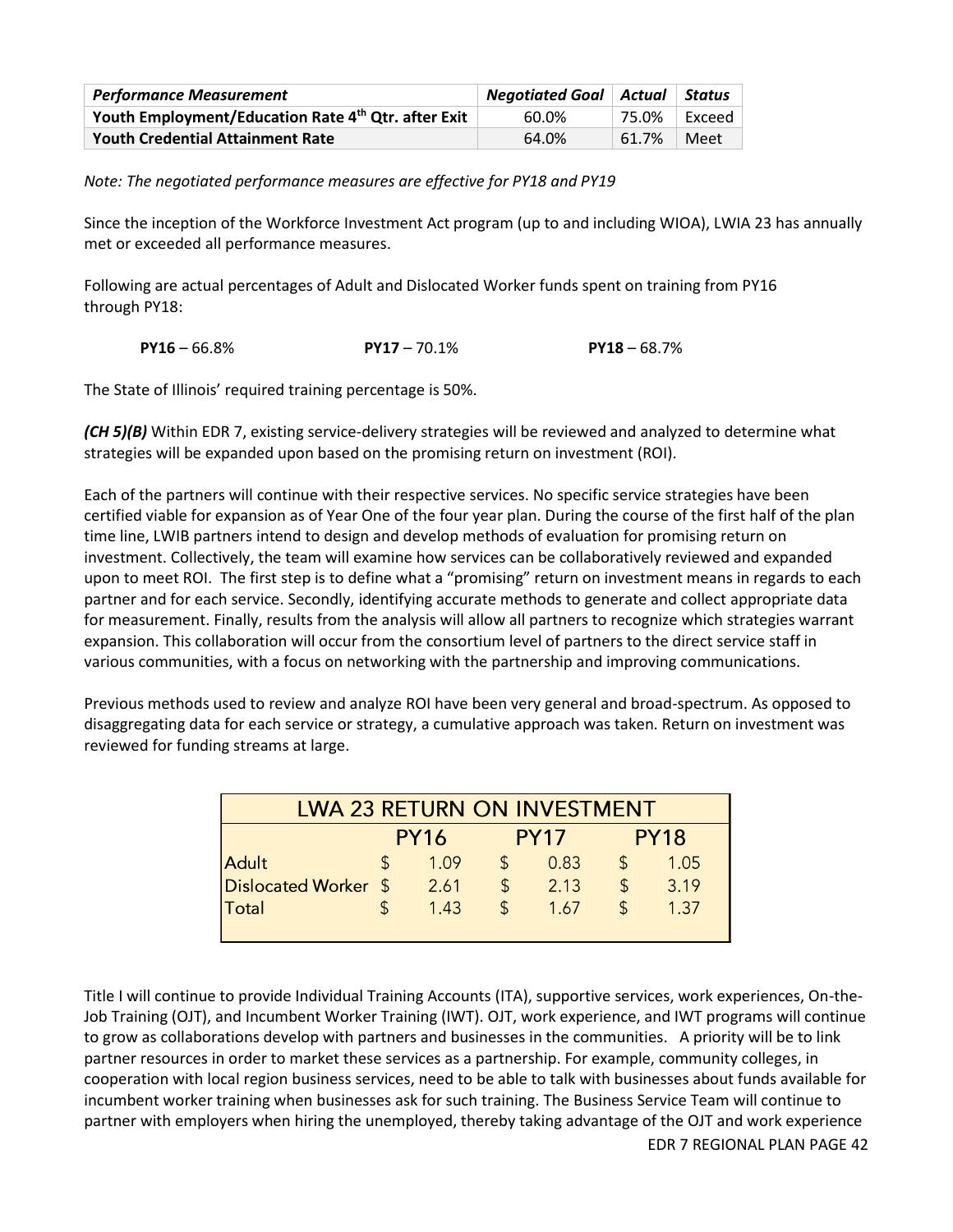programs offered by other partners. Moreover, Adult Ed continues to expand Integrated Career & Academic Preparation System (ICAPS) programming in the future. An expansive asset map has been developed and is expanding to include community partners. An increase in shared referrals among partners is a desired goal of this collaboration. A future goal is to have a more automated referral system. Another future goal is to collaborate with Perkins to develop the Perkins local application and align it with the WIOA Regional Plan.

New service strategies will be developed to address regional educational and training needs based on promising ROI. These strategies will be based upon asset mapping and the increased collaboration of the required partners and community partners in the area.

To determine the return on investment of the various education and training programs, several methods have been, and will continued to be, utilized. To ensure customer satisfaction, partners individually gather customer surveys to determine if the service(s) were applicable and helpful. These surveys, along with online questionnaires (ie. Survey Monkey) will be used to determine the need for new or updated program offerings. Further information will be garnered using the DAISI system. DAISI will allow Adult Education partners to identify trends in enrollment and possible barriers to completion. IWDS will work to determine customers' economic and social barriers, such as: housing, training costs, need for childcare, and lack of transportation.

The EDR 7 partners will assist customers with overcoming or removing barriers to training and/or education, in the most cost effective manner possible. To do so, EDR 7 partners will share expenses through adequate communication and referrals between partner services. Members of EDR 7 will also facilitate and manage coenrollment among the partners, rather than duplicating services.

EDR 7 will continue to increase and strengthen partnerships between education, service providers, and businesses to foster communication and receptivity to evolving employer/employee needs. The Business Service Team holds sector-based roundtables to gather information to increase awareness of employer needs and concerns. An expansion of the asset map from state to regional, and even to local levels, will help with collaboration of services.

At the present time, no delivery strategies will be eliminated. The LWIB will eliminate training programs on the state provider list that are not in high-demand within our region. The asset mapping of services will assist in determining current duplication of services, gaps in services, and potential collaborations for providing services to customers, especially on a local level.

### CHAPTER 6: TECHNICAL REQUIREMENTS AND ASSURANCES

### *(CH 6)(A)* **Fiscal Management**

The Chief Elected Officials selected Lake Land College, Mattoon, Illinois, as Fiscal Agent/Grant Recipient, effective July 1, 2014. Lake Land College is the entity responsible for the disbursal of grant funds.

LWIA 23 follows the grant recipient/fiscal agent procurement policy. (See ATTACHMENT G: Purchasing and Bidding Policy)

LWIA 23 follows a competitive proposal policy to select sub-grantees and contracts. (See ATTACHMENT H: Competitive Proposals Policy)

### *(CH 6)(B)* **Physical Accessibility**

EDR 7 will comply with the Americans with Disabilities Act of 1990. EDR 7/LWIA 23 will construct a One-Stop Certification Team that will consist of the Local Board Chair or their designee and at least two other individuals